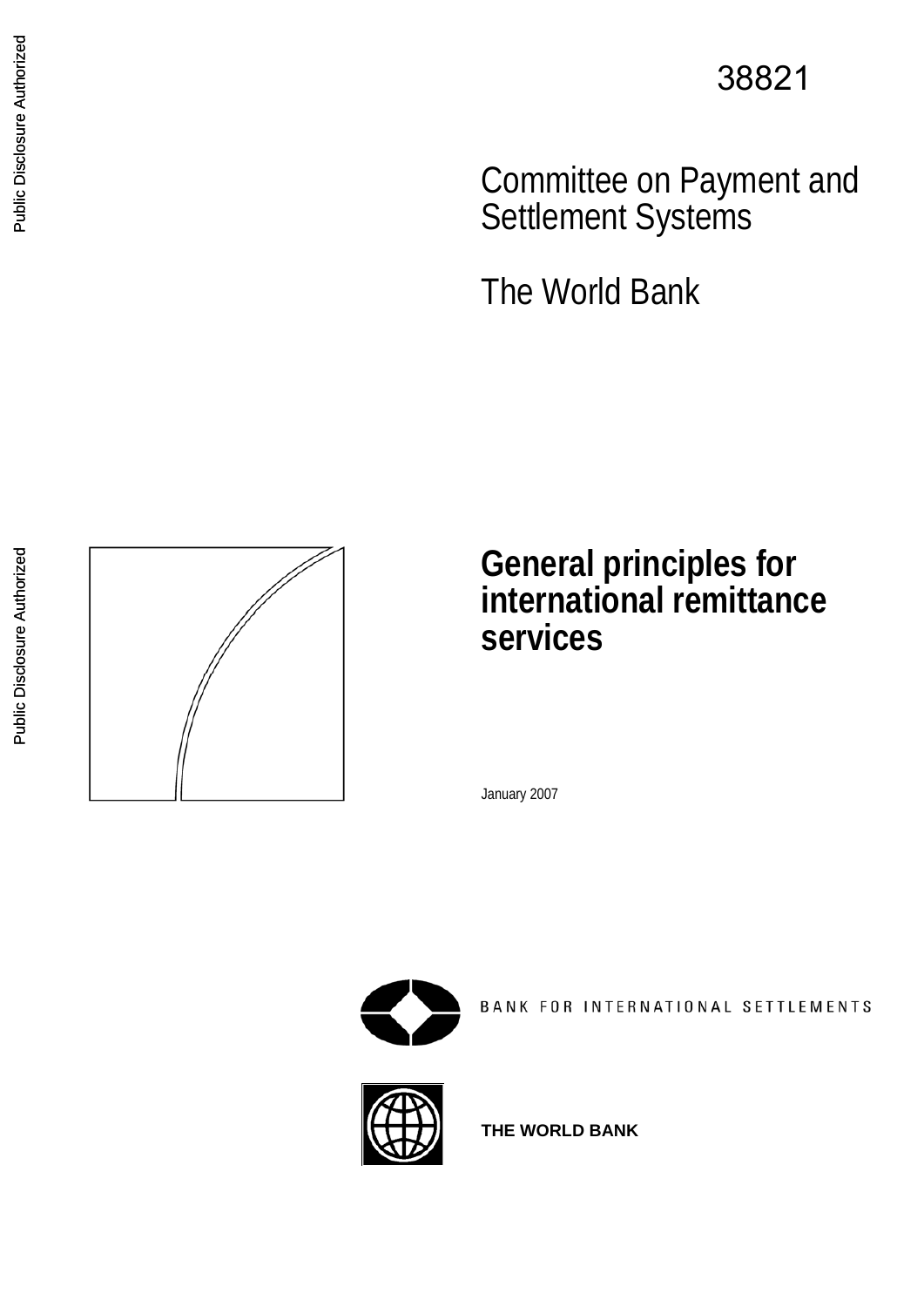Copies of publications are available from:

Bank for International Settlements Press & Communications CH-4002 Basel, Switzerland

E-mail: [publications@bis.org](mailto:publications@bis.org)

Fax: +41 61 280 9100 and +41 61 280 8100

This publication is available on the websites of the BIS ([www.bis.org\)](http://www.bis.org/) and the World Bank (www.worldbank.org).

© *Bank for International Settlements and The World Bank 2007. All rights reserved. Brief excerpts may be reproduced or translated provided the source is cited.* 

ISBN 92-9131-732-2 (print) ISBN 92-9197-732-2 (online)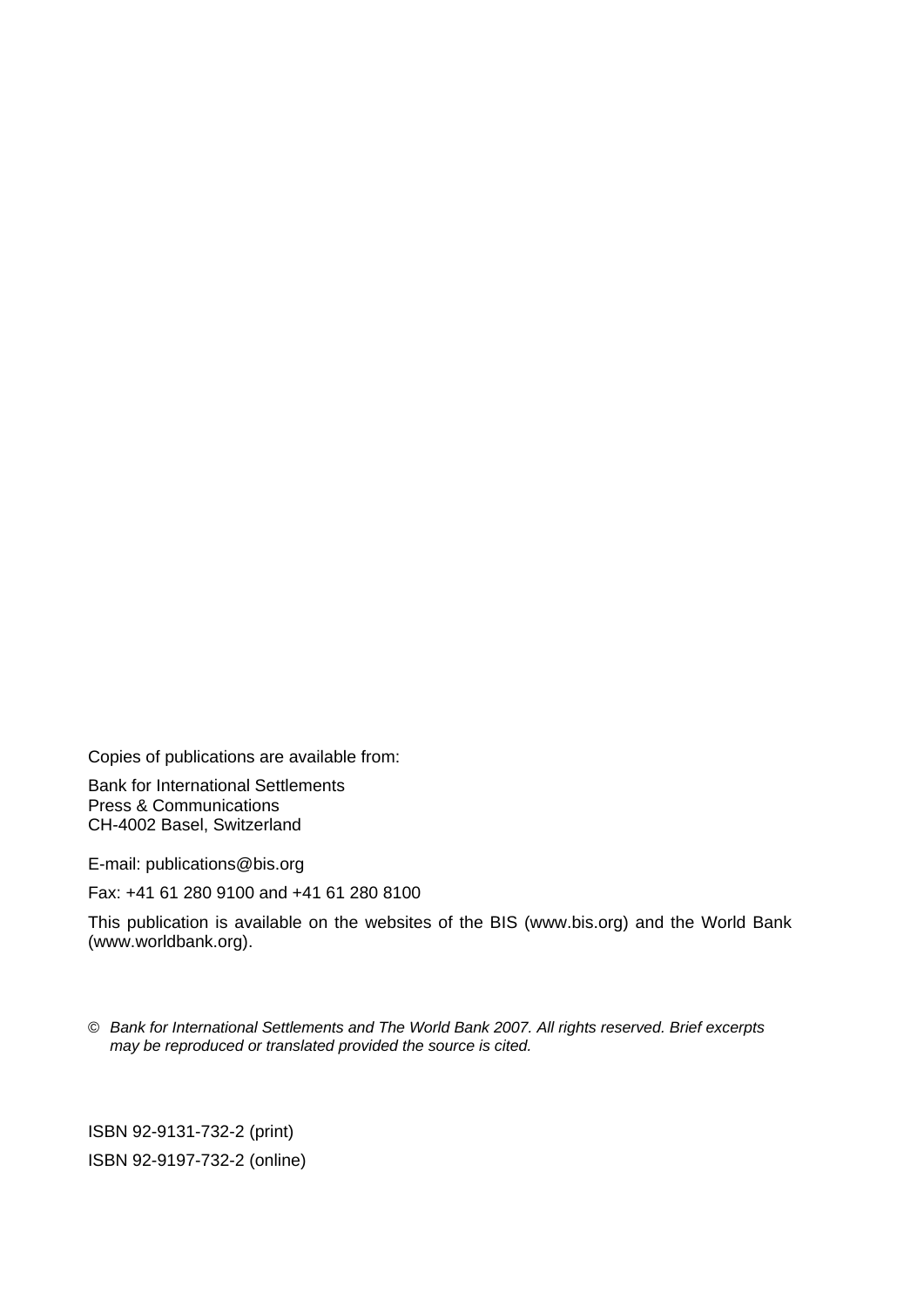# **Foreword**

In recent years, various organisations have tackled issues related to the important topic of international remittances. However, few of these reports have been devoted specifically to the "payment system aspects" of remittances – in effect, the practical realities of actually transferring money. Understanding these payment system aspects is crucial to understanding remittances and to ensuring that remittance services are safe and efficient. This report provides an analysis of the payment system aspects of remittances and sets out general principles designed to assist countries in improving the market for remittance services.

The report was first issued in March 2006 as a consultation document and we are very grateful to the many people who provided comments. As a result of the comments, we have made changes to the report to strengthen the analysis and sharpen the message.

The report has been prepared for the Committee on Payment and Settlement Systems and the World Bank by a task force consisting of representatives from international financial institutions involved in remittances and from central banks in both remittance-sending and remittance-receiving countries. The CPSS and the World Bank thank the members of the task force and its co-chairmen, Massimo Cirasino and Marc Hollanders, for their excellent work in preparing this report.

Timothy F Geithner, Chairman Michael U Klein, Vice President Committee on Payment and Settlement Systems The World Bank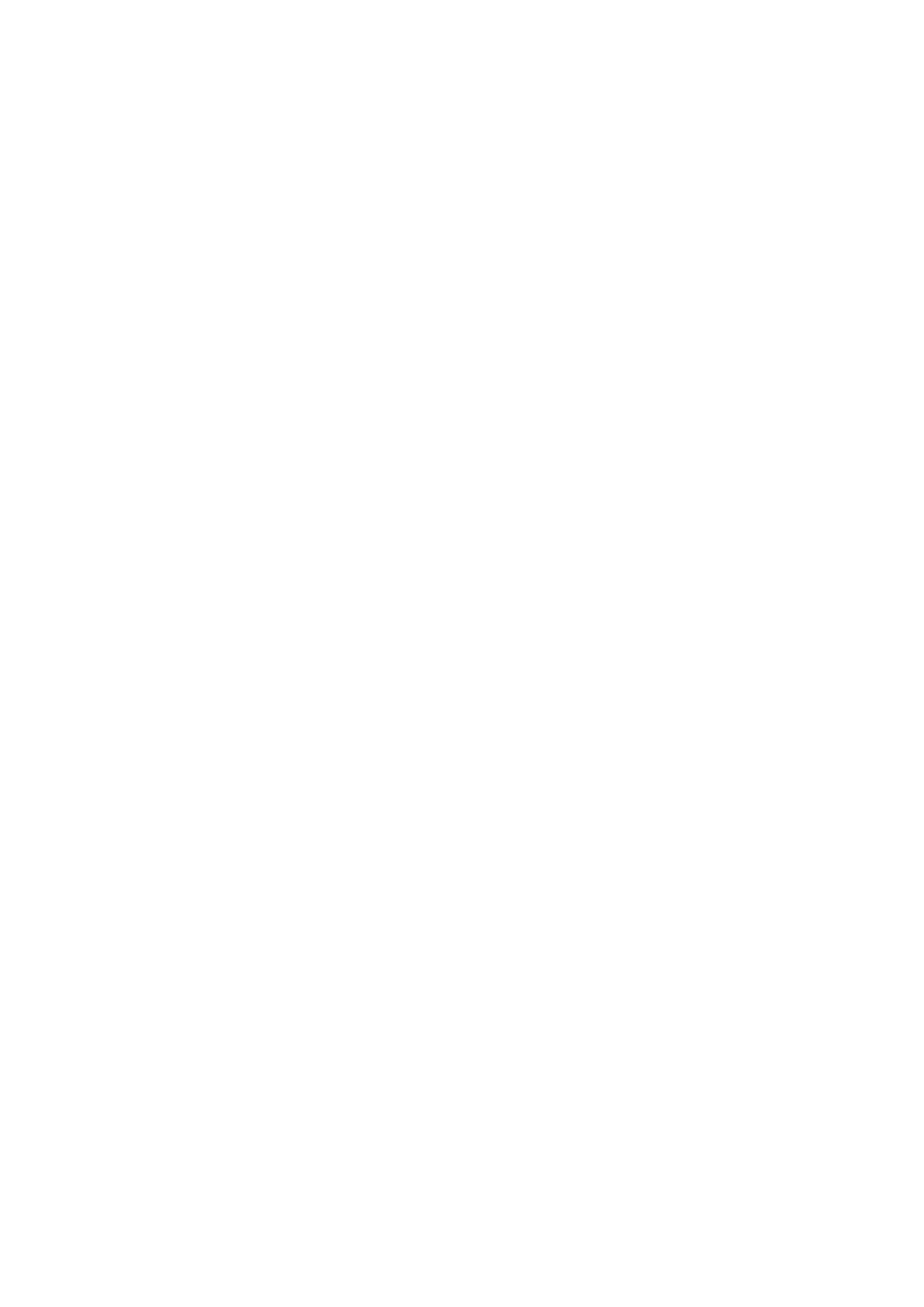# **Contents**

| 1. |                                                                   |    |                                                                  |  |  |  |
|----|-------------------------------------------------------------------|----|------------------------------------------------------------------|--|--|--|
| 2. |                                                                   |    |                                                                  |  |  |  |
|    | 2.1                                                               |    |                                                                  |  |  |  |
|    | 2.2                                                               |    |                                                                  |  |  |  |
|    | 2.3                                                               |    |                                                                  |  |  |  |
|    | 2.4                                                               |    |                                                                  |  |  |  |
| 3. |                                                                   |    |                                                                  |  |  |  |
|    | 3.1                                                               |    |                                                                  |  |  |  |
|    | 3.2                                                               |    |                                                                  |  |  |  |
|    | 3.3                                                               |    |                                                                  |  |  |  |
|    | 3.4                                                               |    |                                                                  |  |  |  |
|    | 3.5                                                               |    |                                                                  |  |  |  |
| 4. |                                                                   |    |                                                                  |  |  |  |
|    | 4.1                                                               |    |                                                                  |  |  |  |
|    | 4.2                                                               |    |                                                                  |  |  |  |
|    | 4.3                                                               |    |                                                                  |  |  |  |
|    |                                                                   |    |                                                                  |  |  |  |
|    |                                                                   |    |                                                                  |  |  |  |
|    |                                                                   |    |                                                                  |  |  |  |
|    |                                                                   |    |                                                                  |  |  |  |
|    |                                                                   |    |                                                                  |  |  |  |
|    | 4.4                                                               |    | Roles of remittance service providers and public authorities 27  |  |  |  |
|    |                                                                   | Α. |                                                                  |  |  |  |
|    |                                                                   | B. |                                                                  |  |  |  |
| 5. |                                                                   |    | Formulating an approach to implementing the General Principles28 |  |  |  |
|    |                                                                   |    |                                                                  |  |  |  |
|    | Possible actions concerning General Principle 1 (transparency and |    |                                                                  |  |  |  |
|    |                                                                   |    |                                                                  |  |  |  |
|    | Possible actions concerning General Principle 2 (payment system   |    |                                                                  |  |  |  |
|    | Possible actions concerning General Principle 3 (legal and        |    |                                                                  |  |  |  |
|    | Possible actions concerning General Principle 4 (market structure |    |                                                                  |  |  |  |
|    | Possible actions concerning General Principle 5 (governance and   |    |                                                                  |  |  |  |
|    |                                                                   |    |                                                                  |  |  |  |
|    |                                                                   |    |                                                                  |  |  |  |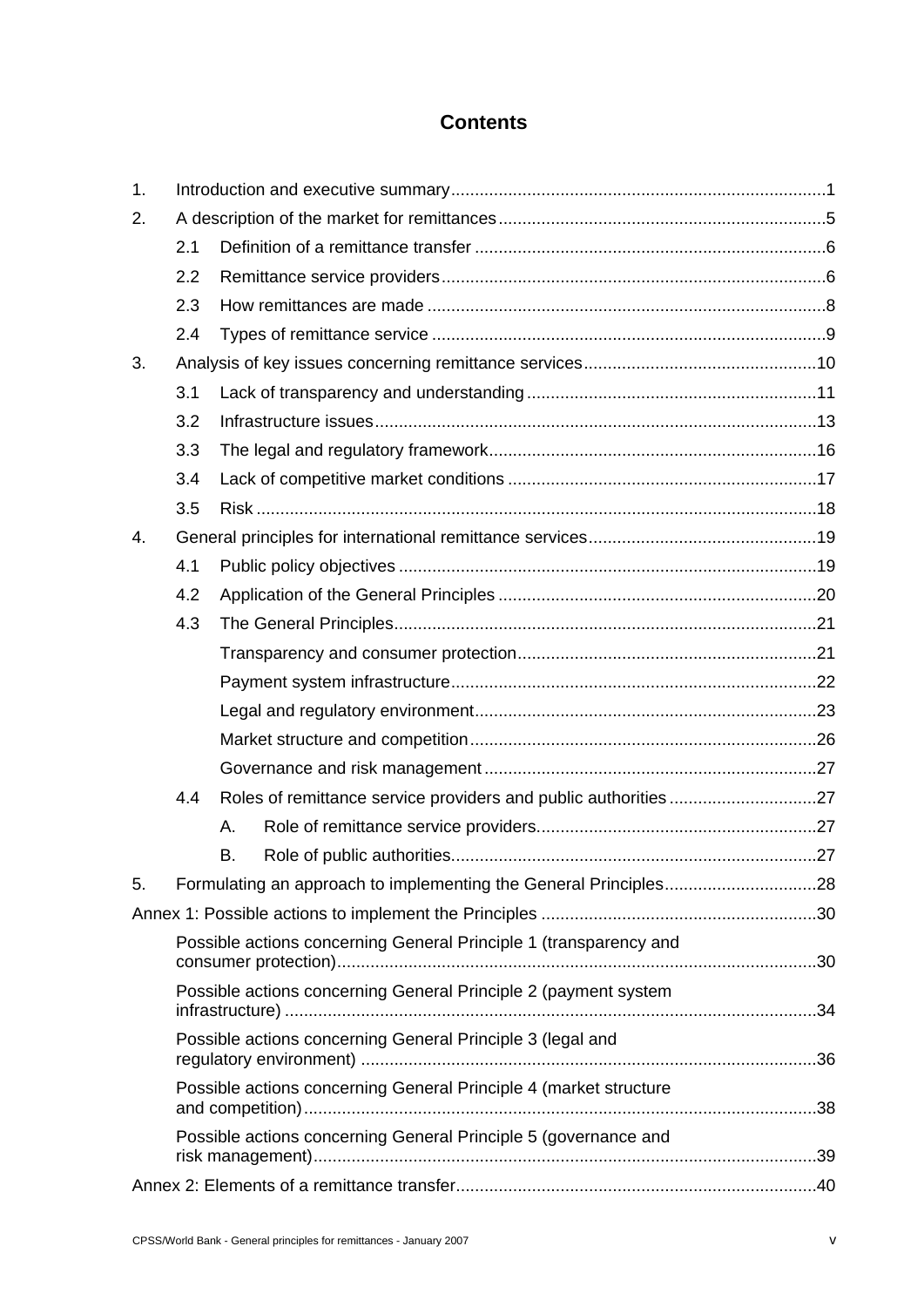# **List of boxes**

| Box 7: Remittances from the United States to Mexico: a price comparison  32 |  |
|-----------------------------------------------------------------------------|--|
| Box 8: Information provided by the Philippines authorities to emigrants  32 |  |
|                                                                             |  |
|                                                                             |  |
|                                                                             |  |
|                                                                             |  |
|                                                                             |  |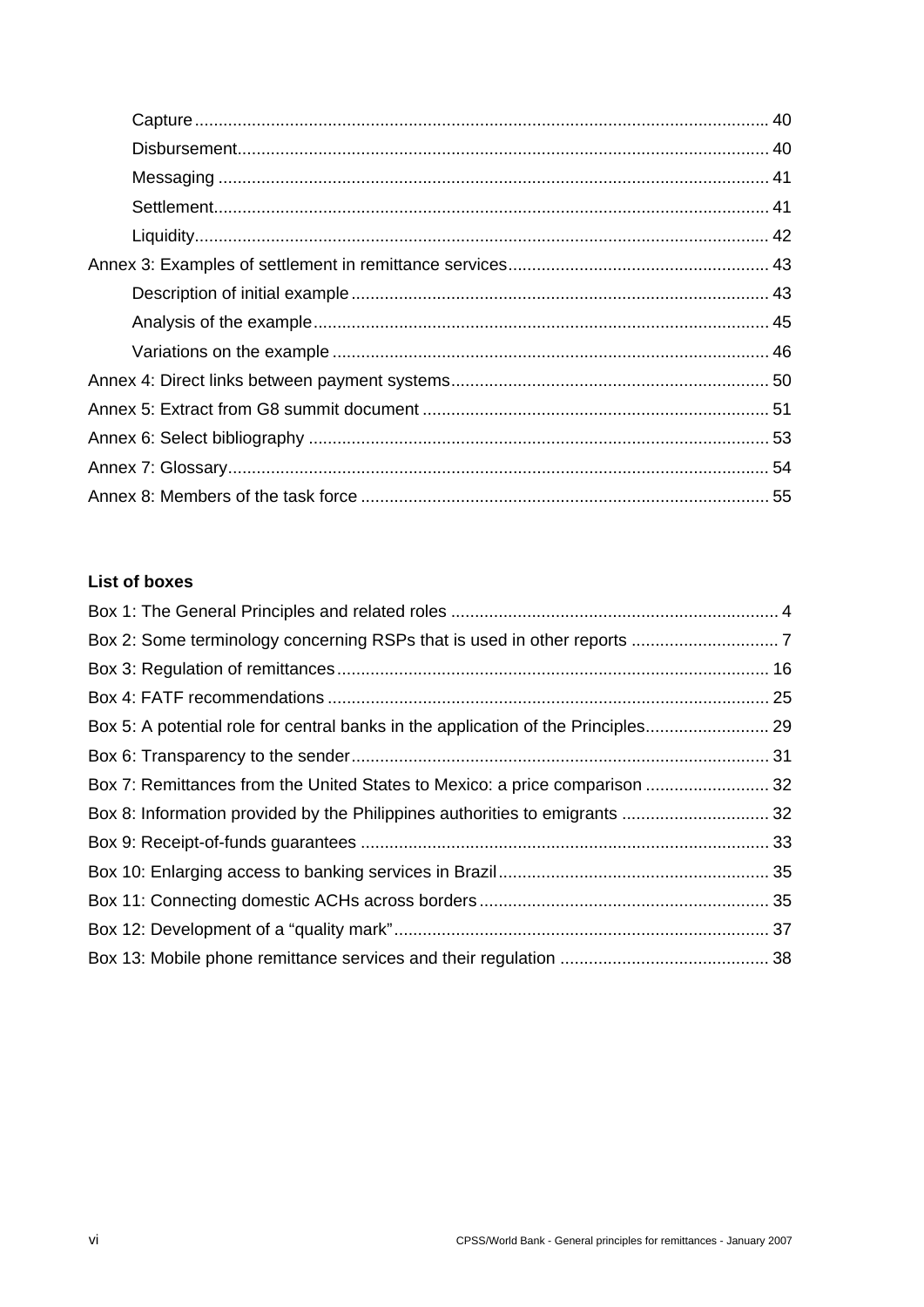# <span id="page-6-0"></span>**1. Introduction and executive summary**

## **Introduction**

1. The flow of funds from migrant workers back to their families in their home country is an important source of income in many developing economies. The recipients often depend on remittances to cover day-to-day living expenses, to provide a cushion against emergencies or, in some cases, as funding for small investments.

2. The total value of remittances has been increasing steadily over the past decade and it is estimated that in 2005 the total value worldwide was over USD 230 billion equivalent, involving some 175 million migrants. Remittances are now probably the largest source of external financing in developing countries and for some countries they can account for as much as a third of GDP; moreover, the flow of remittances seems to be significantly more stable than that of other forms of external finance.<sup>[1](#page-6-1)</sup>

3. However, remittances can be expensive relative to the often low incomes of migrant workers and the rather small amounts sent (typically no more than a few hundred dollars or its equivalent at a time). Moreover, it may not be easy for migrants to access remittance services if they do not speak the local language or do not have the necessary documentation, while the relatively undeveloped financial infrastructure in some countries may make it difficult for recipients to collect the remittances. In some cases, the services are unreliable, particularly concerning the time taken for the funds to be transferred. In addition, some markets are uncompetitive or have regulatory barriers to the provision of remittance services.

4. The importance of remittances, and the difficulties that can be associated with them, have been increasingly recognised in recent years. In particular, at their summit at Sea Island in June 2004, the G8 countries agreed to take action with developing countries to help reduce the cost of making remittances (see Annex 5). One such action was the creation of a task force to develop principles for international remittance services. The task force consisted of payment and development experts from central banks of both sending and receiving countries and from international financial institutions (see Annex 8 for a list of members of the task force). This report is the product of that task force.

5. Remittances can be analysed for various reasons - for example, because of their impact on development, because of the close relationship with often politically sensitive migration issues or because of the need to monitor the flows for balance of payments purposes. All these aspects of remittances are interrelated and so cannot be ignored. However, in line with the request from the G8, the focus of this report is on the payment system aspects of remittances. The term "remittance transfer" is used in this report to emphasise this.

6. The purpose of the report is to analyse these payment system aspects of remittances and provide general principles to assist countries who want to improve the market for remittance transfers. The principles are not intended to be prescriptive but rather to give guidance. The application of the principles should help to achieve the public policy objectives of having safe and efficient international remittance services, which require the markets for the services to be contestable, transparent, accessible and sound.

<span id="page-6-1"></span><sup>1</sup> Source: World Bank and Inter-American Development Bank. Officially recorded flows were measured as being USD 232 billion worldwide in 2005, of which USD 167 billion was to developing countries. However, given measurement uncertainties, notably about unrecorded remittances, actual flows may be much higher perhaps by 50% or more (see *Global economic prospects for development*, World Bank, 2006).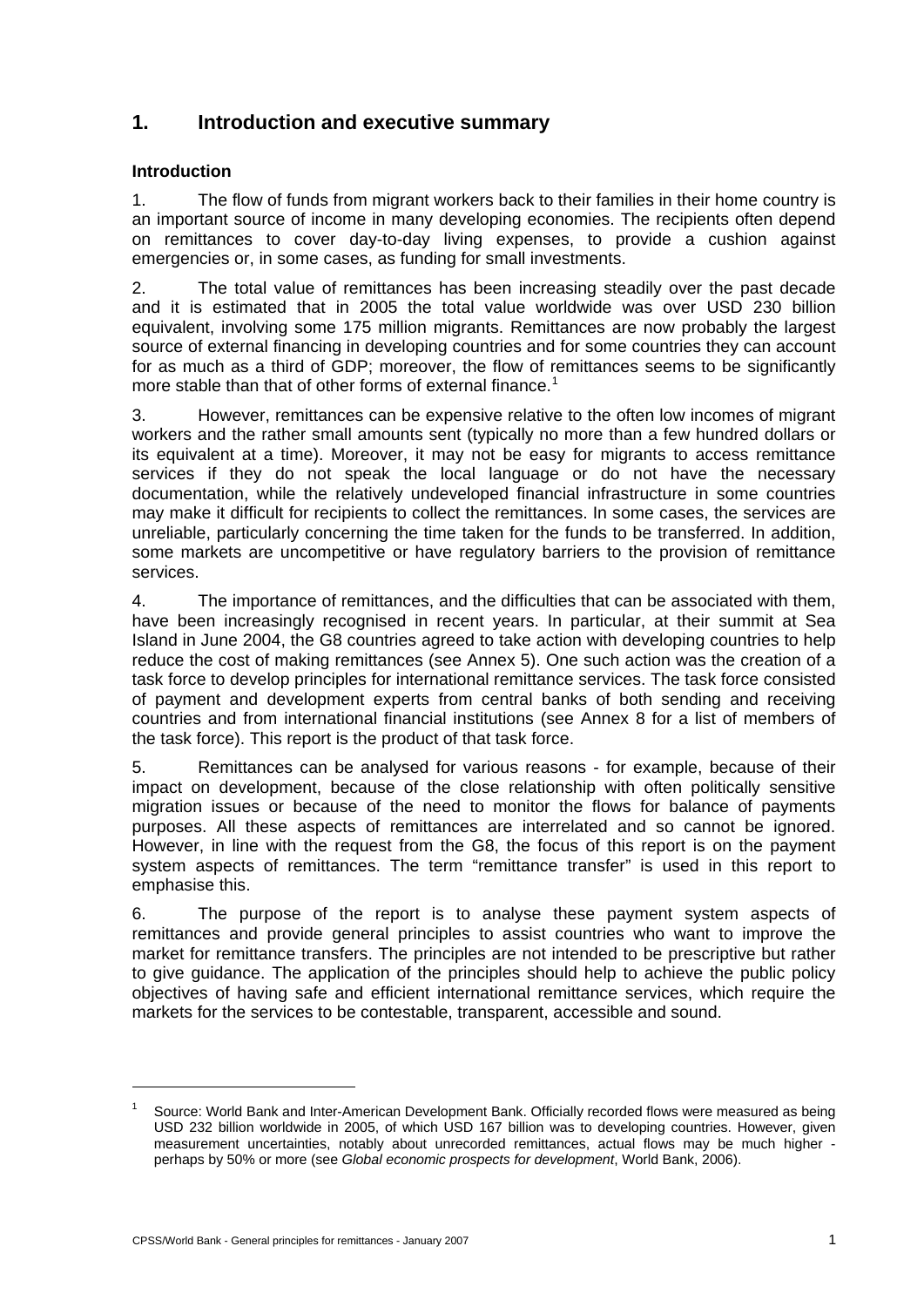## **The market for remittances**

7. The report considers only international remittance transfers and international remittance services, not domestic ones, but for simplicity it usually refers to these as "remittance transfers" and "remittance services" - ie it is assumed they are international. For the purposes of the report, remittance transfers are defined as *cross-border person-toperson payments of relatively low value*. In practice, the transfers are typically recurrent payments by migrant workers.

8. From the point of view of those providing remittance services, remittance transfers will often be indistinguishable from any other low-value cross-border transfers, including small payments to and from businesses (because the remittance service provider (RSP) is unable to reliably identify that they are person-to-person). Insofar as they affect RSPs (eg by requiring them to be more transparent about their services), the general principles are thus likely to also have to be applied to other low-value cross-border transfers, not just remittances. However, this should not be a disadvantage since it is generally undesirable to distinguish between payments according to their purpose.

9. There are many different ways that remittance transfers can be made, including cash-based services offered by individuals, services from specialised global money transfer operators, services offered by card schemes and bank-to-bank transfers.<sup>[2](#page-7-0)</sup> The general principles are aimed at all RSPs except those whose services are based on purely physical transfers of cash.

10. Remittance services can be more or less complex, and of varying speed. However, in all cases it is necessary to have some kind of "network" - ie access points, where consumers of remittance services pay and receive funds. Also needed are procedures to link those access points to enable messaging (the transfer of information about the remittance) and settlement (the transfer of the funds themselves). Some RSPs, such as global banks, may have branch networks they can use for this purpose ("unilateral service"). Others, including smaller RSPs, may use a network provided, for example, by one of the global money transfer operators ("franchised service") or may have to cooperate to create a network ("negotiated service"). In all these cases, the RSPs providing a service have a direct relationship with each other, enabling them to agree and publicise the speed and total price of the service (including any fee charged to the receiver of the funds). Another type of service, provided by most banks for example, uses correspondent banking to send a payment to virtually any other bank in the world ("open service"). This almost unlimited global coverage is valuable, not least to ensure that even the smallest remittance corridors have a service; however, a corresponding disadvantage is that the RSP often has no direct relationship with the bank to which the funds are being sent, and thus no knowledge of the fee the latter might charge the receiver or the total time taken.

## **Approach of the report**

11. This report is based on the belief that the best way to reduce the price of remittance services and make them more accessible is to encourage competition - in particular, to make the market for remittances more open and thus "contestable". A market that is open to a wide range of RSPs should result in lower prices and a greater choice of services. However, competition needs to be on the basis of a level playing field, with sound legal underpinnings and with an awareness that, because markets do not always function optimally, some form of regulation may be needed.

<span id="page-7-0"></span><sup>2</sup> In general, the term "bank" is used in the report to refer to all deposit-taking institutions or credit institutions or whichever legal term is applicable in a particular jurisdiction.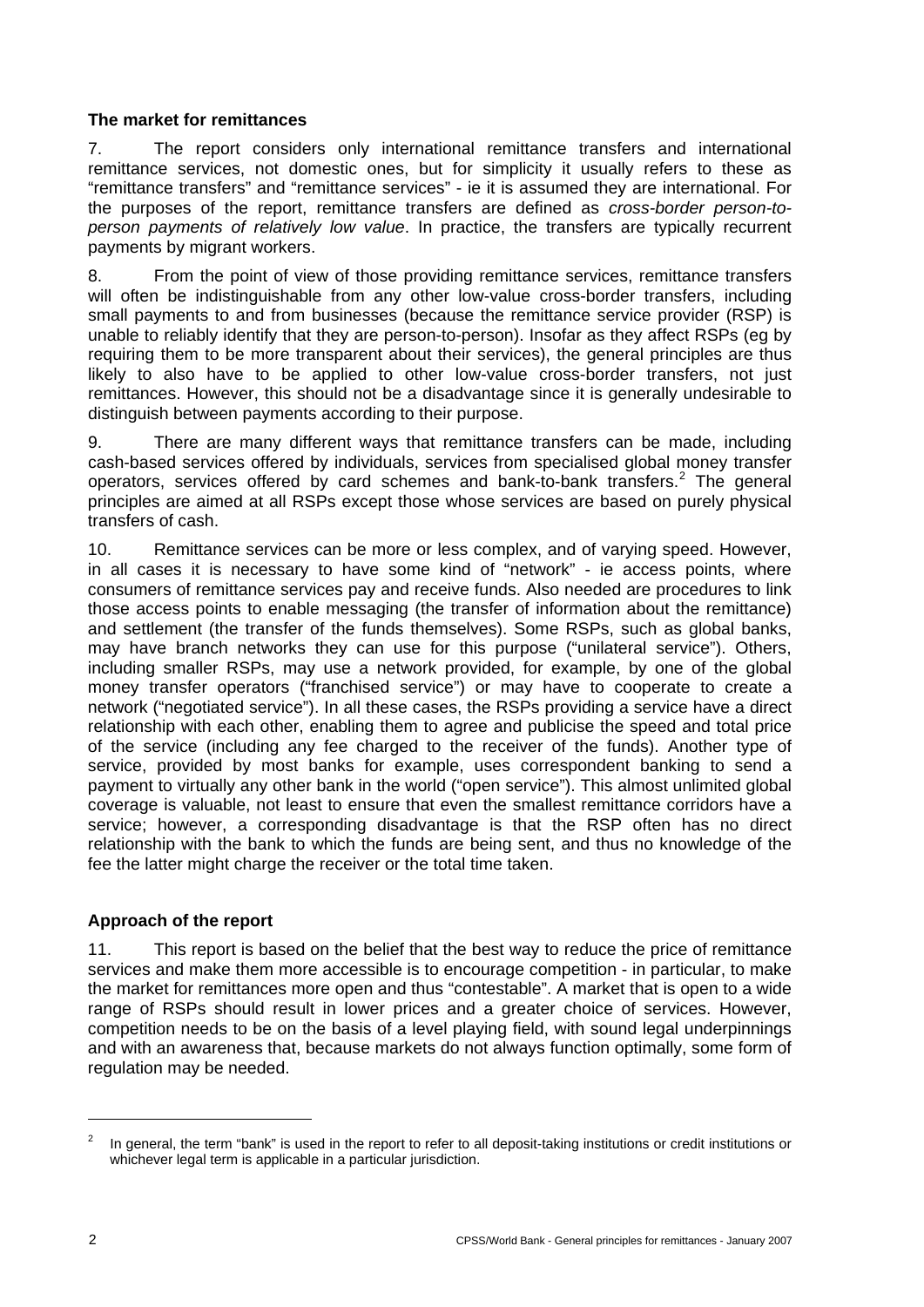12. The issue of the appropriate type and degree of regulation is a theme of the report. In considering the issue, it is important to realise that, a priori, public policy objectives may not always point in the same direction. On the one hand, an important corollary of encouraging competition to reduce prices and improve accessibility is that barriers to entering the remittance market should be reduced as far as possible, and regulation can be a significant barrier because of the costs of compliance. By itself, this would suggest keeping regulation to a minimum. On the other hand, other public policy objectives, such as the need to prevent money laundering and terrorist financing, may make some form of regulation essential. That objectives towards remittances can conflict in this way is not surprising, since the same is likely to be true of policy towards any market.

13. As noted above, this report focuses on the payments aspects of remittances; other public policy issues such as money laundering and terrorist financing, developmental finance and balance of payments data are outside the scope of the G8 mandate and of this report. By noting the potential costs of regulation, the report suggests that the relevant authorities need to recognise the full range of issues concerning regulation and cooperate with each other so that, in the light of their country's overall priorities, they can design policies that achieve an appropriate balance.

## **Key issues concerning remittance services and the General Principles**

14. In any market, full information - ie transparency - is important because it enables individuals to make informed decisions about which services to use and helps to make the market as a whole more efficient. Transparency in the market for remittances is arguably particularly important because the price to the consumer depends on two elements, the exchange rate used and any fees charged, and combining these to calculate which service is cheapest is difficult for most consumers. Transparency, as well as adequate consumer protection, is also important because, as low-income migrants in a foreign country, many senders may have difficulties in understanding the local language or in providing adequate identification to open a bank account, or lack the time and financial literacy to search out and compare different remittance services. *General Principle 1 is therefore that the market for remittance services should be transparent and have adequate consumer protection*. (See Box 1 for a list of the five General Principles and related roles.) RSPs should therefore be encouraged to provide relevant information about their own services in easily accessible and understandable forms. Authorities or other organisations may want to provide comparative price information. They may also wish to undertake educational campaigns to give senders and receivers sufficient background knowledge to be able to understand the information provided.

15. The infrastructure needed to support remittance services is sometimes inadequate. Many services require RSPs to cooperate to create a network of access points and it may not always be easy for potential RSPs to identify suitable partners to do this, particularly in other countries. Moreover, underdevelopment of the domestic financial infrastructure, particularly in receiving countries, may mean that transferring funds to the access points is slow and unreliable; in some cases non-cash payment services may only be available in urban locations. Another important aspect of the infrastructure is correspondent banking, which is widely used for cross-border transfers of funds but which can be expensive for small-value payments such as remittances. *General Principle 2 is therefore that improvements to payment system infrastructure that have the potential to increase the efficiency of remittance services should be encouraged*. The safety and efficiency of remittance services can be affected by payment systems in the relevant markets and the way that these systems are accessed and used by RSPs or by banks acting for RSPs. Remittance services may be improved by initiatives aimed at facilitating greater interoperability of systems and straight through processing. In many receiving countries, expanding the payment system infrastructure in under-served areas and improving access to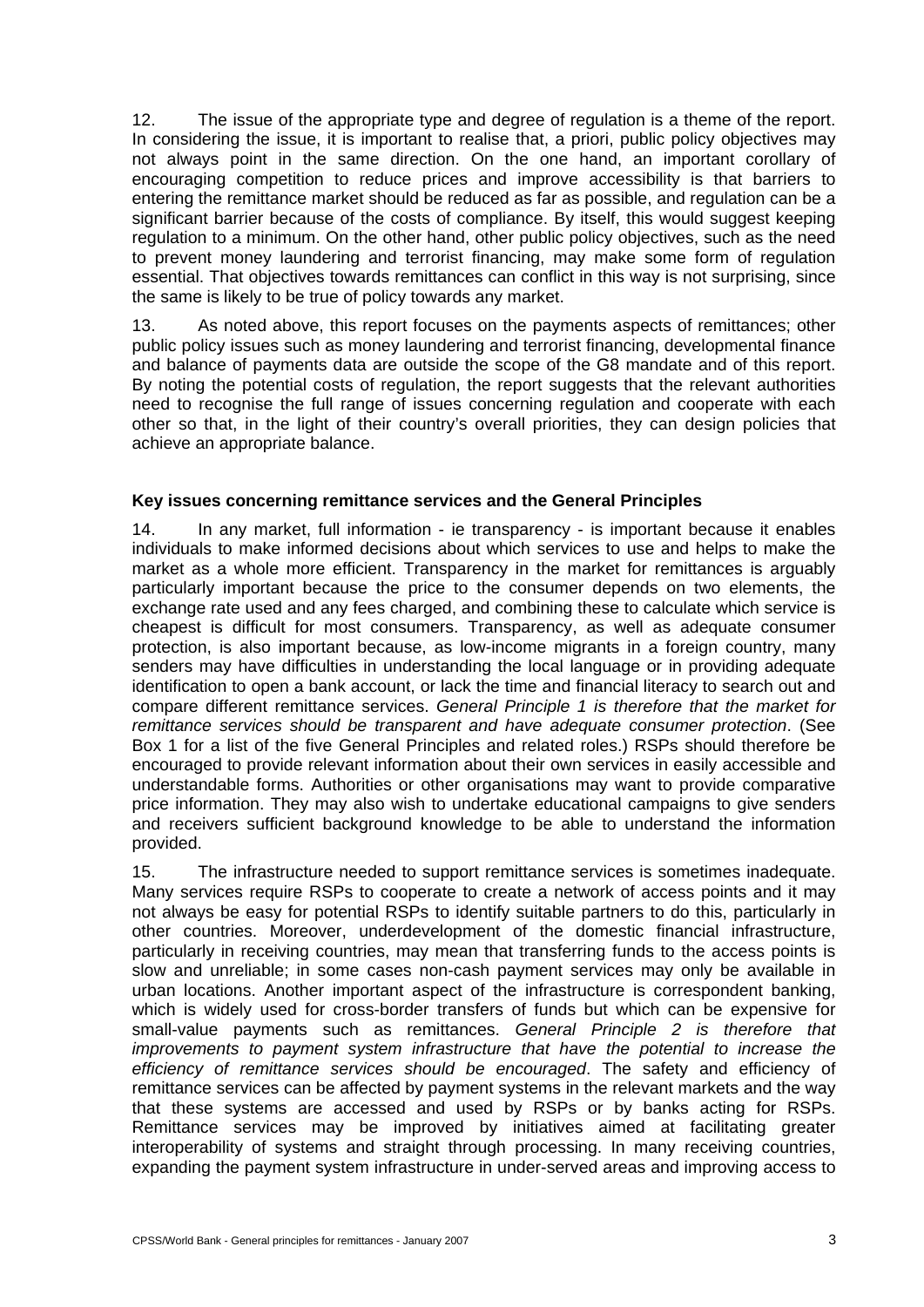<span id="page-9-0"></span>it, although a huge task, could be of benefit for delivering financial services of all kinds, including remittances.

#### Box 1

#### **The General Principles and related roles**

The General Principles are aimed at the public policy objectives of achieving safe and efficient international remittance services. To this end, the markets for the services should be contestable, transparent, accessible and sound.

*Transparency and consumer protection* 

**General Principle 1. The market for remittance services should be transparent and have adequate consumer protection.** 

*Payment system infrastructure* 

**General Principle 2. Improvements to payment system infrastructure that have the potential to increase the efficiency of remittance services should be encouraged.** 

*Legal and regulatory environment* 

**General Principle 3. Remittance services should be supported by a sound, predictable, nondiscriminatory and proportionate legal and regulatory framework in relevant jurisdictions.** 

#### *Market structure and competition*

**General Principle 4. Competitive market conditions, including appropriate access to domestic payment infrastructures, should be fostered in the remittance industry.** 

*Governance and risk management* 

**General Principle 5. Remittance services should be supported by appropriate governance and risk management practices.** 

**Roles of remittance service providers and public authorities** 

**A.** *Role of remittance service providers***. Remittance service providers should participate actively in the implementation of the General Principles.** 

**B.** *Role of public authorities***. Public authorities should evaluate what action to take to achieve the public policy objectives through implementation of the General Principles.**

16. The remittance industry is likely to flourish best under appropriate laws and regulations. As already noted, remittances may be regulated for various reasons including, perhaps most importantly, prevention of their misuse for purposes such as money laundering or terrorist financing. However, as with all laws and regulations, there is the possibility that those for remittances are badly designed with unintended side effects, that they are disproportionate to the problem they are designed to tackle, or that they continue to be applied even when no longer useful. Moreover, regulating remittances solely by type of entity, as is sometimes the case (eg when the regulations are applied only to the services provided by licensed institutions such as banks), may make regulation less effective (by creating loopholes which can be exploited for illegal activities) and distort markets (by enabling some RSPs to inappropriately avoid the costs of regulation and thus offer artificially cheaper services). National regulations should aim to create a level playing field between equivalent remittance services. *General Principle 3 is therefore that remittance services should be supported by a sound, predictable, non-discriminatory and proportionate legal and regulatory framework in relevant jurisdictions*.

17. The efficiency of remittance services depends on there being a competitive business environment. *General Principle 4 is therefore that competitive market conditions, including appropriate access to domestic payment infrastructures, should be fostered in the remittance*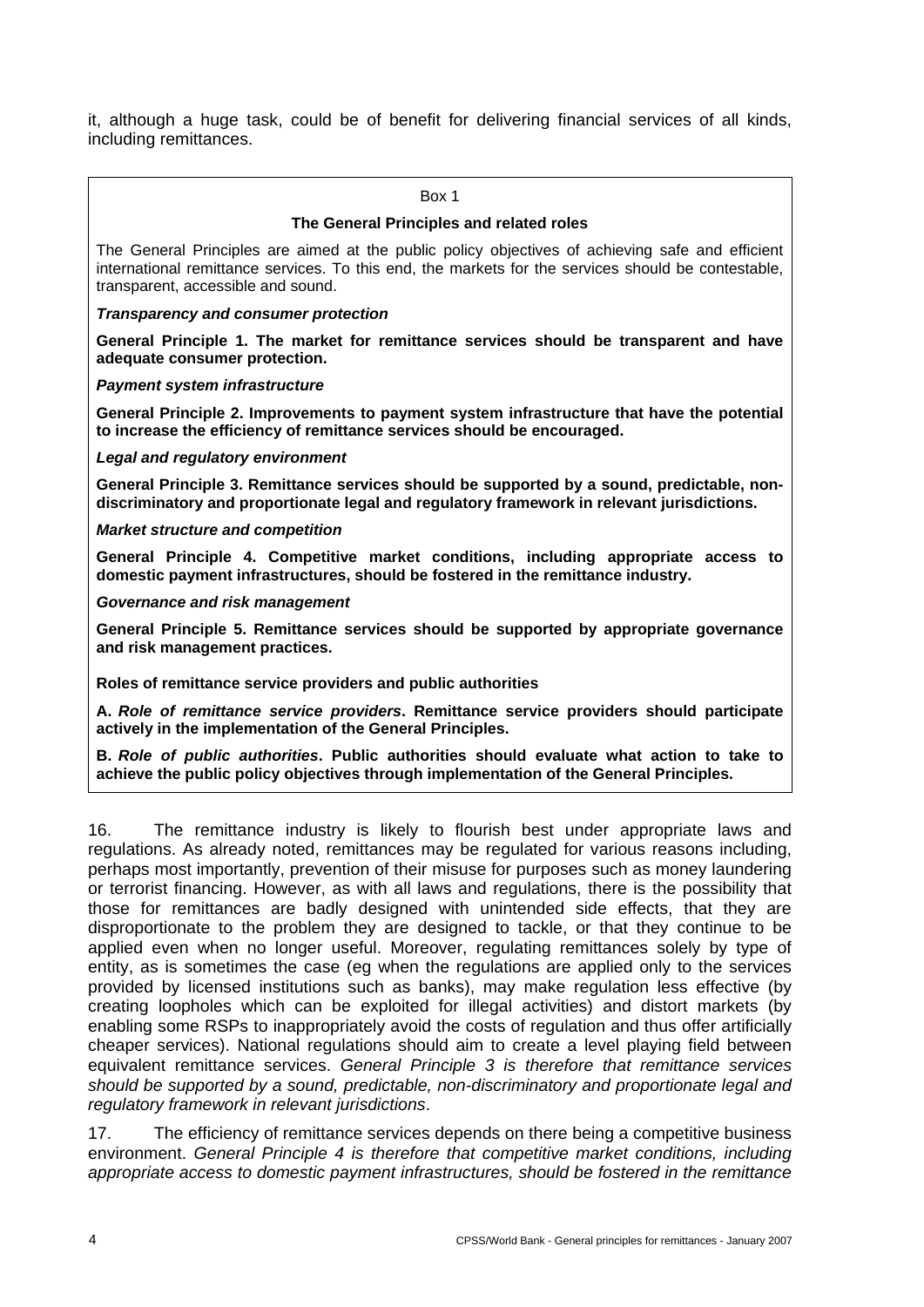<span id="page-10-0"></span>*industry*. Competition can be assisted by various steps such as discouraging exclusivity conditions, whereby an RSP allows its agents or other RSPs to offer its remittance service only on condition that they do not offer any other remittance service. And it is important that RSPs without direct access to the domestic payment infrastructure needed to provide remittance services should be able to use, on an equitable basis, the payment services provided by institutions that do have direct access.

18. The relatively small values involved in remittance transfers mean that it is unlikely that there will be systemic risk involved. However, RSPs do face financial, legal, operational, fraud and reputational risks. *General Principle 5 is therefore that remittance services should be supported by appropriate governance and risk management practices*. Governance and risk management practices that are appropriate for the size and type of an RSP's business and the level of risks can improve the safety and soundness of remittance services and help protect consumers.

19. The importance of remittance flows varies from country to country so, although these principles are designed to be generally applicable, some countries may decide that the size of the remittance market does not justify significant action or that there is no need for any action. In addition, the principles are in most cases likely to be applied in sending countries regardless of the destination of the funds and in receiving countries regardless of their origin. However, in applying some aspects of the principles (such as the education programmes discussed under General Principle 1), authorities may want to prioritise their efforts in the most important bilateral corridors or corridors where they believe their efforts will be most productive. Authorities in sending countries should also bear in mind that, even if remittances are not a priority for them, they may be important for the receiving countries and the latter may be unable to implement the principles effectively without the cooperation of the sending countries.

20. Where it is decided that action should be taken to implement the principles, both RSPs and public authorities will need to be involved. Authorities should evaluate what action to take to achieve the public policy objectives through implementation of the principles, and the implementation itself will also need the active participation of RSPs. Because of the links between remittances, access to financial services and poverty alleviation, and thus the relevance of remittances to the implementation of the Millennium Development Goals, international financial institutions (such as the World Bank, regional development banks and the International Monetary Fund) have a role to play in supporting both authorities and market participants in the application of the principles.

## **Structure of the report**

21. Section 2 describes the main features of the market for remittances and Section 3 analyses the key issues which arise. The General Principles themselves, together with the roles of RSPs and public authorities in implementing them, are then set out in Section 4, while Section 5 discusses the formulation of an approach to implementing the Principles. Possible actions for implementing the Principles and more detail on how remittance transfers are made are contained in the annexes.

# **2. A description of the market for remittances**

22. This section describes the market for remittances. More detail is contained in Annexes 2 and 3.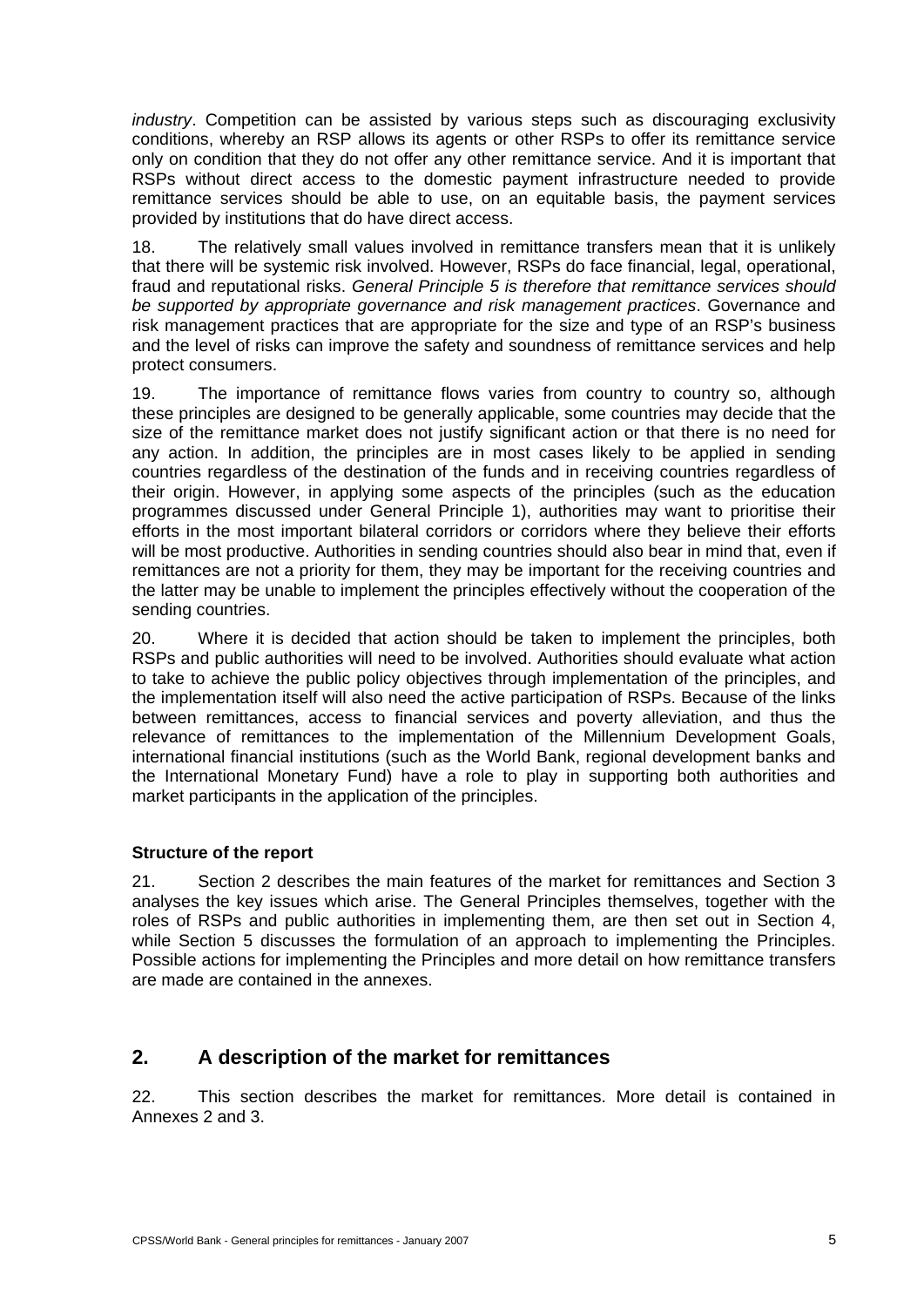## <span id="page-11-0"></span>**2.1 Definition of a remittance transfer**

23. Remittance transfers may be domestic or international. Domestic remittances occur, for example, when there is migration from rural to urban areas within a country. To a large extent, similar issues arise regardless of the type of remittance. However, the focus of this report is on international remittance transfers, which, for the purposes of the report, are defined as *cross-border person-to-person payments of relatively low value*. In practice, the transfers are typically recurrent payments by migrant workers (eg who send money to their families in their home country every month). For simplicity, in this report such payments are usually referred to just as "remittance transfers" - ie it is assumed they are international.<sup>[3](#page-11-1)</sup>

24. The definition is designed to reflect the payment system aspects of remittances. The emphasis is on person-to-person payments rather than payments to purchase goods and services or business-to-business payments. These person-to-person payments are typically relatively low-value compared to, for example, wholesale bank-to-bank transfers. Often the flows are between relatively low-income individuals, and the senders, if they are migrants, may not always be well integrated into all aspects of the host country's society and economy. In addition, although remittance transfers are typically recurrent, in practice they are usually made as a series of individual instructions rather than by standing order. $4$ 

25. While in practice the most important remittance flows are usually migrants' recurring payments from developed to developing countries, the definition of a remittance transfer used here is more general and thus also covers other cross-border person-to-person transfers that are low-value. For example, it also covers payments that are ad hoc rather than recurring (eg money to cover a domestic emergency) or payments between other countries. [5](#page-11-3)

26. Moreover, although remittances are, from an economic and social point of view, of special interest as a category of payment, it should be noted that from the point of view of those providing payment services, remittance transfers will often be indistinguishable from other retail (ie low-value) cross-border transfers, including small payments to and from businesses, because the RSP is unable to identify that they are person-to-person. For example, the sender may be making the payment not as an individual but on behalf of a small business they run, or it may not be clear whether the (foreign) name of the recipient is that of an individual or business.[6](#page-11-4)

# **2.2 Remittance service providers**

27. There are many different ways in which remittance transfers can be made, including, among others, cash payments using individuals who provide this service to their local immigrant communities, services from specialised global money transfer operators, bank-tobank transfers and card payments. In this report, any person or institution providing such a

<span id="page-11-1"></span><sup>3</sup> Some of the other terms used in this report are defined in the glossary in Annex 7.

<span id="page-11-2"></span><sup>4</sup> A standing order is where a payer gives an instruction to a bank or other payment service provider to make a regular payment of a fixed amount to a specified payee. The fact that standing orders are little used in practice to make remittances may be because remitters vary the amounts that they send, because the RSP does not accept standing orders or because remitters do not have access to RSPs such as banks and other deposittakers who do provide standing order services.

<span id="page-11-3"></span><sup>5</sup> For example, there are significant flows between Costa Rica and other Central American countries, between Russia and other Commonwealth of Independent States countries and between South Africa and other Southern African Development Community countries.

<span id="page-11-4"></span><sup>6</sup> RSPs will also usually not know what the purpose of the payment is nor, if it is one of a series of individual instructions, that it is a recurrent payment.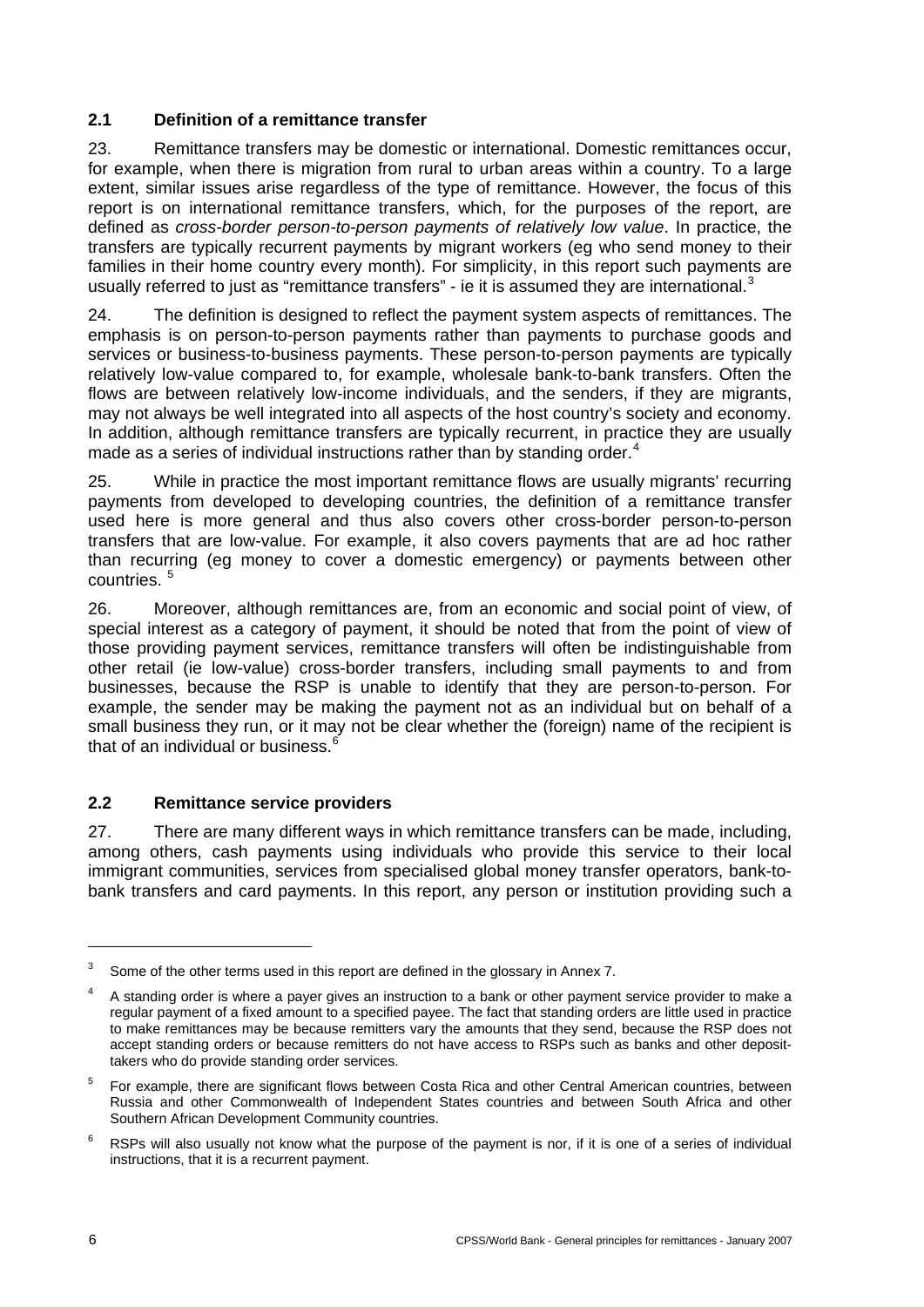<span id="page-12-0"></span>service as a business is called a remittance service provider (or RSP). However, the report does not cover those whose services are based on purely physical transfers of cash (eg where a person travelling back to the home country carries the cash on behalf of the sender, or where cash is sent by post or courier from one country to another).

28. Although the term RSP is used for convenience in this report, most RSPs will in practice also offer other payment services, including other cross-border payment services. RSPs can thus be considered as the subset of payment service providers<sup>[7](#page-12-1)</sup> that provide cross-border retail transfers.<sup>[8](#page-12-2)</sup> (See Box 2 for more about terminology concerning RSPs.)

#### Box 2

#### **Some terminology concerning RSPs that is used in other reports**

In other work on remittances, a distinction is often made between the regulated and unregulated sectors of the industry and also between the formal and informal sectors. This box explains why these common distinctions are not made in this report.

The distinction between those RSPs that are subject to regulation and those that are not is reasonably clear in itself but the implications are less so. In some countries the whole industry may, in theory, be regulated but some RSPs may ignore or manage to evade the law, in which case they operate illegally. In other countries the existing regulations may be drafted so that they only apply selectively (eg to deposit-takers), in which case the unregulated sector is legal and the incomplete nature of the regulatory regime is permitted by design.

The distinction between formal and informal is frequently made, with a preference for encouraging use of the formal sector. However, the difference between formal and informal is often not clear. Sometimes the terms are used synonymously with regulated and unregulated. At other times, the terms seem to be used instead to differentiate by size and legal form - ie to distinguish those RSPs that are small and unincorporated (eg individuals) from the rest (eg global banks). Or they are used as a way to distinguish those RSPs which only provide remittance services (eg specialist money transfer operators) from other institutions that provide a wider range of financial services (eg banks and credit unions, which also take deposits and provide credit). The latter distinction may be important from a developmental point of view (insofar as a developmental objective may be to increase access to other financial services, and encouraging people to make remittances using RSPs that also provide those services may be one means of doing this). However, from a payments point of view, neither of these two other definitions of formal/informal is particularly relevant, nor can there be a presumption that the formal sector (however defined) is in some sense "better". Indeed, it may well be the case that small or specialised RSPs actually offer cheaper and faster remittance services and, provided they do so in keeping with relevant laws, regulations and good practices, they may thus be a useful source of competition in the market.

Because of the lack of clarity of the terms, and the conflicting value judgments that may be associated with them, neither "formal/informal" nor "regulated/unregulated" are used in this report.

29. The provision of remittance services makes use of diverse markets, arrangements and systems, as explained in Sections 2.3 and 2.4 below. The principles set out in this report

<span id="page-12-1"></span><sup>7</sup> "Payment service providers" include both (i) entities that take deposits and allow transfers of funds to be made from those deposits (ie most banks and many non-bank deposit-takers) and (ii) non-deposit-takers that transfer funds. The latter, in turn, can include (a) money transfer operators (where the service is based on "pay now" - for example, by cash or bank transfer from the payer to the money transfer operator), (b) those providing "prepaid" transfers (eg traveller's cheques or prepaid cards) or (c) those providing transfers on the basis of "pay later" (eg credit cards). The term includes individuals providing payment services.

<span id="page-12-2"></span><sup>8</sup> Retail can be distinguished from non-retail provided that an, admittedly somewhat arbitrary, value limit is set. Making this distinction can be justified to the extent that certain consumer protection measures may be appropriate for retail payments but not non-retail payments.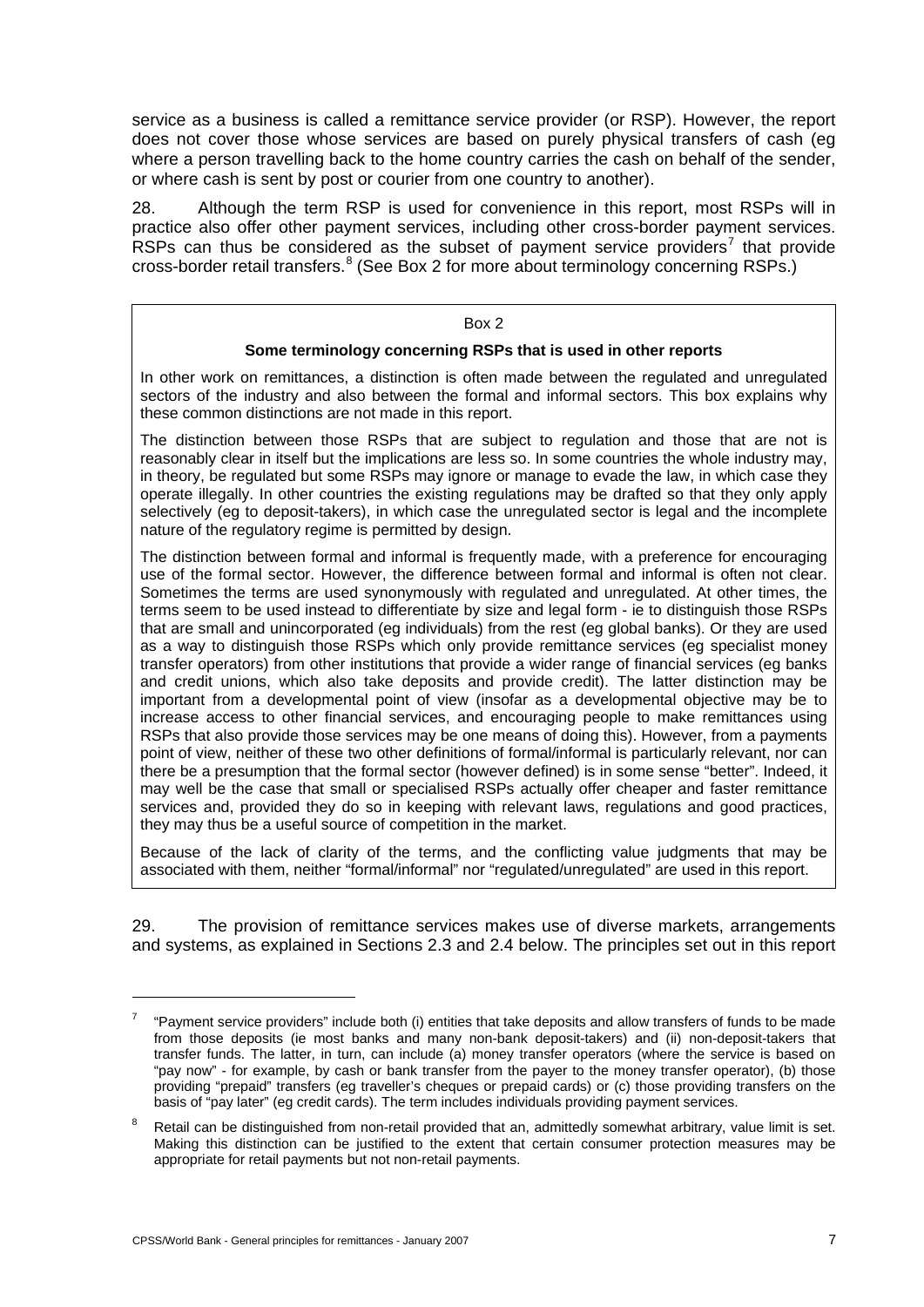<span id="page-13-0"></span>can be considered as applying ultimately to "remittance systems", where a system is defined as an organised whole made up of such diverse but interrelated and interdependent parts. However, since the main products of such remittance systems are remittance services, for simplicity the report refers directly to "remittance services".

## **2.3 How remittances are made**

30. The key participants in a remittance transfer are the sender, the receiver and the remittance service provider. In practice, there will often be two RSPs involved, one in the sending country (the capturing RSP) and one in the receiving country (the disbursing RSP), who need to work together in some way to provide the overall service. Moreover, RSPs do not always use their own offices or branches in order to provide the service. Sometimes they may make use of agents to capture or disburse funds on their behalf.<sup>[9](#page-13-1)</sup> Banks and other deposit-takers such as credit unions are also usually important participants in remittance transfers: RSPs may themselves be deposit-takers but, even if they are not, they are likely to use deposit-takers to transfer the funds between countries.

31. Considering the entire transfer from sender to receiver, in practice most remittances are credit transfers - that is, the payment is initiated by an instruction given by the sender to the RSP.<sup>[10](#page-13-2)</sup> Debit instruments such as cheques are sometimes used - ie the sender writes a cheque to the receiver, who cashes it at their bank, so the instruction to the RSP (the receiver's bank) is made by the receiver. Other debit instruments such as direct debits are not commonly used.

32. The service itself involves a number of steps. To end users, the visible parts of the service are at the beginning and end - the *capturing* and *disbursing* processes, in which, respectively, the sender pays the capturing agent and the disbursing agent pays the receiver. These payments can be made in a wide variety of ways depending on the service - for example, by cash, by debiting or crediting a bank account, or by use of prepaid funds like electronic money. The capturing and disbursing processes involve the transfer of information as well as funds (eg the sender must provide the information to enable the capturing agent to send the funds to the receiver, and the disbursing agent must tell the receiver who the sender is). There are also a variety of ways in which this information can be transferred - as well as the physical presence of the sender or receiver at the agent, these include, for example, the use of mobile phones or the internet.

33. Less visible to end users is what happens between the capturing and disbursing processes. As with most non-cash payments this consists of two essential processes, namely messaging and settlement. Messaging arrangements enable information about the remittance to be passed from capturing to disbursing agent. Settlement arrangements enable the funds themselves to be moved. These arrangements can be more or less complex, and of correspondingly variable speed, depending on the type of remittance service. In many cases remittances are not settled individually. Instead, every so often they will be settled on the basis of the overall amount transferred in the intervening period, often on a net basis (assuming that there is a two-way flow of funds between the countries). Sometimes there

<span id="page-13-1"></span><sup>9</sup> For simplicity, the report refers to capturing and disbursing agents regardless of whether the entities involved are branches of the RSP or separate entities with which the RSP has a contract.

<span id="page-13-2"></span> $10$  A credit transfer is normally defined as "a payment order or possibly a sequence of payment orders made for the purpose of placing funds at the disposal of the beneficiary. Both the payment instructions and the funds described therein move from *the bank* of the payer/originator to *the bank* of the beneficiary, possibly via several other banks as intermediaries and/or more than one credit transfer system" [italics added] (see *A glossary of terms used in payments and settlement systems*, BIS, March 2003). However, for simplicity, the term is also used in this report to refer to cases where the RSP is not a bank.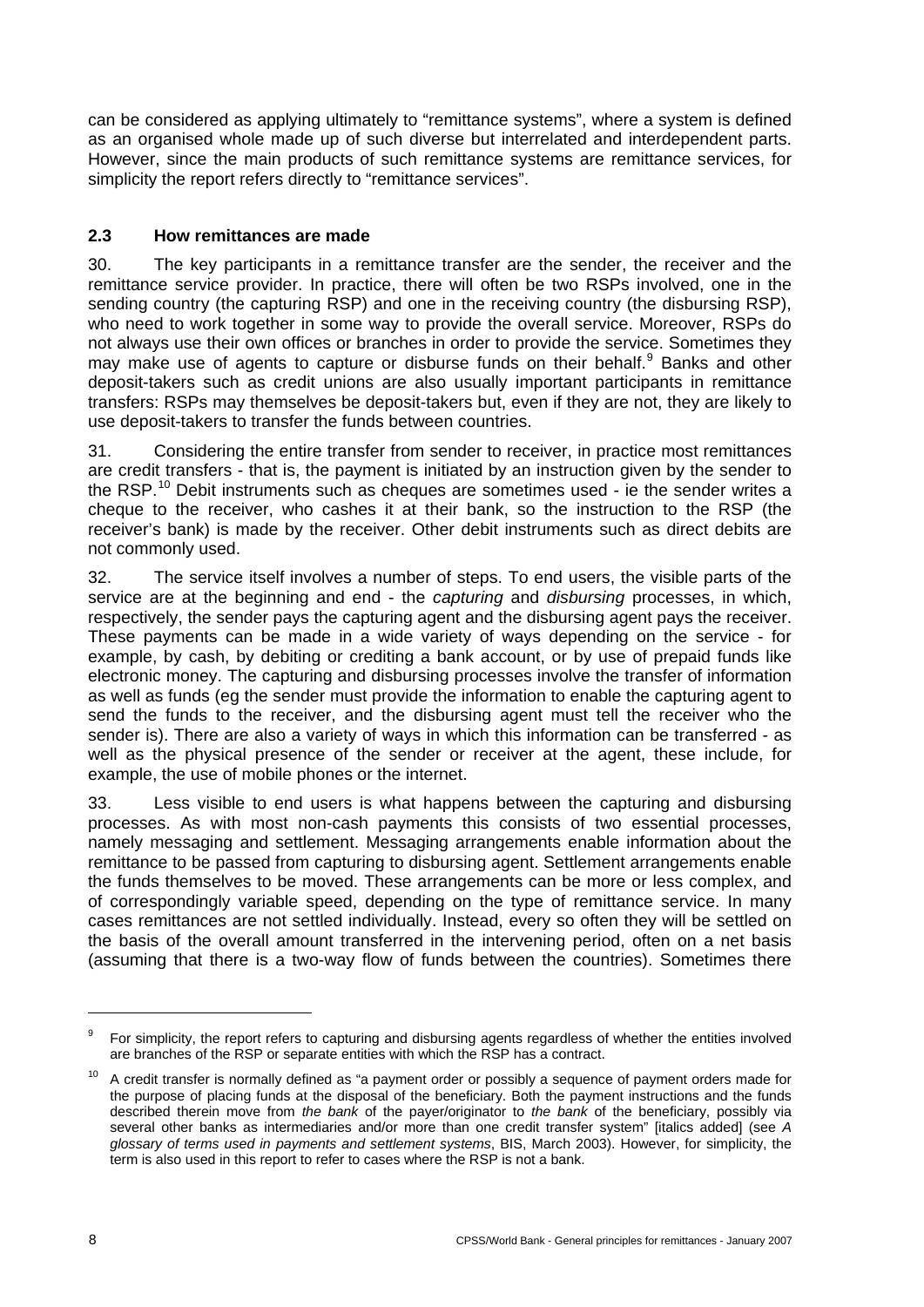<span id="page-14-0"></span>may also be liquidity arrangements, for example to enable the disbursing agent to pay the receiver before the funds from the sender have arrived. More information on these various elements of a remittance transfer can be found in Annex 2, while some examples are given in Annex 3.

# **2.4 Types of remittance service**

34. For a remittance service to work, it needs to have some kind of "network" (ie access points where funds can be captured and disbursed, and procedures to link those access points to enable settlement and messaging). The access points may be owned either by the RSP itself or by its agents and the network may be large or small (even, in the extreme, a single capturing agent and a single disbursing agent). It is possible to divide remittance services into "unilateral", "franchised", "negotiated" and "open" categories, which differ primarily according to how a network of access points is created and linked. The categories have no absolute dividing lines but are useful for helping to clarify some of the payment issues that arise with remittances (see Section 3 below).

## *Unilateral services*

35. A unilateral service is a proprietary product provided "internally" by a single RSP without involving other entities as capturing or disbursement agents. This is possible only if (a) the RSP itself has physical access points in both sending and receiving countries or (b) the network is virtual - ie access points are not agents but communication devices such as PCs (for access to the internet) or mobile phones. Unilateral services based on physical access points are not widely available: many RSPs would need to involve other entities in order to offer a sufficiently wide range of access points even in a single remittance corridor. Virtual networks are currently limited in usefulness by user access problems (see Sections 3.1 and 3.2 below) but have much potential for the future. Current examples of unilateral services include those provided by global banks (with branches in many countries) or other banks that have set up branches abroad in areas where migrants from the home country are concentrated.

## *Franchised services*

 $\overline{a}$ 

36. A franchised service is where a central provider, without necessarily having any access points of its own, provides a proprietary service: the central provider creates infrastructure to support the service (eg messaging and settlement, advertising) but obtains the necessary access points by inviting institutions in both sending and receiving countries to offer the service or act as franchisees on essentially standardised terms.<sup>[1](#page-14-1)1</sup> Examples of franchised services are global money transfer operators, while international credit/debit card schemes are or could be adapted for this purpose.

37. A relatively recent development are what might be called "partly franchised" services, whereby an RSP that offers its own remittance service using its own network of agents also makes its network and the associated settlement and messaging arrangements available to other RSPs to offer their own services. In effect, the part-franchise RSP makes its infrastructure available to the other RSPs, which can use it to offer their own brand of remittance service on terms that they can choose (rather than using a standardised brand and terms, as would be the case with a normal franchise service).

<span id="page-14-1"></span> $11$  The term "franchised" is used for convenience. In practice, the legal form of the arrangement may not always be a franchise.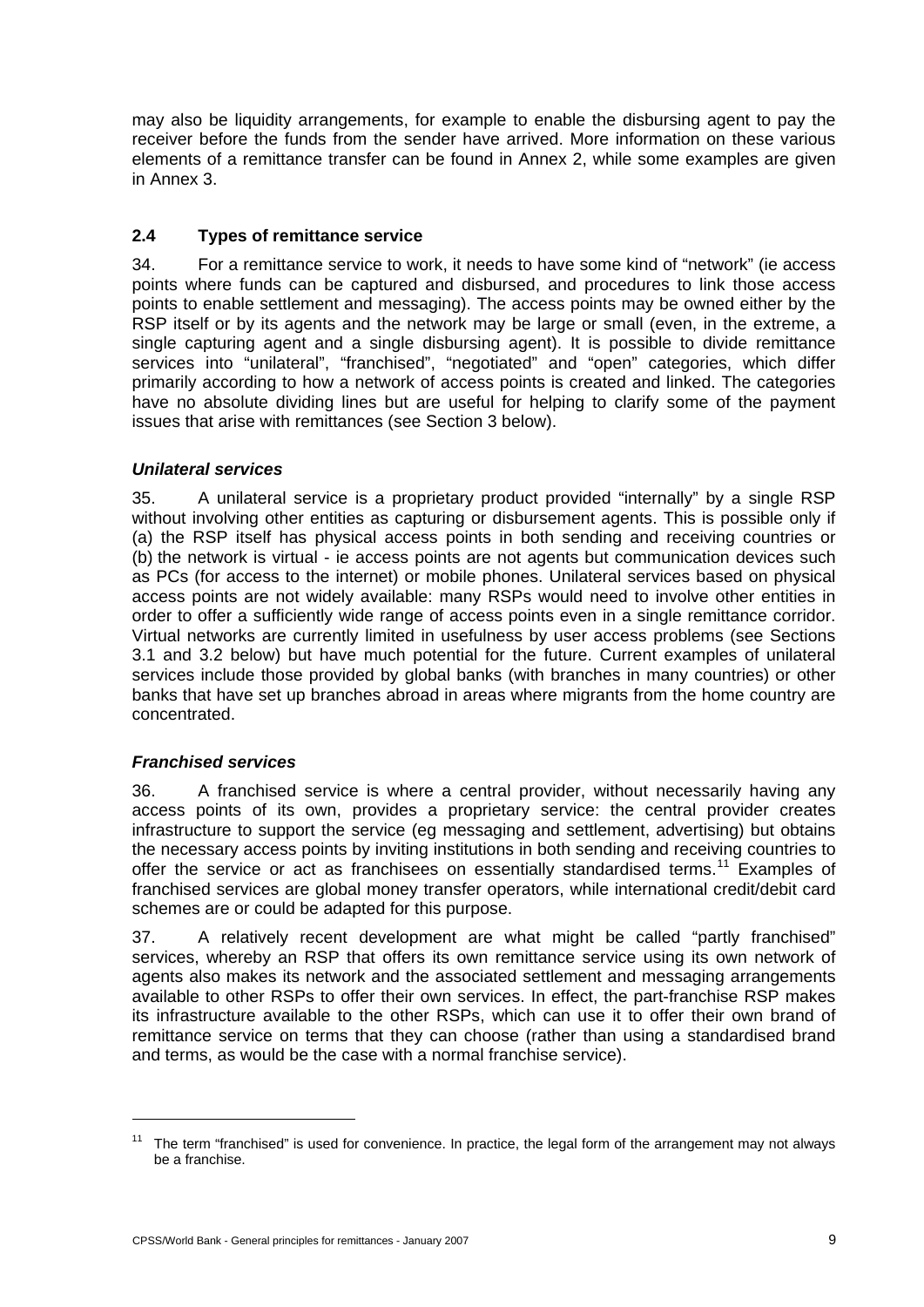#### <span id="page-15-0"></span>*Negotiated services*

38. In a negotiated service, an RSP negotiates with a limited number of other institutions in other countries in order to create an adequate network of access points. Examples of negotiated services include bilateral arrangements between banks (one in the sending country and one in the receiving country), credit union schemes, most hawala services,  $12$  or schemes established by postal organisations. The arrangement may involve more than one partner institution in the receiving country, and the service may be offered in multiple remittance corridors, using different partner institutions in each; it may even be that the service is offered by more than one RSP in the sending country (this could be the case where the RSPs have different geographical coverage within the sending country and thus are in only limited competition with each other). The essence of the negotiated service is not the number of institutions involved per se but rather that a proprietary product is negotiated between largely non-competing organisations.

## *Open services*

39. In an open service, an RSP offers a proprietary service to its customers in the sending country and obtains access points in the receiving country using an open network to which any RSP can have direct or indirect access.<sup>[13](#page-15-2)</sup> Currently the only such network is the international banking network, consisting of national payment systems that can be accessed from another country either through correspondent banking or (less commonly) direct links between national payment systems. This network makes it possible to send a payment from any bank offering cross-border payment services to virtually any other bank in the world; non-banks also have access to the network as customers of banks. Open services are probably the most common remittance services provided by banks.<sup>[14](#page-15-3)</sup>

# **3. Analysis of key issues concerning remittance services**

40. This section analyses five possible features of the market for remittances that can lead to inefficiencies in the way remittance services are provided. Such market inefficiencies can mean that the price of remittance services is higher than would otherwise be the case and/or that the services offered are of lower quality. The five features are:

- a lack of transparency in the market and of understanding by users;
- weaknesses in the infrastructure that is used to provide remittance services;
- the possibility of adverse effects from poor or disproportionate regulation or a weak legal framework;
- lack of competitive market conditions; and
- risk.

<span id="page-15-1"></span> $12$  A hawala service is a remittance service provided by an individual (rather than an incorporated entity). "Hawala" is Arabic for transfer. Hawala services are also known by other terms - eg hui kuan (Hong Kong) or padala (the Philippines).

<span id="page-15-2"></span> $13$  De facto the opposite also exists - ie an RSP in the receiving country offers a service to receivers and obtains access points in the sending country through the open network. However, since remittances are typically credit transfers, initiated by the sender, in practice RSPs in receiving countries are typically passive participants in an open network.

<span id="page-15-3"></span><sup>&</sup>lt;sup>14</sup> Other types of remittance services also typically use the international banking network, but to transfer funds cross-border rather than to create a network of access points.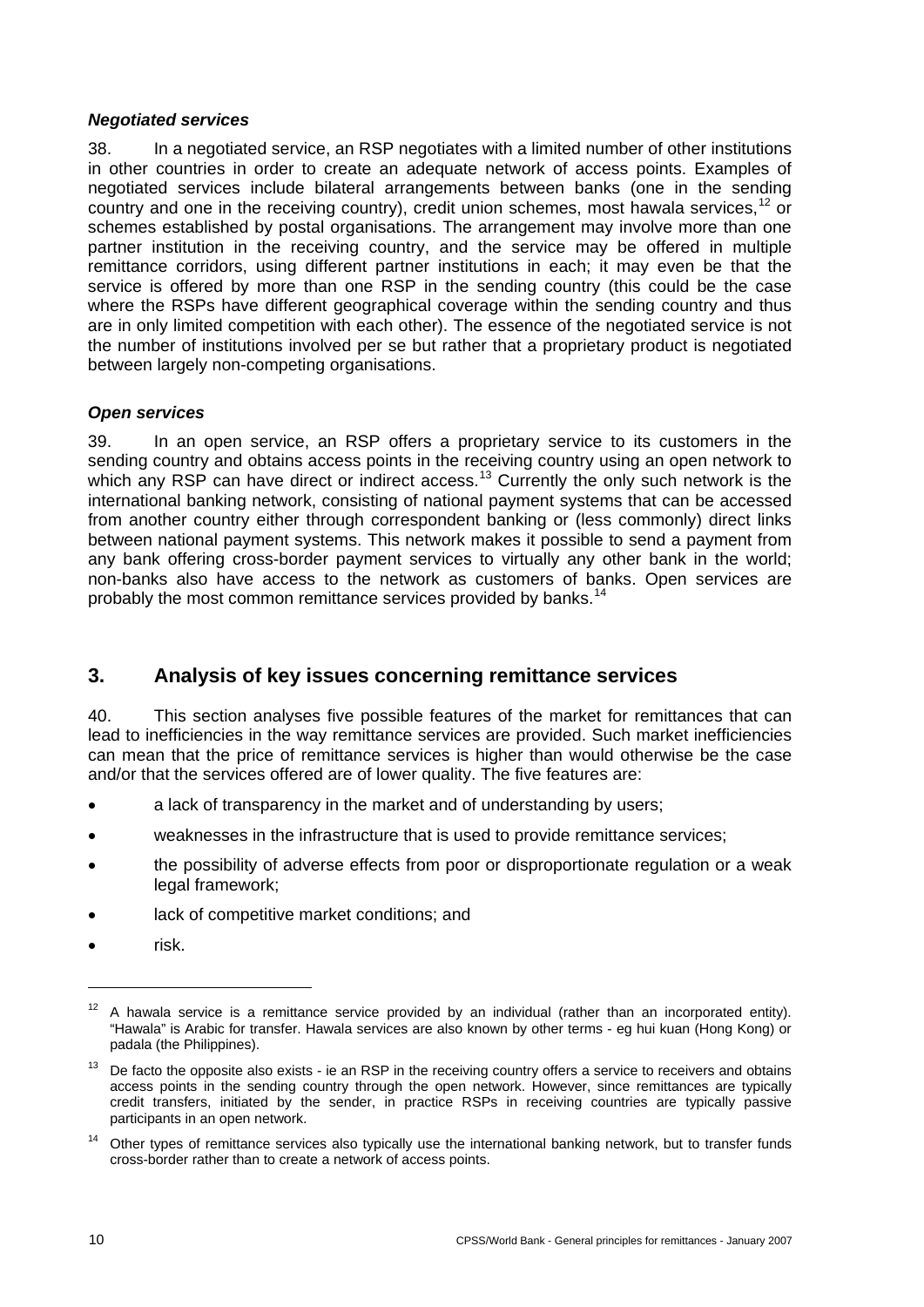## <span id="page-16-0"></span>**3.1 Lack of transparency and understanding**

41. Whatever the service offered, it is useful for senders (and receivers) to be able to have full information about the service in advance - ie before committing themselves to the service. Such transparency enables an individual to make an informed decision about which service to use. But perhaps more importantly, it can be an important force in making the market as a whole more efficient.

- 42. Particularly relevant is transparency about the total price and speed of the service.
- As well as the direct fee charged to the sender by the capturing RSP and any tax that may be levied, the *total price* of the transaction also depends on the exchange rate applied (assuming the sender pays in a different currency to that paid to the receiver) and, possibly, a fee charged to the receiver by the disbursing RSP or its agent. Usually, all that ultimately matters to the users is how much money the receiver will get for a given amount paid by the sender. However, because fees may vary according to the amount sent and exchange rates vary from day to day, typically users will need to understand these components of the total price if they are to make an informed decision before using a particular service.
- The *speed of the service* is the time between payment by the sender and the funds being available to the receiver.

43. At the moment, the market for remittances is not always fully transparent. This subsection examines some of the reasons for this, starting with the exchange rate, then looking at the disbursing RSP's fee and the speed of the service, and finally at some other complicating factors.

## *The exchange rate*

1

44. A remittance transfer will usually involve a foreign exchange transaction - typically conversion from the currency of the sending country to the currency of the receiving country. To know the total price of the transfer, the sender needs to know the exchange rate that will be used since different RSPs are likely to use different exchange rates, which vary from day to day. In practice, RSPs typically charge senders an exchange rate that includes a margin above the current interbank or wholesale market rate. In part, the margin may reflect the uncertainty the RSP faces. Many RSPs trade only relatively small amounts of foreign currency and have to ask a bank or other foreign exchange intermediary to obtain the currency on their behalf (this is explained further in Annex 3). Therefore, the RSP may not know the exchange rate it will face when it forwards the funds, and a margin gives it some protection if exchange rates move adversely.<sup>[1](#page-16-1)5</sup> However, this protection could come from an explicit fee rather than a margin. So the margin is essentially another form of fee - one which is not easily visible to the sender (who is unlikely to know what the current interbank market rate is).

## *Fee charged by the disbursing RSP*

45. The ability of an RSP to be transparent about any disbursing RSP's fee depends on the type of service (ie whether it is unilateral, franchised, negotiated or open). An advantage of franchised and negotiated services is that it should be possible for the capturing RSP to receive information in advance on the fee that the disbursing RSP will charge to the receiver.

<span id="page-16-1"></span>Even though in the long run, and in the absence of any systematic bias, exchange rate losses will be offset by exchange rate gains, RSPs are likely to be risk-averse about short-run losses (ie a short-run loss is more disadvantageous to them than a short-run gain is advantageous).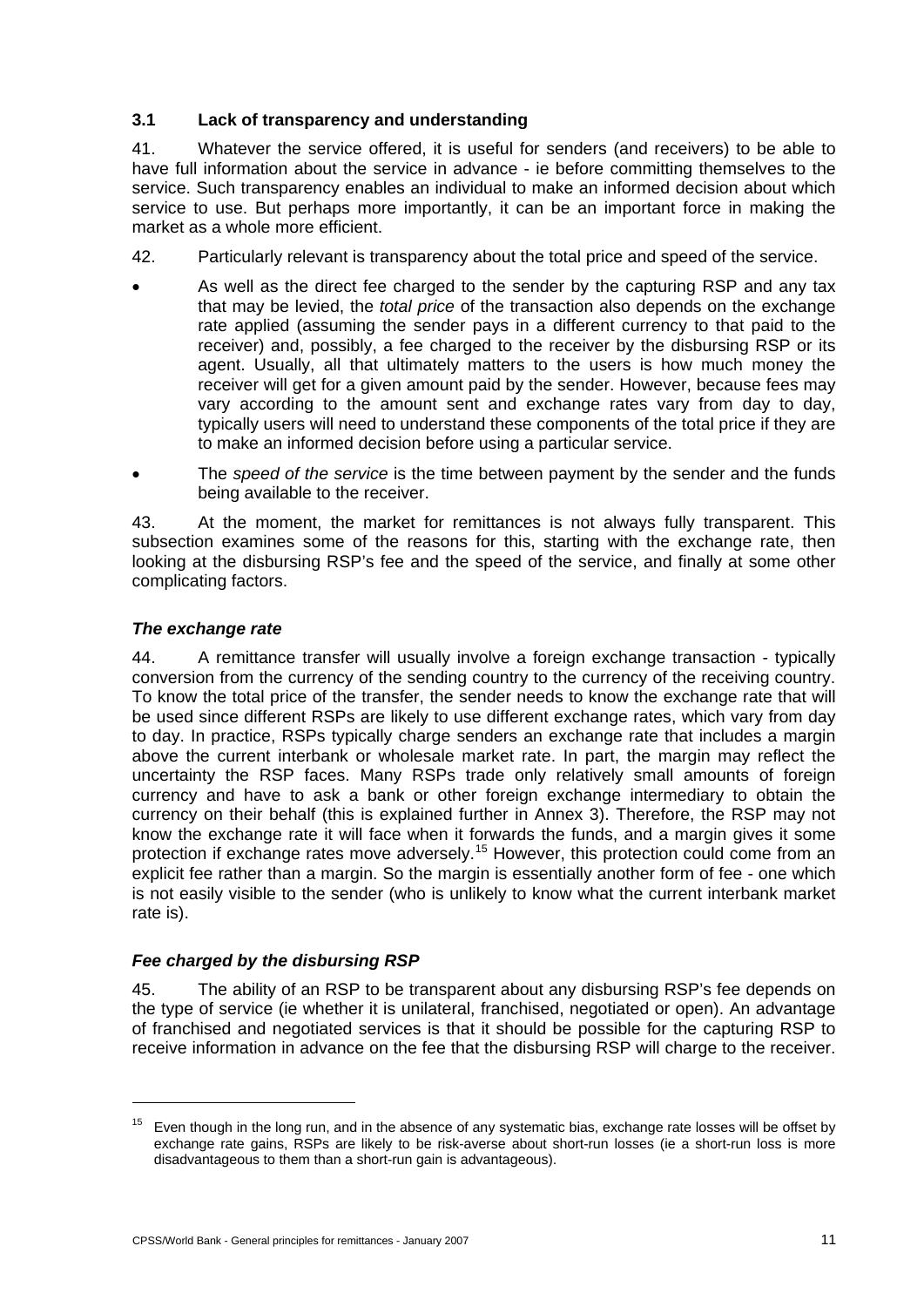This information can then be provided to the sender so that they are aware of the total price.<sup>[1](#page-17-0)6</sup> The same is of course possible with unilateral services (where the capturing and disbursing RSPs are the same). However, in an open service transparency about the disbursing RSP's fee is generally not possible because the RSP has no relationship with the disbursing agent, and thus no way of knowing what the disbursing agent will charge. (Indeed, in an open service this is why the disbursing agent usually needs to charge the receiver a fee - otherwise it would receive no income for the service it provides.)

## *Speed of the service*

46. As with the disbursing RSP's fee, the speed of the transaction is also more likely to be known in a unilateral, franchised or negotiated service than in an open service. Speed depends on the speed of both messaging and settlement (or whether there is liquidity provision to the disbursing agent so that payout can take place before settlement is complete). The actual time the settlement process takes depends on how fast each of the intermediate steps is and, in negotiated, franchised and unilateral services, this should either be standardised and known (eg that a domestic payment in the receiving country always takes one day) or negotiated (eg that the RSP in the receiving country will process the payment within one day of receiving it). Moreover, to the extent that there is some uncertainty about the time (eg because of uncertainty about how fast banks will process payment instructions), the RSP can still offer a fixed transaction time provided that information flows separately from settlement and that the speed of the information flow is known (eg instantaneous if a computer link is used): the RSP can then agree with the disbursing agent that payment to the receiver will be made when the information is received or at a fixed time afterwards and, if necessary, that liquidity will be made available to the agent to enable this to happen.

47. In an open service, there is no direct contact or negotiation between the RSPs involved and so the capturing RSP has limited control over the speed of the process. Indeed, the service is likely to be relatively slow. Because of the lack of a relationship with the capturing RSP, information about the remittance travels only with the funds, so the disbursing agent usually cannot pay out before it has been paid. Speed is thus determined by how fast the settlement process is (which is likely to be at least several days under most normal banking processes). Moreover, intermediary banks may sometimes hold onto the funds for a period before forwarding them so that they can benefit from the resulting "float". However, set against this loss of speed, and the lack of transparency mentioned above, open services have the significant advantage of almost unlimited global coverage. For example, many banks and other deposit-takers allow their customers to transfer money to virtually any other similar institution anywhere in the world. This coverage is likely to be particularly valuable for remittance corridors that are small, and where it may thus be uneconomical to provide negotiated, franchised or unilateral remittance services.

## *Comparing different services*

48. Even if individual RSPs are fully transparent, it may not be easy for end users to compare the price of different services. This is partly because market exchange rates constantly change, different margins may be applied to different currency pairs (eg to reflect differences in their volatility) with these margins changing from time to time (eg as volatility changes), and the margins may be added to different "reference" rates (eg open market rates at different times of the day). Thus the cheapest RSP on a given day in a given currency pair

<span id="page-17-0"></span> $16$  Alternatively, the arrangement may be that the receiver pays no fee; instead the sender pays an increased fee to the capturing RSP, and the capturing agent passes part of the fee to the disbursing agent.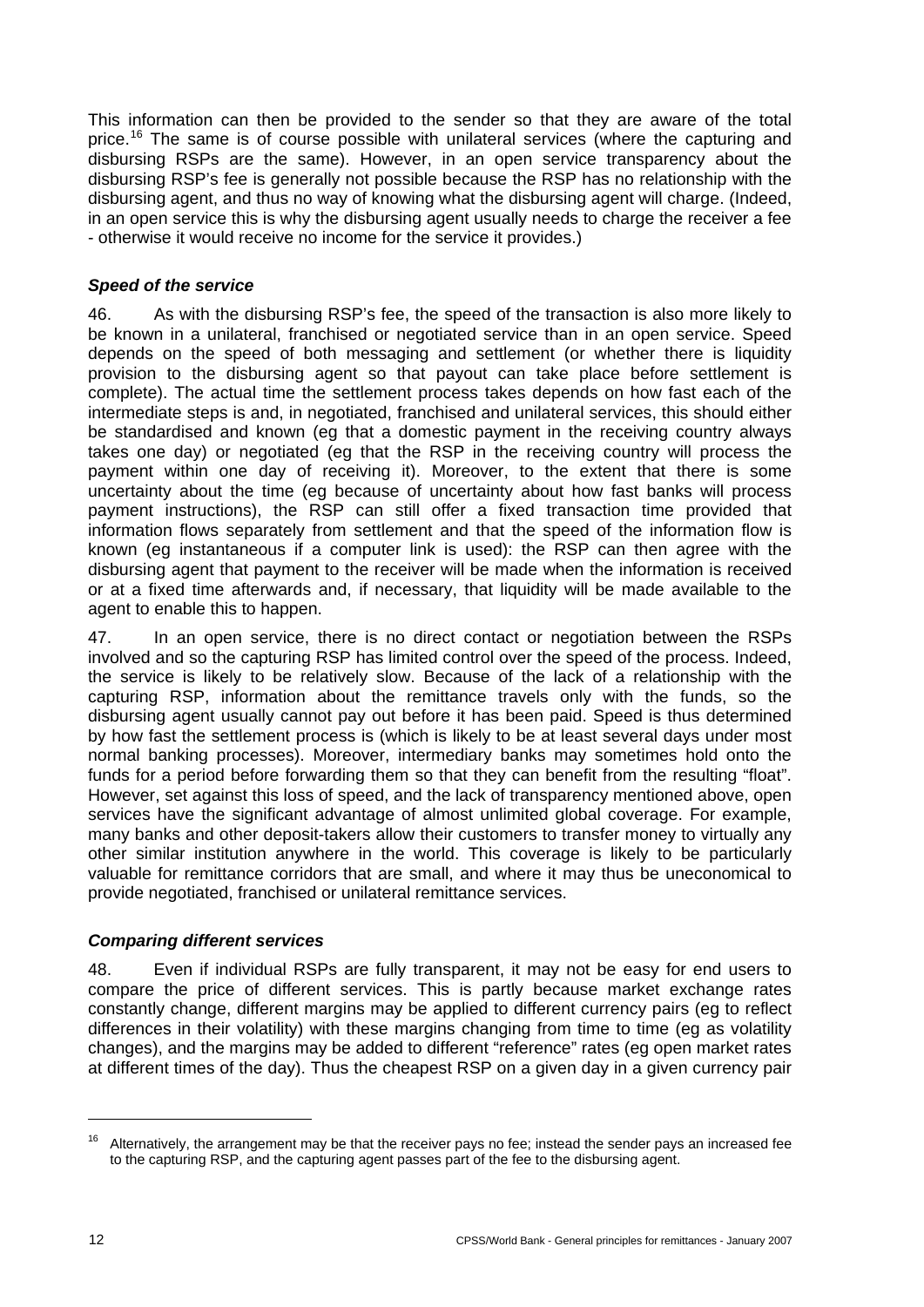<span id="page-18-0"></span>may not be the cheapest on a different day or in a different currency pair. Of course, prices in all consumer markets differ across products and change from time to time (although not usually daily). But a further important complication for remittance transfers is that the cheapest RSP in terms of the exchange rate may not be the cheapest in terms of the fee charged, and for most people the calculation to work out which is cheapest overall is difficult. $17$ 

## *Access problems*

49. For some end users of remittance services, transparency problems can be seriously exacerbated by "access problems" due largely to their social and economic status. For example, low-income migrants in a foreign country may have difficulties with the local language that make it hard for them to understand remittance services, to prove their creditworthiness (if they have no track record of using credit) or to provide appropriate identification to access certain services (if they do not have the relevant documents). They may also lack the time and financial literacy to identify and compare alternative remittance services. This may significantly limit the number of services they can access, even if the market is potentially competitive.

50. At the same time, RSPs themselves may lack information about the market. Knowledge about remittances is increasing, but many potential RSPs may still be unaware of the size of the market in key corridors. They may also see payment services in general as being primarily a base from which other more profitable services can be sold, and may therefore regard remittances as unattractive because senders typically have relatively low income. Senders may therefore find that some services (such as those based on bank accounts) are not readily available to them.<sup>[1](#page-18-2)8</sup>

## *Cost of transparency*

51. Transparency is likely to have some cost. As well as the direct costs of providing information, there may be a cost attached to achieving the certainty about the service that enables the RSP to be transparent. For example, as discussed above, in a negotiated service a fixed transaction time may be possible only if liquidity is made available to the disbursing agent so that funds can be paid to the receiver at a fixed time even if settlement is not complete by then, and providing such liquidity has a cost. Any costs are likely to be passed on to the consumer. But this disadvantage is likely to be outweighed by the significant advantage, namely that transparency is likely to make competition more effective and drive down prices as consumers compare the true total price of different services.

## **3.2 Infrastructure issues**

-

52. Another problem in the market for remittances is the difficulty that can exist in creating suitable infrastructure to support the services. RSPs typically make use of both their own infrastructure (eg their network of access points) and the general payments

<span id="page-18-1"></span><sup>&</sup>lt;sup>17</sup> A further complication is that RSPs or the intermediaries they use may sometimes use "float" as a partial alternative to an explicit fee. In this context, "float" is where institutions hold customer funds for longer than is otherwise necessary in order to be able to earn income by investing those funds. The result is that the explicit fee is less than it otherwise would be but the service is also slower.

<span id="page-18-2"></span> $18$  This may be true even with newer access methods. For example, for internet access based on card payments, cards may be available only to those who have a bank account. Or, without a bank account to settle the bills, mobile phone payments would have to be made using prepaid cards bought with cash or ex post billing paid in cash.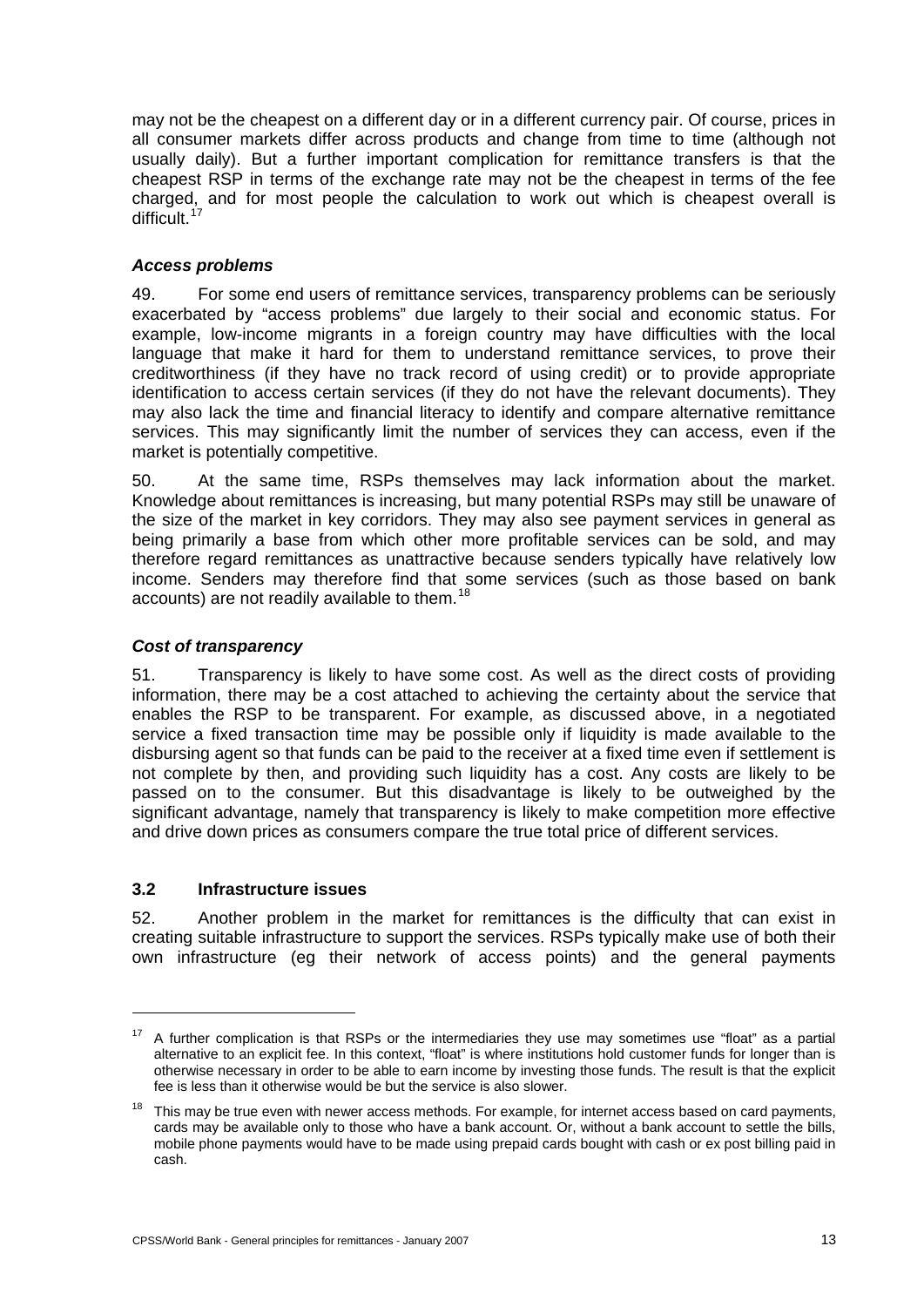infrastructure that exists in the sending and receiving countries. This subsection considers three possible difficulties: creating a network of access points; weaknesses in the financial infrastructure in receiving countries; and the often relatively underdeveloped state of crossborder retail payment arrangements.

## *Creating a network of access points*

53. For RSPs, a key difficulty in providing a remittance service can be creating an adequate network of access points (capturing agents and receiving agents and procedures for settlement/messaging) in order to provide a viable remittance service. Each type of service (unilateral, franchised, negotiated and open) has its own advantages and disadvantages in this respect.

54. All networks may be hard to create in the first place. To date, unilateral services have been limited to global banks or to banks specialising in providing services to specific nationalities in the various countries in which these nationalities are located as migrants. For the future, the use of new channels such as the internet or mobile phones may avoid the need for physical access points and thus make it easier for RSPs to offer a unilateral service. But at the moment many senders and receivers have limited access to such channels. Or if they do not have access to an account and can only use cash, they may have no means of making and receiving payments to and from an RSP offering a purely internet or mobile phone service (ie with no physical access points). Until this changes, there are limits on the usefulness of these new channels.

55. For negotiated services, it may be difficult to identify suitable partners, particularly in other countries, and then to successfully conclude negotiations with them. Because of this, negotiated services are often limited in scope - ie they involve a relatively small number of parties (although this may not matter when they are designed for a specific remittance corridor rather than to provide a global service). Similar difficulties are likely to occur in a franchised service until a critical mass of agents is achieved. While an adequate network is being established, the service may therefore be more like a negotiated network, with the central provider simultaneously negotiating with multiple agents. Open services depend on a network that already exists - the international banking network.<sup>[19](#page-19-0)</sup>

56. However, once the networks have been created, franchised and open networks offer the easiest market entry for new RSPs. Once the franchised service is well established, a new RSP can simply join the existing network provided by the central provider. And virtually any potential RSP can open a bank account which can be used to make or receive remittance transfers to or from any other account using the open network.<sup>[20](#page-19-1)</sup>

## *Financial infrastructure*

57. In many cases the domestic financial infrastructure, in particular in receiving countries, is underdeveloped. For example, in developing countries the banking network or other potential networks of agents may not be very extensive, especially in rural areas, creating a serious physical access problem for many receivers. Even where agents do exist, the domestic payment system needed to transfer the funds to the disbursing agents may be slow and unreliable or may lack adequate geographical coverage. For example, problems

 $\overline{a}$ 

<span id="page-19-0"></span><sup>&</sup>lt;sup>19</sup> In specific remittance corridors, there may be some scope for creating new open networks because relatively few authorities, payment systems and potential RSPs are involved and thus collective action could be easier to organise - although the need for "organisation" could make the arrangement look more like a franchised service.

<span id="page-19-1"></span> $20$  However, see Section 3.4 below on possible obstacles to accessing the payments infrastructure.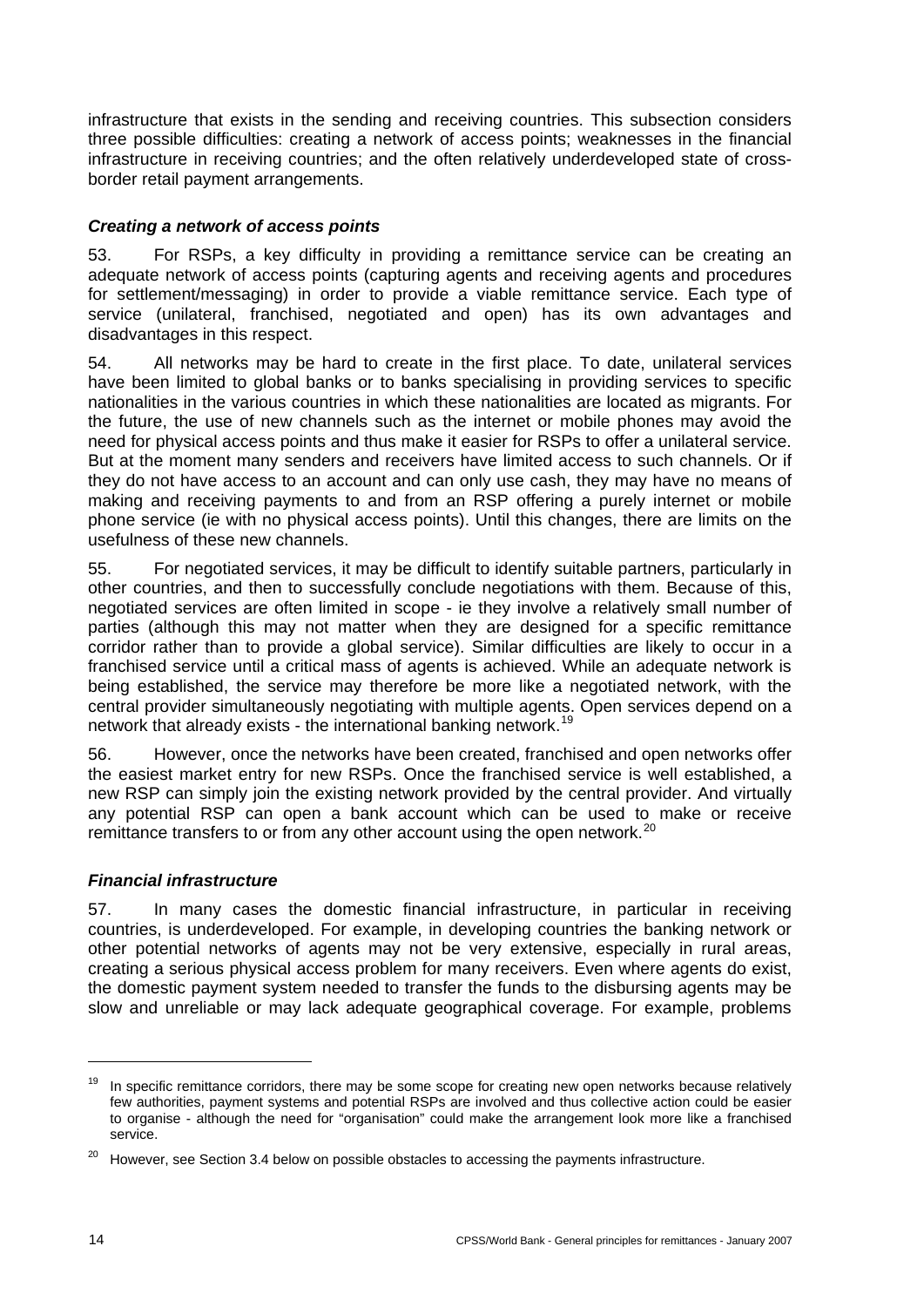with the cost and speed of remittances can be caused by the lack of standardisation for particular types of payment instruments and lack of interoperability between systems or arrangements, which means that their potential geographical coverage is not fully realised. This may be particularly the case for transaction infrastructures such as those for automated teller machines (ATM) and electronic funds transfer at point of sale (EFTPOS). $^{21}$  $^{21}$  $^{21}$ 

## *Cross-border payment arrangements*

58. A particularly important aspect of the infrastructure for remittance transfers are the cross-border links between the domestic payment arrangements of different countries. At the moment these links, which are typically needed for settling remittance transfers, are in most cases provided by correspondent banking. This works well for the large-value transfers which are its primary business but because of the manual, and therefore expensive, processing that is often necessary to transfer payment instructions and settle them, it is arguably less suitable for retail payments such as remittances.<sup>[2](#page-20-1)2</sup> A particular problem here are the different message formats that different countries and systems use. Standardised formats, or formats that can be easily translated, would help banks achieve cheaper, automated "straight through processing" (STP). For example, adopting internationally agreed standards instead of proprietary ones in national payment systems allows cross-border payments to be more easily processed. However, changing formats is not easy. The expected volume of crossborder payments therefore has to be sufficient to justify the cost of achieving STP and this is not always the case.

59. An alternative to correspondent banking is to create a direct link between the payment systems themselves (see Annex 4 for an explanation of how this works). For such a link to be possible, three key issues have to be tackled. First, as with improvements in correspondent banking, message formats have to be sufficiently standardised to enable automated translation. Second, there needs to be an agreement about the exchange rate used to convert a payment from one currency to another. Third, settlement arrangements have to be established. The potential benefits from direct links are significant and there is correspondingly some interest in their development. However, tackling the three issues just mentioned is not straightforward and so creating a link could be costly. Market participants may therefore be reluctant to undertake such an initiative by themselves particularly if, initially, the volume of cross-border retail payments is too small to justify the cost of developing the link. Reaching an agreement that makes the arrangement sufficiently attractive to all the parties involved that they are willing to use the link could also be difficult, given that some may have a vested interest in maintaining the existing arrangements while others may be reluctant to invest because they do not see a significant market in crossborder payments.

<span id="page-20-0"></span><sup>21</sup> For more on the development of payment systems, see the CPSS report *General guidance for national payment system development*, BIS, January 2006 and, in particular, Guideline 11 on retail payments.

<span id="page-20-1"></span><sup>&</sup>lt;sup>22</sup> Manual processing may mean that payment instructions are handled individually rather than in batches, that correspondent accounts are manually monitored and that conversion from one format to another is done by hand. This may not matter so much for unilateral, franchised or negotiated remittance services where the information about individual remittances is passed over a proprietary network and correspondent banking is therefore needed only for the periodic settlement of any net balances. However, it is a problem for services, including open services, that want to make use of correspondent banking to transfer the funds and information associated with individual remittance transfers.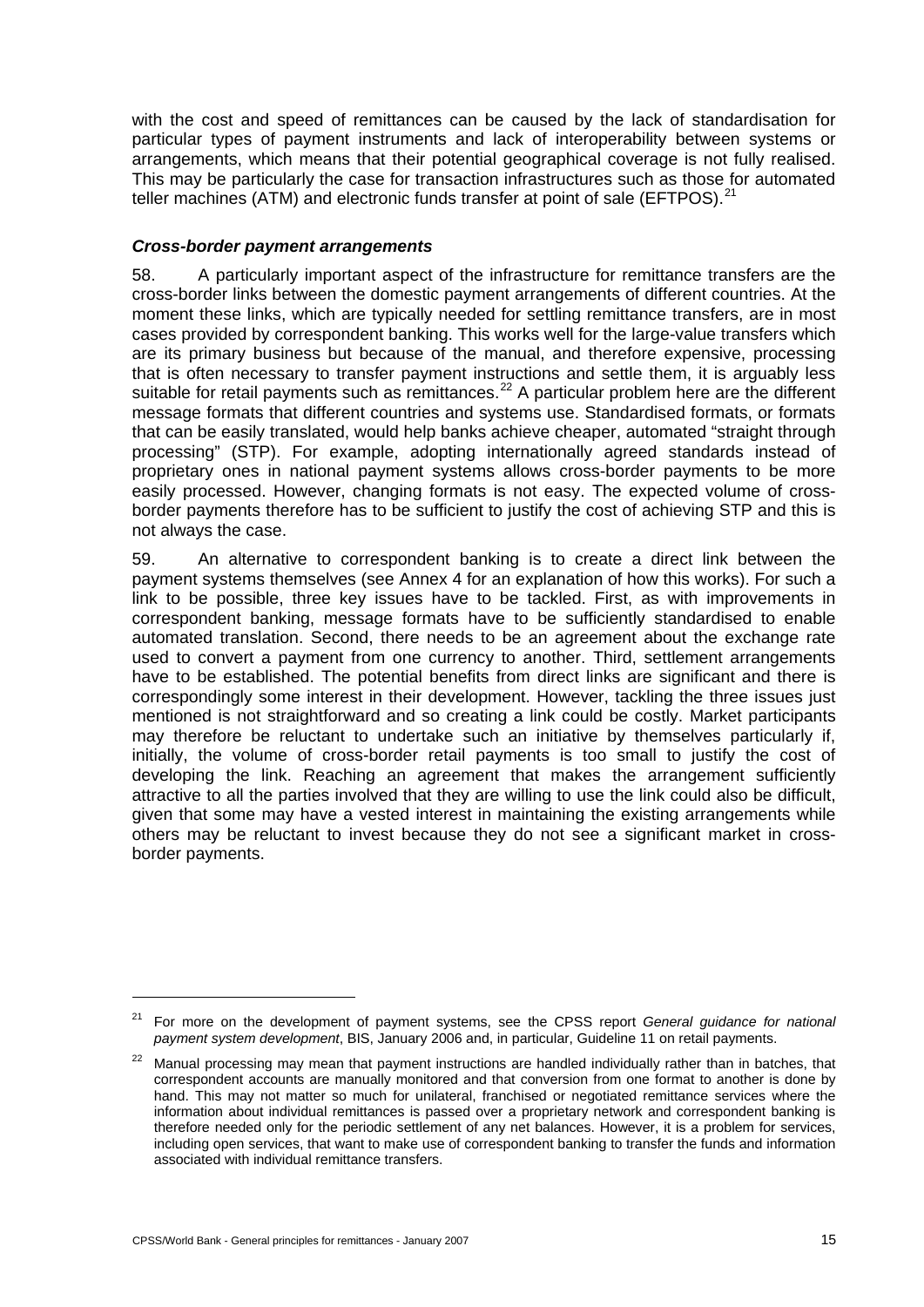## <span id="page-21-0"></span>**3.3 The legal and regulatory framework**

#### *The general legal framework*

60. The remittance industry, like any other, is likely to flourish best when the general legal framework in which it operates is sound, predictable, non-discriminatory and proportionate. Particularly important here is likely to be the enforceability of contracts, especially when the parties to the contract are in different jurisdictions. This is a significant issue, largely outside the scope of this report, but one that is worth emphasising because in a number of countries such a framework does not yet exist.

#### *Cost of regulation*

61. Also important is any specific regulation applied to remittances. The term "regulation" is used here to refer to any intervention in the market by the authorities in the form of legally binding laws and requirements. However, it is worth noting that the issues discussed below concerning regulation may also apply to non-legally binding guidance, best practices, principles or recommendations, to the extent that RSPs come under pressure from the authorities or the market to conform to such policies. Regulation of remittances may exist for various reasons (see Box 3). However, as with all regulation, there is the possibility that it is badly designed with unintended side effects, that it is disproportionate to the scale of the problem it is designed to tackle, or that it continues to be applied even when it is no longer useful.

#### Box 3

#### **Regulation of remittances**

A key form of regulation is for anti-money laundering and terrorist financing purposes and involves "know your customer" requirements and recording/reporting of individual transactions (particularly large or suspicious transactions). Particularly for these purposes, many countries require RSPs to be registered or licensed.<sup>1</sup> In countries that have exchange controls, similar recording and reporting requirements are likely to apply, together with the need for the RSP (or its agent) to verify that the sender has permission to make the transaction. Moreover, in many countries, RSPs are not allowed to disburse funds in foreign currency.

Some countries have prudential requirements - ie requirements such as capital adequacy or liquidity rules designed to ensure that RSPs are financially robust (indeed, in some countries, only banks, which are regulated for prudential reasons, are allowed to provide remittance services). Sometimes remittance services are subject to central bank oversight. But this may be more focused on the payment systems used as part of the remittance transfer process than on the remittance service per se. Where individual services are overseen, this is typically primarily for efficiency or security rather than financial stability reasons (the relatively small values handled by RSPs mean that there are unlikely to be significant systemic risk issues, particularly in developed countries).

Occasionally there are specific consumer protection measures applicable to remittances (eg requiring RSPs to provide senders with certain prior information, such as the price and speed of the service). Finally, although not "regulation" as such, it is worth noting here that in some countries there are taxes on financial transfers, including remittances, that increase the cost.

62. A core and crucial objective of the regulation of remittances is the prevention of money laundering and terrorist financing. Recommendations on how this should be done

\_\_\_\_\_\_\_\_\_\_\_\_\_\_\_\_\_\_\_\_\_

 $1$  In broad terms, "registration" is where an RSP has to identify itself to the authorities and provide certain information about itself and its service, with the authorities attaching few or no conditions to the ability of the RSP to provide its service, whereas "licensing" is where substantive conditions are attached. In practice the distinction between registration and licensing is sometimes blurred.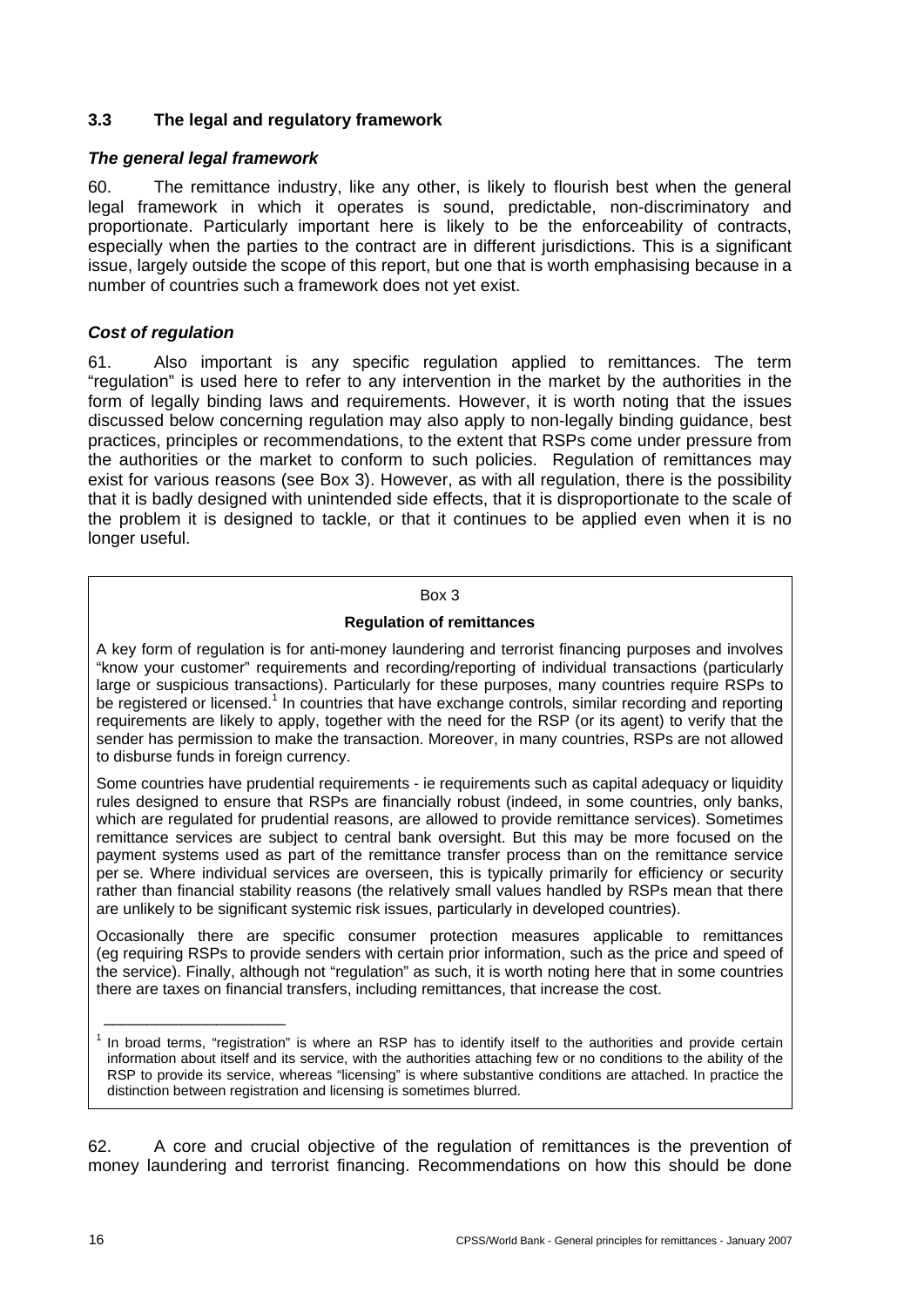<span id="page-22-0"></span>have been set out by the Financial Action Task Force on Money Laundering (see Box 4 in Section 4.3).

63. However, remittance services may also be regulated for other reasons, which are likely to vary from country to country. Here there is less of a consensus on what needs to be done, and although such regulation may often be useful, in some cases regulations may have an adverse impact on the market. For example, although it may be useful for the authorities in both sending and receiving countries to monitor RSPs in order to understand the market and determine what regulation, if any, is necessary, data may sometimes be collected that are never used. In some countries, certain types of institutions that are potential RSPs (eg non-bank deposit-takers such as credit unions) may be prohibited from providing remittance or other payment services, making such markets less competitive than they could be. Fees for licensing or registering RSPs may be too high and used mainly as a means of raising additional government revenue. Finally, remittance services per se do not involve deposit-taking as it is usually defined in legislation and they usually provide only a minority of a sender's overall payment needs; applying heavy prudential requirements to RSPs may therefore be disproportionate, particularly since, as discussed below, the failure of an RSP is unlikely to cause systemic risk.

## *Application of regulation*

64. Regulating remittances solely by type of entity may make regulation less effective (by creating loopholes that are exploited for illegal activities) and distort markets (by enabling some RSPs to inappropriately avoid the costs of regulation and thus offer artificially cheaper services). At the same time, regulation should not aim to create a level playing field between different *RSPs* per se, but rather a level playing field between equivalent remittance *services*. Regulation is aimed at preventing or correcting "market failures" in the provision of the services - ie circumstances which, if the market were left to function by itself, would result in a suboptimal outcome. Some RSPs also offer other services as well as remittances (eg they may take deposits and give credit) and may be subject to more intensive regulation because of these services; depending on how they set their prices, they may therefore be more expensive than an RSP that offers only remittance services. However, where this occurs, it is not an unfair distortion but the result of their method of allocating costs when setting prices or of a market disadvantage of offering remittance services bundled with other services.<sup>[2](#page-22-1)3</sup>

## **3.4 Lack of competitive market conditions**

## *Exclusivity conditions*

1

65. Exclusivity conditions are where an RSP allows its agents or other RSPs to offer its remittance service only on condition that they do not offer any other remittance service. $^{24}$  $^{24}$  $^{24}$ Exclusivity conditions sometimes occur with negotiated or franchised services (although they are not a necessary feature of such services).<sup>[25](#page-22-3)</sup> The difficulty with such conditions is that, by

<span id="page-22-1"></span><sup>&</sup>lt;sup>23</sup> This illustrates the point that some RSPs may be regulated more heavily than others because they also offer other services that require such regulation. In practice, providing multiple services may also offer benefits (eg by allowing fixed overhead costs to be spread more widely).

<span id="page-22-2"></span><sup>24</sup> An important distinction exists between exclusivity conditions, where exclusivity is a *condition* of offering a remittance service, and the situation where individual RSPs or agents *choose* to offer only one remittance service.

<span id="page-22-3"></span> $25$  By definition, an exclusivity condition cannot arise in a unilateral service, although an RSP providing such a service may choose to offer only its own service (see previous footnote). With open services, again by definition there are no exclusivity conditions on the receiving end (although there probably will be on the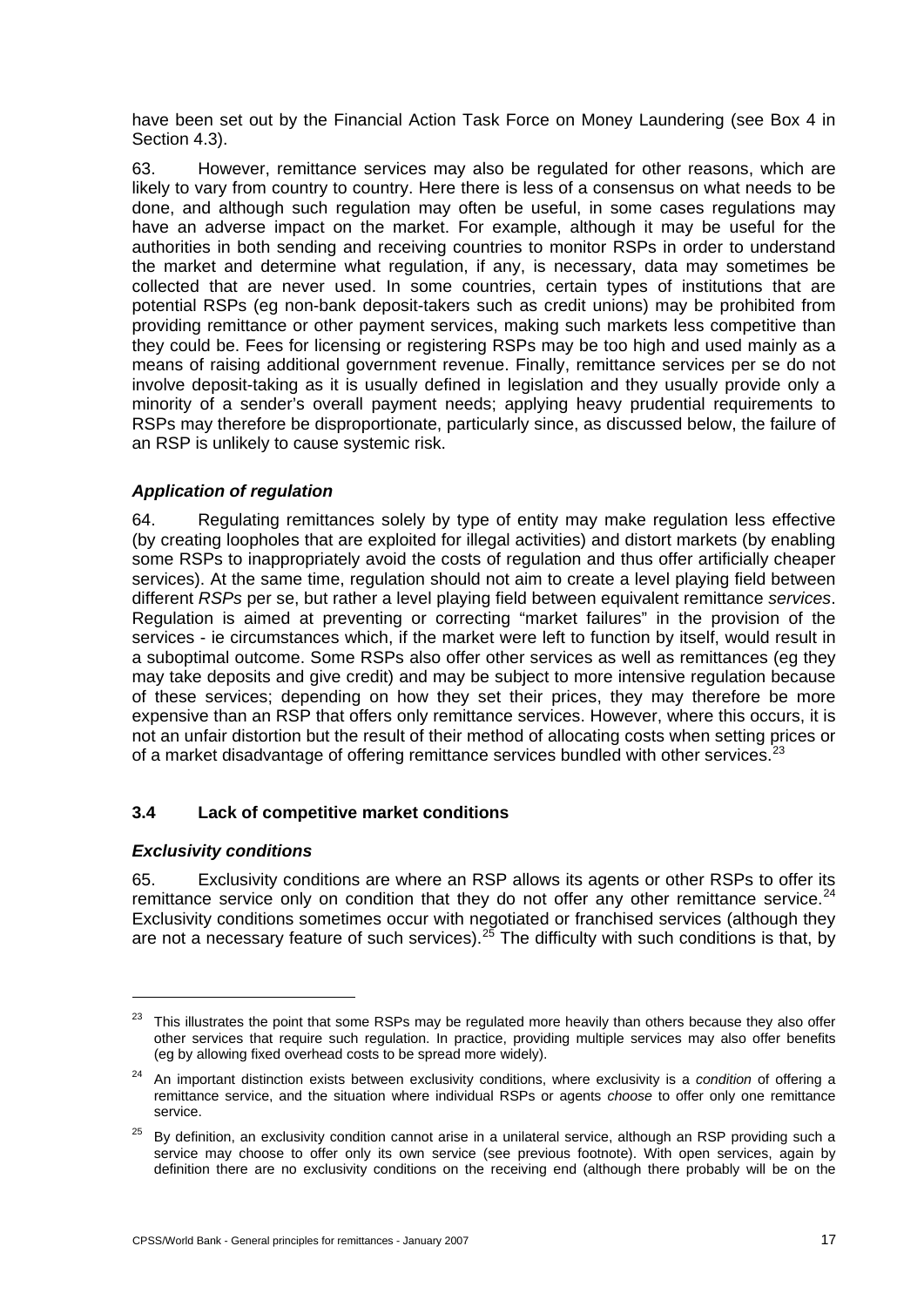<span id="page-23-0"></span>restricting choice, they create an increased likelihood of de facto local monopolies. Exclusivity conditions can thus be particularly undesirable in receiving countries, where, as noted earlier, the financial infrastructure may be relatively underdeveloped. For example, if a community has only a single retail or financial outlet an exclusivity condition would mean that only one remittance service was available. The difficulty is exacerbated if the exclusivity condition is applied to agents with large networks (eg post offices, telecoms firms or major retail chains) and thus has a widespread impact.

#### *Access to the infrastructure*

66. RSPs, like everybody else, need to be able to use domestic payment systems.<sup>[2](#page-23-1)6</sup> In most countries, only banks are allowed to be direct participants in such systems.<sup>[2](#page-23-2)7</sup> Nonbanks have to access the systems indirectly, as customers of banks. There are arguments for and against this arrangement. On the one hand, non-bank RSPs sometimes argue that it puts them at a competitive disadvantage compared to bank RSPs. This could be the case if, for example, indirect access were more expensive (because of the extra cost of having to use a bank to gain access) or perhaps if there were confidentiality problems (because the bank, as a result of providing payment services to the non-bank RSP, obtains useful confidential information about the latter's competing remittance service). On the other hand, the basic rationale for restricting access is that it achieves an appropriate balance between safety and efficiency in the provision of payment services. Moreover, it is not necessarily more expensive to have indirect access. Indeed, in many countries, some banks themselves (especially small banks) choose indirect access because it is cheaper. The arguments for and against allowing direct access to non-bank RSPs thus need to be considered case by case in the light of the specific circumstances in each country.<sup>[28](#page-23-3)</sup>

67. Perhaps more serious are cases where non-bank RSPs face undesirable obstacles to indirect access to the payment infrastructure - ie where banks are reluctant to offer payment services to non-bank RSPs or will only do so under unduly onerous conditions. This may occur in individual cases if particular banks are reluctant to have competitors as customers. Banking markets are often sufficiently competitive that even if one bank will not provide such services others will, but the situation may be more problematic if the reluctance is the result of tough regulations concerning, for example, anti-money laundering and combating the financing of terrorism (AML/CFT) or exchange controls, or the result of the way such regulations are interpreted. Banks may have concerns about their ability to comply with regulations when their customers are RSPs and may therefore decide it is preferable to simply not provide services to them.

## **3.5 Risk**

68. RSPs may face financial, legal, operational, fraud and reputational risks. The relatively small values involved in remittance transfers mean that it is unlikely that there will

sending end if the RSP uses its own branches as capturing agents, or there could be if the RSP contracts with other capturing agents and includes exclusivity as one of the terms of the deal).

- <span id="page-23-1"></span>26 The need to use payment systems could be avoided only if (as is the case with some hawala services) settlement takes place using physical transfers of cash or where, after netting, the amount to be settled fluctuates around zero, thus requiring no settlement.
- <span id="page-23-2"></span> $27$  As noted earlier, the term "bank" is generally used in this report to refer to all deposit-taking institutions or credit institutions or whichever legal term is applicable in a particular jurisdiction. On the specific issue of access to payment systems, some countries restrict access to banks defined in this wide sense while others adopt a narrower definition.

 $\overline{a}$ 

<span id="page-23-3"></span><sup>28</sup> See the CPSS report *The role of central bank money in payment systems*, BIS, August 2003.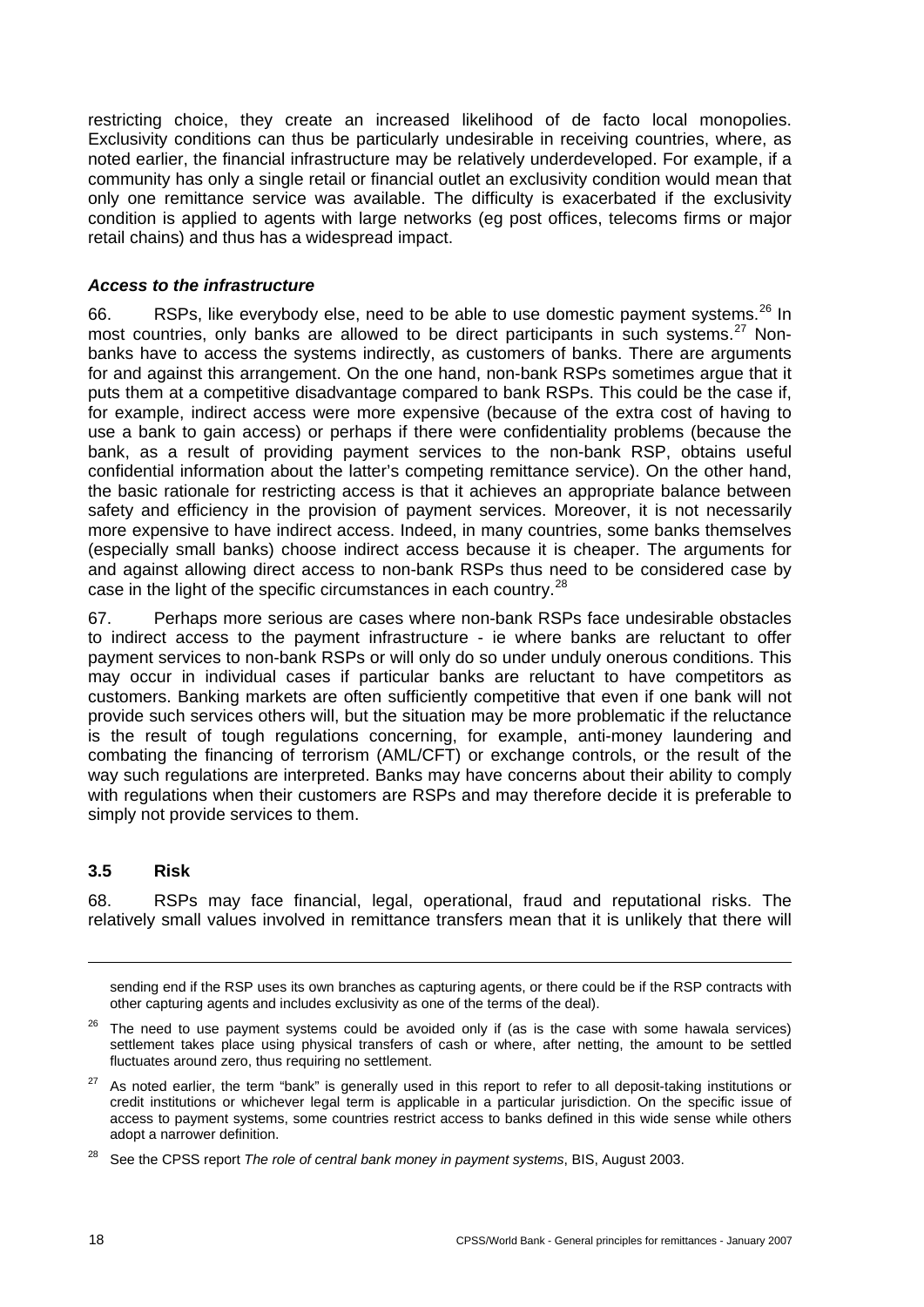<span id="page-24-0"></span>be systemic risk (ie that the failure of an RSP will lead to the failure of other financial institutions). Remittances are therefore unlikely to cause stability problems. However, other financial risks can arise with remittances, particularly in markets that are not transparent, where the legal basis is weak or where the financial system is not well developed. A longerterm disruption in the flow of remittances could also cause economic stability problems for a country that is highly dependent on the flow. But such a disruption, implying the inability of multiple RSPs to transfer funds, seems more likely to be the result of events that are external to the RSPs (such as a general financial crisis affecting all financial institutions or the imposition of exchange controls) than of prudential problems with RSPs per se.

69. For senders (and receivers), the potential risk when making a remittance is that of losing the funds while they are in transit (eg due to the bankruptcy or error of the RSP or one of the intermediaries, or because of fraud). The extent of the risk depends on the nature of the contract between the sender and the RSP and where the problem occurs. With franchised or unilateral networks, then, unless the problem is the bankruptcy of the RSP itself, it is likely that the RSP will bear any risk: the contract between the sender and the RSP is likely to be to get the funds to the disbursing agent and it will be the RSP's responsibility if this fails to happen. With negotiated and open networks, it may be less clear-cut: at some point in the transaction, responsibility may transfer from capturing to disbursing RSP.

70. For the RSP itself, the extent of the risk of loss of funds in transit depends on the nature of the remittance service. For example, the extent and duration of its exposure to the possibility of failure by the disbursing agent depends in part on whether or not it has provided liquidity to the agent. As well as the direct credit or liquidity risk of loss in transit, or the operational risk of a failure on its own part, the RSP also faces reputational risk unless it has adequate arrangements to ensure receivers get their funds on time even when there has been a loss in transit. Reputational risk could also arise from misuse of the service for illegal purposes such as money laundering. Lack of sound governance and risk management practices on the part of RSPs can exacerbate such problems.

# **4. General principles for international remittance services**

# **4.1 Public policy objectives**

1

71. For this report, the following public policy objectives for the provision of remittance services have been defined: *Remittance services should be safe and efficient. To this end,*  the markets for the services should be contestable, transparent, accessible and sound.<sup>[2](#page-24-1)9</sup>

72. The report is based on the belief that the best way to reduce the price of remittance services is to encourage a competitive market for remittances. Because competition in the provision of remittance services helps to improve the services being provided, the market should be open to new entrants (ie the remittance industry should be contestable). Further, such a market would give senders and receivers:

- clear information about the price and other features of the services (ie the remittance industry should be transparent);
- easy access to remittance services (ie the remittance industry should be accessible); and

<span id="page-24-1"></span><sup>29</sup> A contestable market is one in which there are low barriers to entry and where *potential* entrants therefore exert competitive pressure on incumbents, forcing the latter to be efficient to maintain their market position. Thus even a market with only one supplier can be efficient if it is contestable.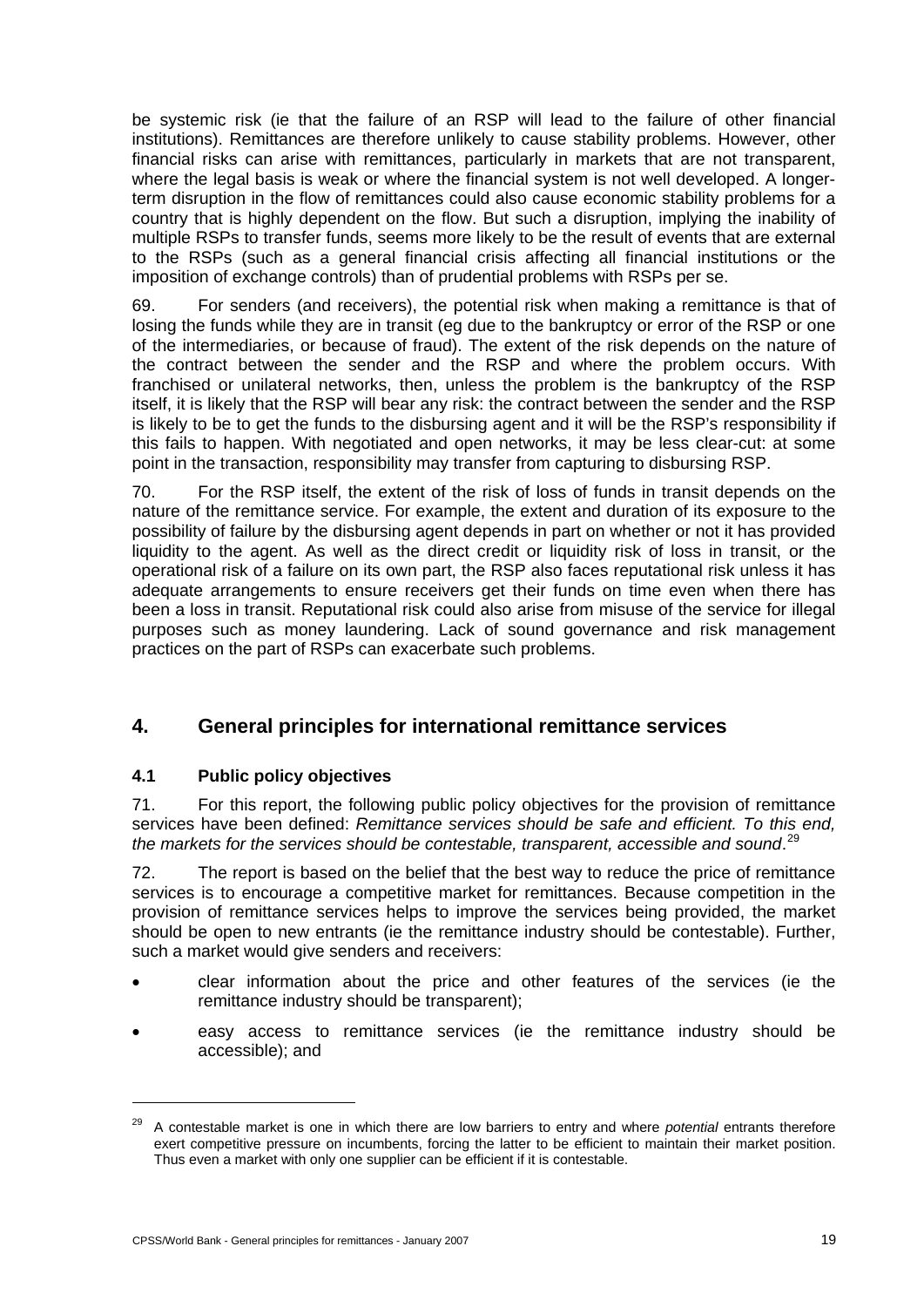<span id="page-25-0"></span>• reasonable protection from operational failures and criminal abuse (ie the remittance industry should be sound).

Competition needs to be on the basis of a level playing field, with sound legal underpinnings and an awareness that, because markets do not always function optimally, some degree of regulation may be needed.

73. International remittance services are part of the national payment system and often rely on individual payment systems for settlement. Therefore, the public policy objectives for international remittance services are closely interrelated with those for payment systems.

# **4.2 Application of the General Principles**

74. In order to achieve the public policy objectives, the report sets out principles covering five key areas: (1) transparency and consumer protection; (2) payment system infrastructure; (3) the legal and regulatory environment; (4) market structure and competition; and (5) governance and risk management. The five principles correspond to the five areas of possible market weakness identified in Section 3. Their purpose is to help remove those weaknesses in order to create a safe and efficient market. They do not aim to set specific service level standards for remittance transfers since, beyond a certain basic level of service and in normal circumstances, low price may be more important than a high level of service for most end users. Moreover, effective competition is more likely than service level standards to result in a range of remittance services that offer suitable combinations of price and service. The general principles are aimed at all remittance services except, as noted in Section 2.2, those based on purely physical transfers of cash.

75. The Principles, which require a combined effort by both RSPs and public authorities if they are to be implemented effectively, are designed to assist countries that want to improve the market for remittance services. This applies to both sending and receiving countries. Of course, the importance of remittance flows varies from country to country. Therefore, although these Principles are designed to be generally applicable, some countries may decide that the size of the remittance market does not justify significant action or that there is no need for such action. However, in taking such a decision, authorities should bear in mind that if the attempt to improve the market in a particular remittance corridor is to be fully effective, in many cases it will require cooperation between the relevant sending and receiving countries. Receiving countries may therefore be significantly handicapped in their ability to act if they do not receive the necessary support from sending countries.

76. In most cases the Principles are likely to be applied in sending countries regardless of the destination of the funds and in receiving countries regardless of their origin. However, in applying some aspects of the Principles, authorities may want to prioritise their efforts in the most important bilateral corridors or corridors where they believe their efforts will be most productive.[30](#page-25-1)

77. As discussed in Section 2, it will often be difficult for RSPs to distinguish remittances from other cross-border retail payments, including small payments to and from businesses, so authorities implementing the Principles need to be aware that they are likely to have to be applied to other low-value cross-border transfers as well as remittances. However, this is not likely to be a disadvantage since it would generally be undesirable to distinguish between payments according to their purpose.

<span id="page-25-1"></span><sup>30</sup> For example, this might be the case with the education programmes discussed under General Principle 1 or the possible infrastructure changes discussed under General Principle 2.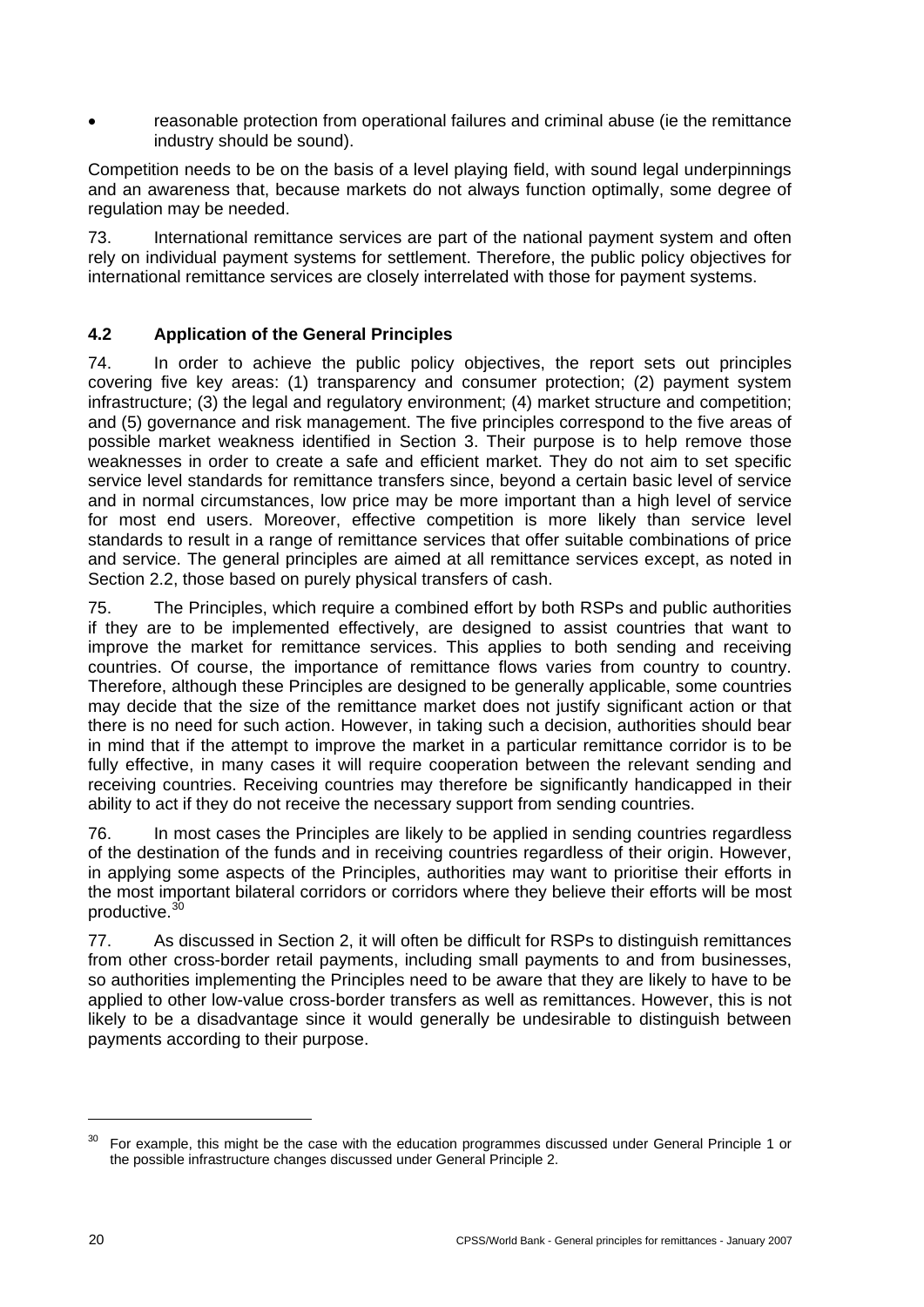<span id="page-26-0"></span>78. Finally, because remittance transfers are a form of retail payment, then, in addition to these Principles and the *General guidance for national payment system development*,<sup>[31](#page-26-1)</sup> the CPSS report on *Policy issues for central banks in retail payments* may be helpful.<sup>[3](#page-26-2)2</sup> That report outlines a number of actions for consideration by relevant authorities, actions which may vary greatly depending on both conditions in the relevant markets and the institutional context in each country.

# **4.3 The General Principles**

## *Transparency and consumer protection*

## **General Principle 1. The market for remittance services should be transparent and have adequate consumer protection.**

79. Transparency in remittance services, combined with adequate consumer protection, helps to foster a competitive and safe market for remittances.

## *Transparency by individual remittance service providers*

80. Transparency of prices and service features is crucial to the ability of consumers to make informed choices between different services and to the creation of a competitive market. RSPs should therefore be encouraged to provide such information in easily accessible and understandable forms. As far as possible, such information should include the total price (ie fees at both ends, foreign exchange rates including the margins applied on them, and other costs to the user), the time it will take the funds to reach the receiver, and the locations of the RSP's access points in both sending and receiving countries. However, any recommendation or requirement concerning transparency needs to take into account that the business model adopted for some remittance services (namely, those using open networks) may make it extremely difficult for the RSP to provide all this information (see Section 3.1 above).

81. It should also be clear to the sender if the price or other aspects of the service vary according to, for example, how the receiver is paid (eg in cash or by crediting an account) or the ability of the sender to provide information about the receiver (eg the relevant account number and bank identifier). Finally, full transparency would mean that RSPs disclosed the information *without* imposing requirements on the consumer such as opening an account or committing themselves to using the remittance service.

## *Enabling end users to understand the market for remittances*

82. As well as the information provided by individual RSPs, authorities may want to encourage efforts to enable end users to better understand the market for remittances. For example, authorities or other organisations may want to provide comparative price information. They may also wish to undertake educational campaigns to give senders and receivers sufficient background knowledge to be able to understand the information provided.

## *Appropriate consumer protection*

83. Both senders and receivers should have adequate rights as consumers of remittance services, including error resolution procedures. Individual RSPs may have their own procedures. In addition, many countries have national schemes to resolve domestic

 $\overline{a}$ 

<span id="page-26-1"></span> $31$  Ibid.

<span id="page-26-2"></span><sup>32</sup> *Policy issues for central banks in retail payments*, BIS, March 2003.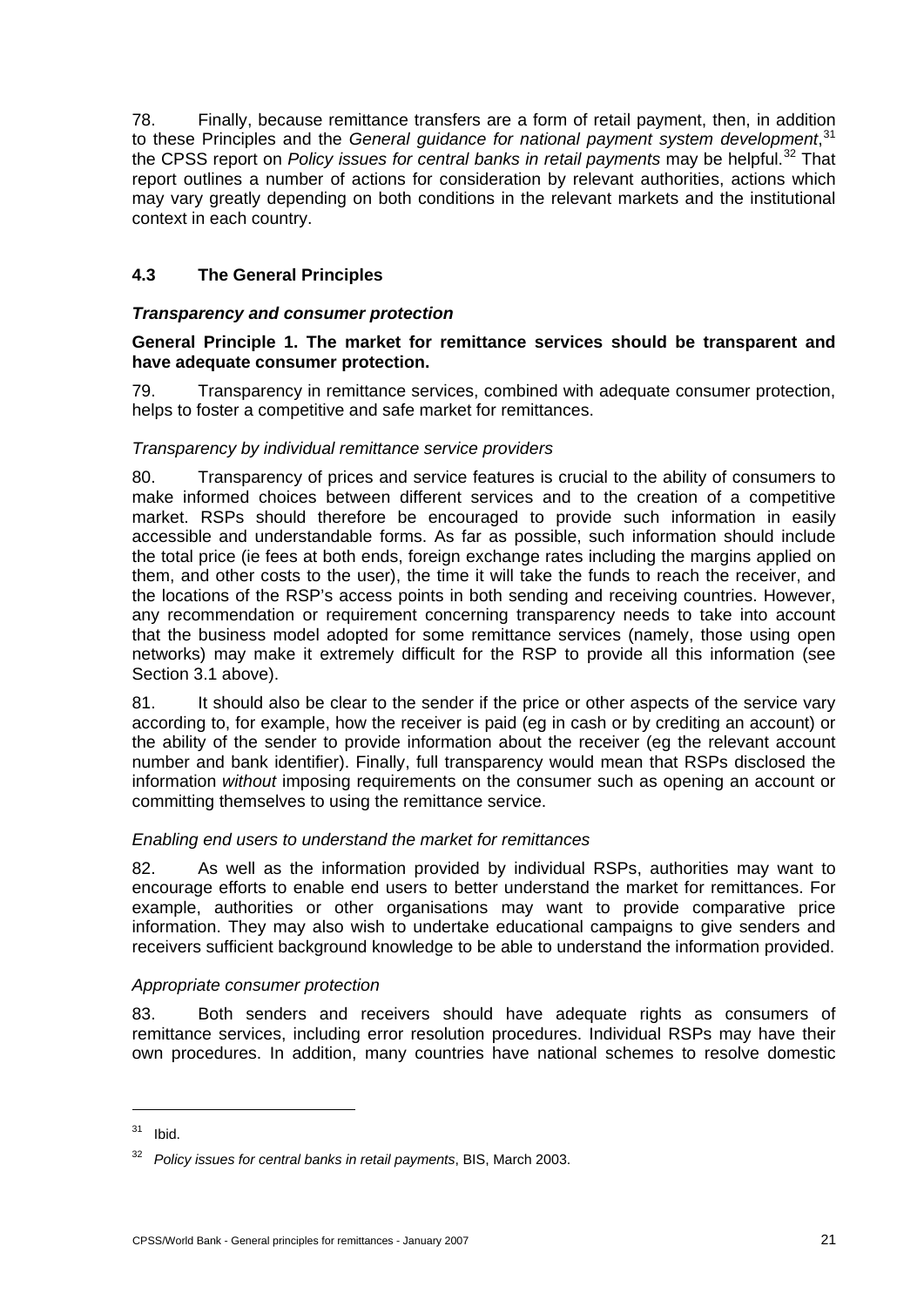<span id="page-27-0"></span>consumer disputes, although the cross-border nature of remittances and cultural and language barriers can make such procedures complex. Authorities may therefore wish to encourage individual RSPs to evaluate the adequacy of their error resolution procedures. Where appropriate, they may also want to review whether national schemes give adequate protection to customers of remittance services.

#### *Payment system infrastructure*

#### **General Principle 2. Improvements to payment system infrastructure that have the potential to increase the efficiency of remittance services should be encouraged.**

#### *Domestic payment infrastructure*

84. Remittance services, except perhaps those that are entirely cash-based, depend at some stage on the domestic payment infrastructure for settlement (and sometimes also for transfer of information). In some countries, in particular many receiving countries, such infrastructure remains underdeveloped. For example, non-cash payment services may be available only in urban locations. RSPs could often make better use of the payment infrastructure that has been developed if there were greater standardisation of payment instruments, more automation of their processing, and increased interoperability of the associated networks.

85. As discussed in *General guidance for national payment system development*, improvements in transaction infrastructures such as ATM or EFTPOS networks can be achieved through the adoption of common and preferably internationally agreed standards for instruments (eg payment cards), the adoption of common equipment and software standards to allow interoperability at point of sale among competing networks (eg ATMs, card readers) and the facilitation of interconnectivity among the proprietary networks for handling the transactions. Greater automation may be able to reduce costs and provide improved services to users. It may also be possible to make improvements in the clearing and settlement infrastructures through the use of common information technology which makes it easier to interconnect existing infrastructures or even centralise or consolidate them. Such action could help achieve improved national coverage in a receiving country and reduce the effective cost to end users of a remittance (ie in addition to the direct price charged by the RSP, the cost of transport to urban centres to receive a remittance, as well as the time spent in such tasks and other related costs). Where relevant, the authorities in countries where infrastructure is weak or has limited geographical coverage may therefore want to encourage improvements to their domestic payment infrastructure, which may include new infrastructures or better use of existing infrastructures. Such improvements would of course be of general benefit, not just for remittances.

#### *Cross-border payment arrangements*

86. The safety and efficiency of remittance services can be affected by payment systems in the relevant markets and the way that these systems are accessed and used by RSPs or by banks acting for RSPs. In addition to improvements in the domestic payment infrastructure as noted above, the safety and efficiency of cross-border remittances may be further improved by the coordination and/or adoption across the relevant payment systems of, for example, communication standards and payment message formats that facilitate greater interoperability as well as rules, procedures and operating hours that support straight through processing.

87. It may also be possible to link the relevant domestic retail payment systems of sending and receiving countries, particularly where the domestic payment systems in both countries are well developed and have wide geographical coverage and where remittance volume between the countries is high. However, given the complexity of such links, it is important that there is a careful analysis of whether the likely benefits will justify the costs.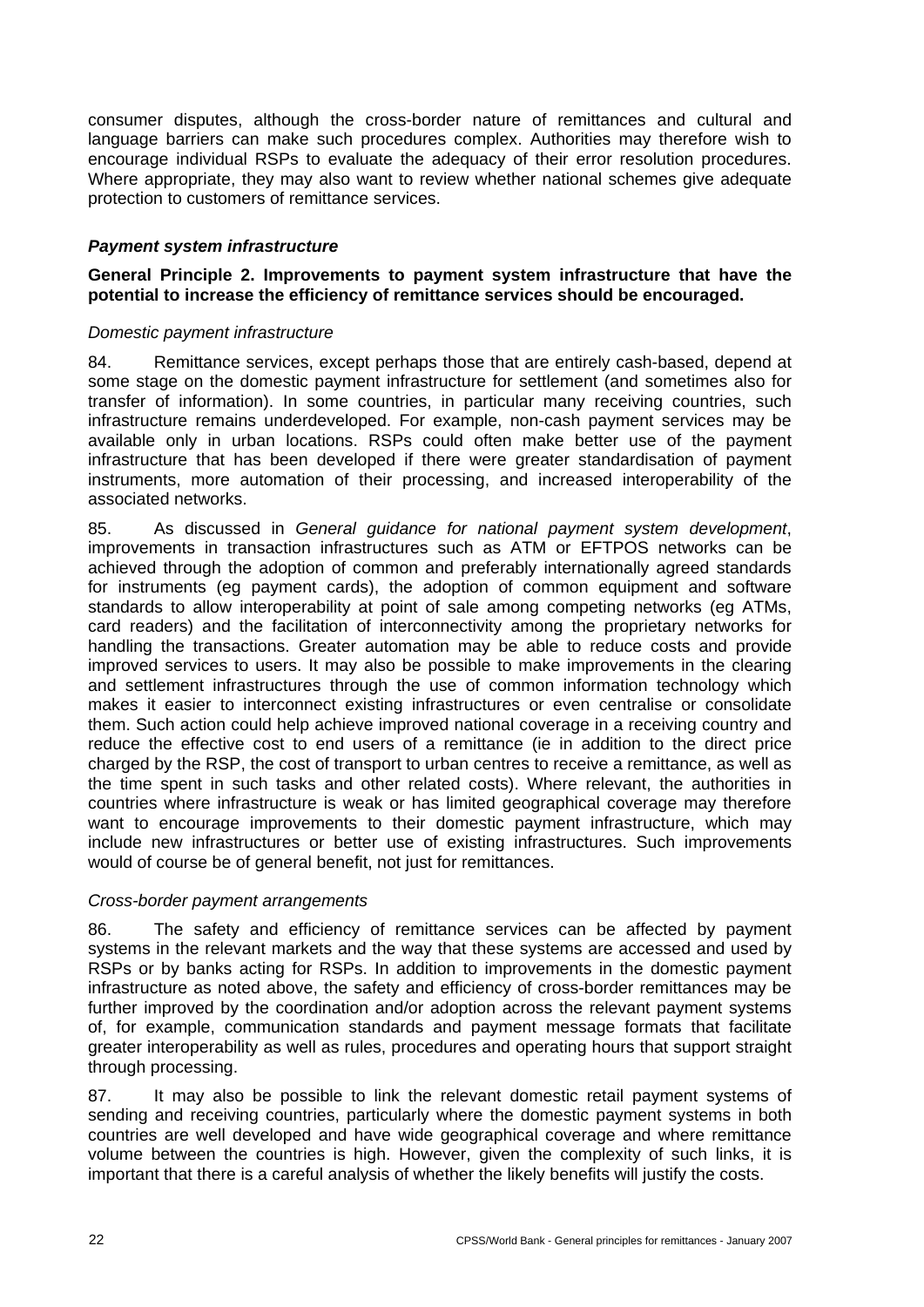<span id="page-28-0"></span>88. Sometimes such initiatives may be undertaken by the market itself. However, given, first, the diverse nature of the institutions involved and thus the potential for conflicting interests and, second, the uncertainty about the scale of future flows and thus whether investment in the initiative is justified, in many cases the authorities, and in particular central banks, may want to facilitate the consideration of these possibilities. In general, cross-border or cross-system initiatives require a high level of bilateral (or possibly multilateral) cooperation on technical, regulatory and oversight matters and, accordingly, the involvement of central banks, regulators, payment system operators, RSPs and industry associations from both jurisdictions. In some cases, central banks themselves have established bilateral cross-border links between the payment systems they operate.

89. There are several other initiatives in progress to evaluate ways to expand the use of existing international networks and platforms (eg the major international card networks, SWIFT) with a view to providing new or improved remittance services. Also particularly important could be international initiatives to standardise the message formats used by individual payment systems and the international banking community generally, since, even without direct links between domestic payment systems, standardised formats could do much to enable banks and other RSPs to process payment instructions without the need for expensive manual intervention.

## *Legal and regulatory environment*

#### **General Principle 3. Remittance services should be supported by a sound, predictable, non-discriminatory and proportionate legal and regulatory framework in relevant jurisdictions.**

90. The legal and regulatory framework includes both the general legal infrastructure (such as the law relating to contracts, payments, securities, banking, debtor/creditor relationships and insolvency) and any specific statutes, case law, regulations or contracts (for example, payment system rules) relevant to remittances. As noted in Section 3.3, the points covered by this principle may also be relevant to non-legally binding policies (such as recommendations) issued by the authorities.

91. This principle does not call for the establishment of a specific legal regime for remittances. A country's existing laws and regulations may already address the requirements of the principles or may be capable of being modified to do so. In particular, the provision of remittance services is likely to be helped by a well founded legal framework governing domestic payments.

## *Prerequisites for a well founded legal and regulatory framework*

92. To be well founded, the legal and regulatory framework should be sound, predictable, non-discriminatory and proportionate. A *sound* framework that is well understood helps minimise the risks faced by both RSPs and their customers. A *predictable* framework is one in which it is clear which laws and regulations are relevant, where they do not change with excessive frequency and where they are enforced by the authorities, including the courts, in a consistent manner. Predictability is a key component in creating a climate that favours private sector investment. This is crucial in order to increase competition in, and improve the quality of, remittance services.

93. *Non-discriminatory* refers to the legal and regulatory framework being equally applicable to different types of RSPs insofar as they are providing equivalent services, ie independently of the nature of the provider's other lines of business. This helps to promote a level playing field between different RSPs that encourages competition on a fair and equitable basis. Moreover, from the point of view of encouraging competition, it is desirable if the framework is flexible and general enough to cover all RSPs and remittance services. For example, it is sometimes argued that services provided by individuals (such as hawala services) should be prohibited because it is hard to prevent their misuse for crimes such as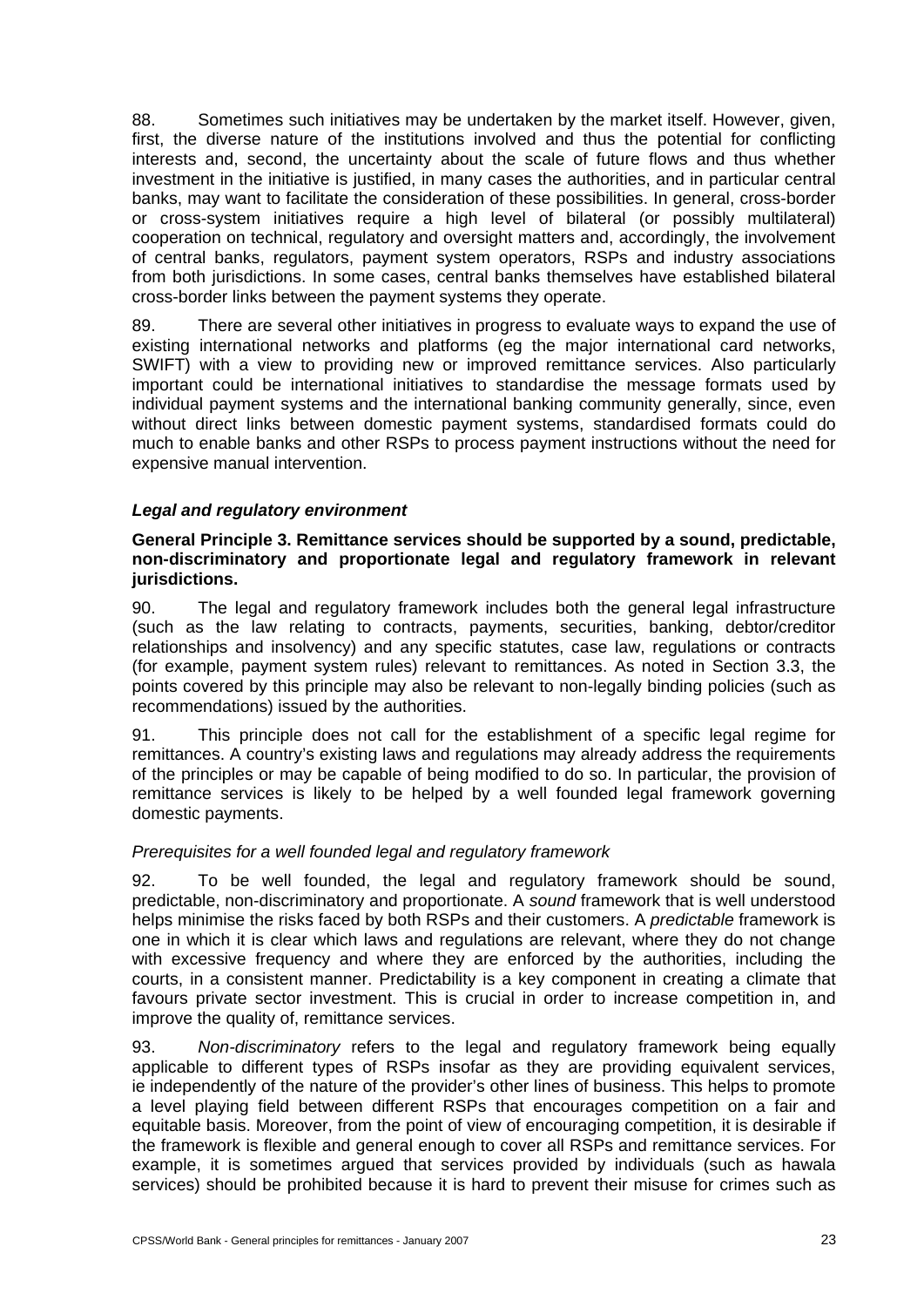terrorist financing. However, it is not clear that it would be easier to prohibit such services than to require them to conform to AML/CFT requirements. Either way, the difficulty lies with enforcement - ie identifying and prosecuting those who operate illegally. But bringing them within the law has an advantage over outlawing them because it increases competition.

94. Because remittance services are offered by many different types of service providers, a functional rather than institutional framework may be desirable to minimise different treatment of service providers offering similar services. However, often this may be impractical: many countries already have different bodies of law and regulations applying to different types of RSPs, and changing this would be difficult. For example, bank RSPs and non-bank RSPs may be governed by different, well established legal and regulatory frameworks. Where this is the case, the underlying principle can be met instead by ensuring that equivalent rights and obligations exist regardless of which body of law applies to an institution. For example, the know-your-customer requirements for remittances should be the same for banks and for non-bank RSPs even if they are governed by separate regulations.

95. Finally, *proportionate* means that the legal and regulatory framework for remittances should not be overly restrictive and burdensome relative to the possible issues it is designed to tackle or the number and value of transfers involved. This of course depends very much on the content of the laws and regulations, discussed below. In considering this, it is important to realise that public policy objectives may not always point in the same direction. On the one hand, an important corollary of encouraging competition in order to reduce prices is that barriers to entering the remittance market should be reduced as far as possible, and regulation can be a significant barrier because of the costs of compliance. On the other hand, other public policy objectives such as preventing money laundering or terrorist financing require potentially burdensome regulation. Proportionality means that any such inconsistencies are recognised and resolved in a way that, in the light of a country's overall priorities, achieves an appropriate balance. Proportionate regulation is also likely to be more effective in the sense that RSPs may be less likely to evade it by operating illegally (as discussed above).

## *Multiple legal and regulatory frameworks*

96. A remittance involves at least two jurisdictions, the sending and the receiving countries. Where the RSP or its agents operate in third countries, other jurisdictions may also be involved. Laws and regulations in relevant jurisdictions need to be well founded for the legal and regulatory framework governing the provision of remittance services to be fully effective. The authorities of a given country can, of course, only have a direct influence on the framework in their own country. Nevertheless, particularly if they are aware of a significant legal issue in another country in an important bilateral corridor, they may want to work with the authorities of the other country to try to resolve the issue.

97. To achieve a well founded legal and regulatory framework internationally, harmonisation of legal and regulatory structures may sound appealing. However, different jurisdictions have different priorities and can take different legal approaches. As such, universal harmonisation of laws and regulations is extremely difficult to achieve and may be of no additional benefit if the laws and regulations of different countries are aimed at the same public policy objectives.

# *Content of the regulatory framework*

98. Considering the way in which remittances in a country are regulated, an important aspect of any regulatory framework is that it should meet internationally agreed standards. Particularly relevant in this context are regulations implementing AML/CFT recommendations such as the Financial Action Task Force's recommendations and special recommendations (see Box 4). All RSPs should comply with the AML/CFT regulations applicable to them.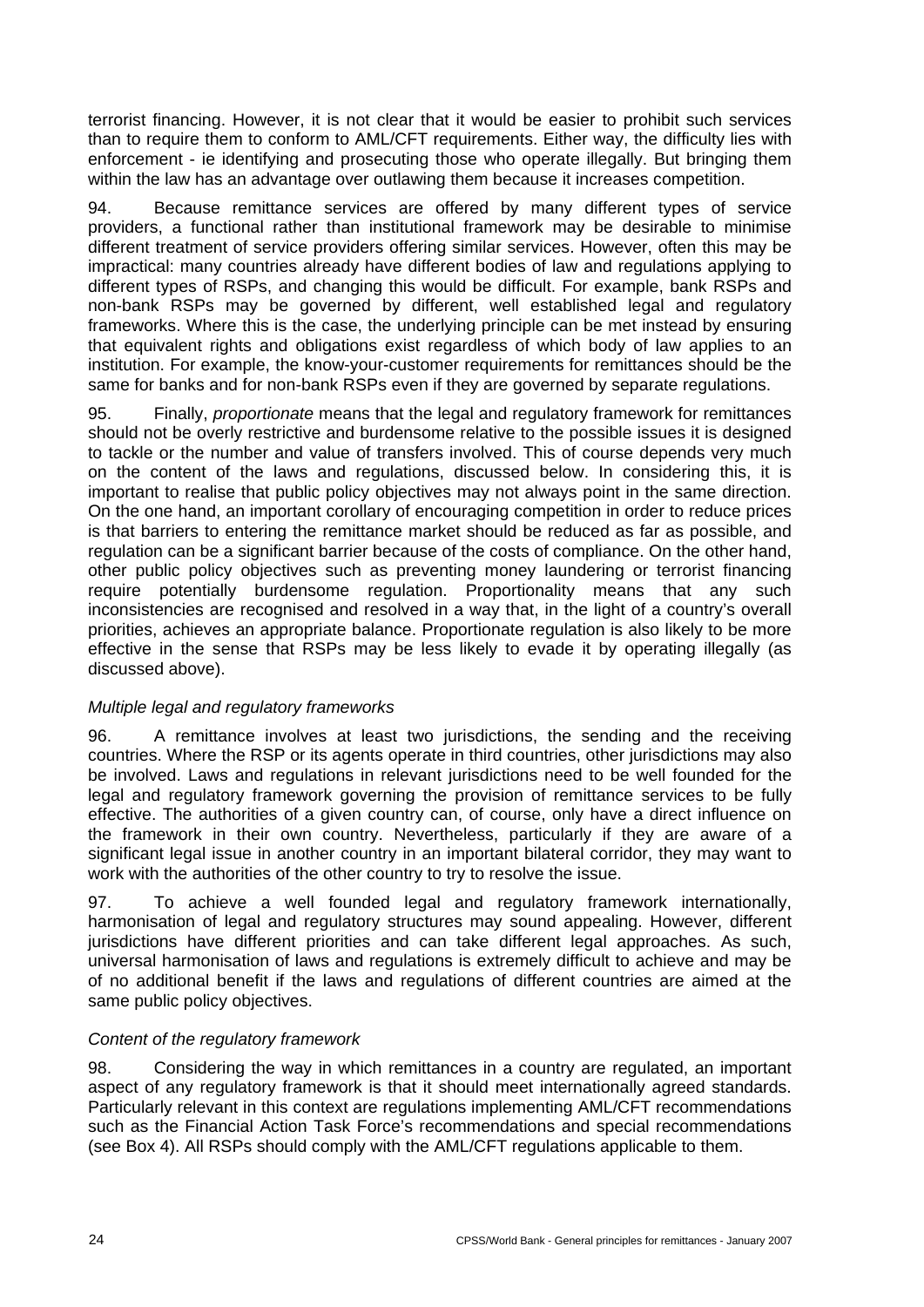#### Box 4

#### **FATF recommendations**

Extracts from *The forty recommendations*, Financial Action Task Force on Money Laundering (FATF), revised 22 October 2004.

*Recommendation 5*: … Financial institutions should undertake customer due diligence measures, including identifying and verifying the identity of their customers, when … carrying out occasional transactions … that are wire transfers in the circumstances covered by the Interpretative Note to Special Recommendation VII [see below]; ...

*Recommendation 7*: Financial institutions should, in relation to cross-border correspondent banking and other similar relationships, in addition to performing normal due diligence measures: (a) Gather sufficient information about a respondent institution to understand fully the nature of the respondent's business and to determine from publicly available information the reputation of the institution and the quality of supervision, including whether it has been subject to a money laundering or terrorist financing investigation or regulatory action. (b) Assess the respondent institution's anti-money laundering and terrorist financing controls. (c) Obtain approval from senior management before establishing new correspondent relationships. (d) Document the respective responsibilities of each institution. (e) With respect to "payable-through accounts", be satisfied that the respondent bank has verified the identity of and performed on-going due diligence on the customers having direct access to accounts of the correspondent and that it is able to provide relevant customer identification data upon request to the correspondent bank.

*Recommendation 8*: Financial institutions should pay special attention to any money laundering threats that may arise from new or developing technologies that might favour anonymity, and take measures, if needed, to prevent their use in money laundering schemes. In particular, financial institutions should have policies and procedures in place to address any specific risks associated with non-face to face business relationships or transactions.

*Recommendation 23*: … Other financial institutions should be licensed or registered and appropriately regulated, and subject to supervision or oversight for anti-money laundering purposes, having regard to the risk of money laundering or terrorist financing in that sector. At a minimum, businesses providing a service of money or value transfer, or of money or currency changing should be licensed or registered, and subject to effective systems for monitoring and ensuring compliance with national requirements to combat money laundering and terrorist financing.

Extracts from *Special recommendations on terrorist financing*, FATF, revised 22 October 2004.

*VI. Alternative remittance*: Each country should take measures to ensure that persons or legal entities, including agents, that provide a service for the transmission of money or value, including transmission through an informal money or value transfer system or network, should be licensed or registered and subject to all the FATF Recommendations that apply to banks and non-bank financial institutions. Each country should ensure that persons or legal entities that carry out this service illegally are subject to administrative, civil or criminal sanctions.

*VII. Wire transfers*: Countries should take measures to require financial institutions, including money remitters, to include accurate and meaningful originator information (name, address and account number) on funds transfers and related messages that are sent, and the information should remain with the transfer or related message through the payment chain.

Countries should take measures to ensure that financial institutions, including money remitters, conduct enhanced scrutiny of and monitor for suspicious activity funds transfers which do not contain complete originator information (name, address and account number).

For more information about both reports, see [http://www.fatf-gafi.org.](http://www.fatf-gafi.org/)

99. Some of the other areas that, in some countries, may be covered by regulation include transparency of conditions applicable to end users (eg prices and execution times), customer protection measures (eg dispute resolution mechanisms) and the adoption of adequate measures to mitigate risks faced by RSPs (eg legal, credit, liquidity and operational risks). To meet the FATF AML/CFT recommendations, RSPs have to be licensed or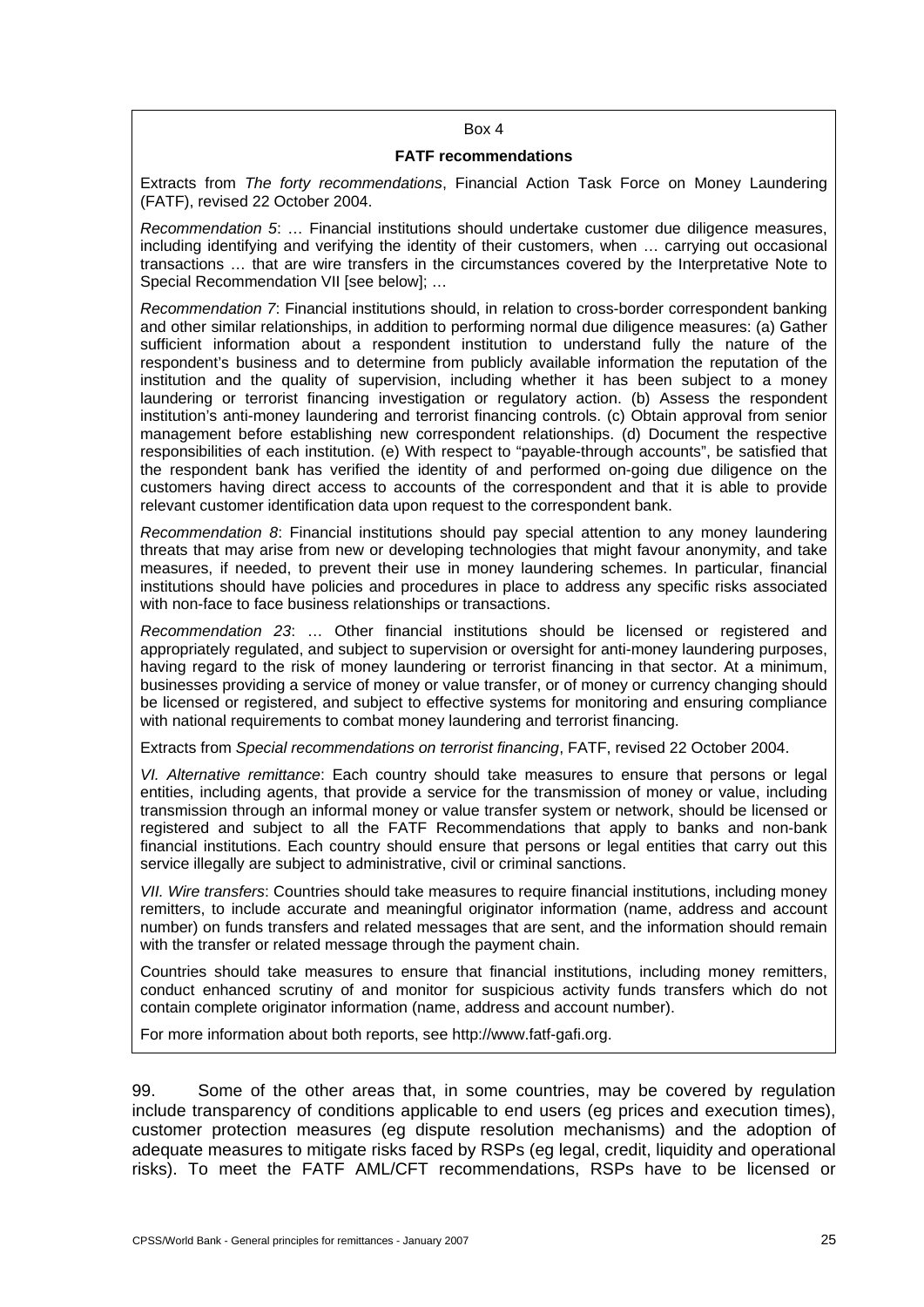<span id="page-31-0"></span>registered; it is up to the relevant authorities to decide whether it is useful to also use this licensing or registration process for implementing any other areas covered by regulation.

100. It is important that any regulation balances the benefits of increased safety and soundness against the potential costs in lost efficiency, competition and innovation. Complying with regulations can often be costly and therefore may drive up remittance prices. Regulations can also be a barrier to entry and thus restrict competition. Authorities may also want to avoid designing regulation around specific payment instruments or distribution channels, since technologies deployed in the provision of remittances change rapidly and as far as possible such innovations should be accommodated easily with low cost and without changing regulations. Finally, the benefits of raising revenue by taxing remittances and other transfers need to be weighed against the resulting increase in costs.

101. The remittance industry should be consulted when designing the regulation of remittances to help ensure that the regulation is proportionate and effective. In some cases, the industry itself may develop codes of conduct or self-regulatory regimes that are as effective, or possibly more effective (because of lower compliance costs and greater flexibility), than formal regulation. However, the effectiveness of self-regulation is likely to depend on many factors, including how developed the remittance industry is.

## *Market structure and competition*

#### **General Principle 4. Competitive market conditions, including appropriate access to domestic payment infrastructures, should be fostered in the remittance industry.**

102. The efficiency of remittance services depends on there being a competitive business environment. Competitive markets can help limit monopolistic practices and lead to lower prices and improved service levels. In some places, or for certain remittance corridors, the demand for remittance services may be insufficient to support multiple RSPs but even here, provided the market is contestable - ie with only low barriers to entry - the benefits of competition should be felt. Competition can be assisted by discouraging RSPs from imposing exclusivity conditions on agents. This is important in both sending and receiving countries, but it is particularly important in receiving countries if a local market such as a small village has only one potential agent (eg the local shop) so that there is only one remittance service available if an exclusivity condition is imposed. As discussed under General Principle 3, authorities also need to be aware that their own regulatory regime may itself lead to market distortions and impose unnecessary costs, thus causing imperfect competition.

103. To provide remittance services, RSPs usually need to be able to make use of the domestic payment infrastructure. Access to this infrastructure can be either direct or indirect. Both forms of access are capable of providing RSPs with suitable payment services, and their advantages and disadvantages vary according to specific circumstances.<sup>[3](#page-31-1)3</sup> Whichever form access takes, it is important that it is available to RSPs on a fair and competitive basis, not least because RSPs are in competition with each other and access may be a factor in their ability to compete. RSPs without direct access to core payment infrastructures should be able to use the payment services provided by institutions having direct access. Institutions with direct access to such infrastructures should provide all relevant payment services, including foreign exchange services, on an equitable basis to RSPs. In this respect, AML/CFT requirements such as know-your-customer requirements should be equivalent for

 $\overline{a}$ 

<span id="page-31-1"></span><sup>&</sup>lt;sup>33</sup> Direct access means that the RSP is itself a direct participant in the system, submits its payment instructions directly to the system, and is responsible for settlement. Indirect access means that the RSP is not itself a direct participant in the system but instead uses another institution, which is a direct participant, to act on its behalf - ie the RSP is a customer of the direct participant. For more on this issue, see *The role of central bank money in payment systems*, ibid.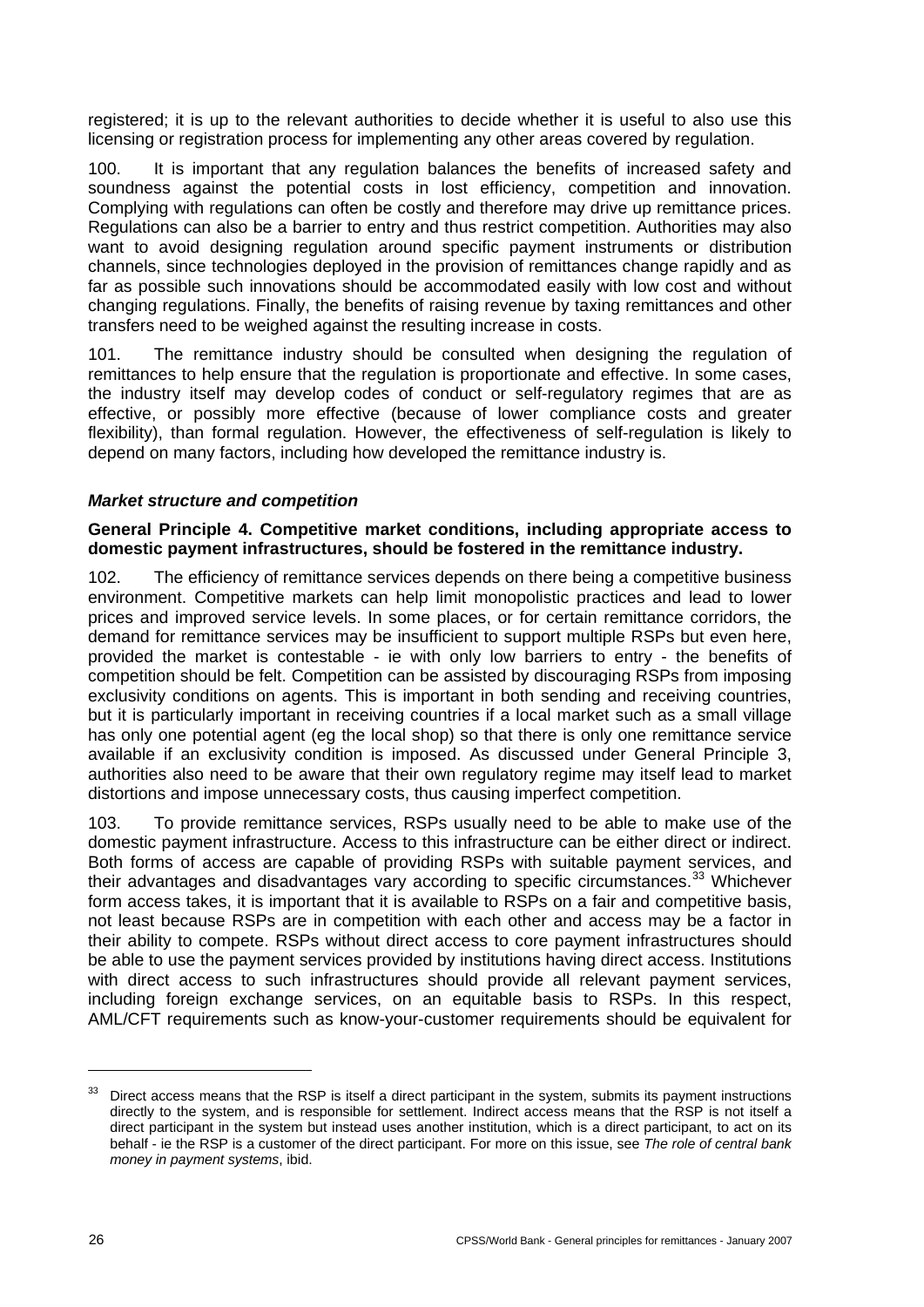<span id="page-32-0"></span>all RSPs. In addition, banks and other institutions should not apply these requirements inappropriately to discriminate against other RSPs when providing payment services.

## *Governance and risk management*

## **General Principle 5. Remittance services should be supported by appropriate governance and risk management practices.**

104. Appropriate governance and risk management practices by RSPs can improve the safety and soundness of remittance services and help protect consumers. Governance structures can help RSPs meet their fiduciary responsibilities to their customers. A governance structure that may be appropriate for a small provider of remittance services is likely to be quite different from one that may be appropriate for large multinational financial institutions. Nevertheless, in either case RSPs should strive to adopt standards for good governance according to their country's legal requirements and to follow best practices that may have been developed for the provision of retail financial services.<sup>[34](#page-32-1)</sup>

105. As is the case for the payments industry generally, the remittance industry faces legal, financial, operational, fraud and reputational risks. In establishing risk control measures, RSPs should conduct risk level assessments to ensure that proposed risk control measures are appropriate to the level of the risks and the size of the business generally. In doing so, they should as far as possible take appropriate steps to protect themselves and their customers against risks arising from their operations in different jurisdictions, in particular in those with shortcomings in their legal and regulatory framework.

# **4.4 Roles of remittance service providers and public authorities**

106. Although circumstances vary between countries, both RSPs and public authorities have responsibilities for implementing the Principles in order to achieve the public policy objectives.

#### *A. Role of remittance service providers.* **Remittance service providers should participate actively in the implementation of the General Principles.**

107. Remittance service providers should endeavour to follow the General Principles. They should strive to offer competitive services that meet their customers' needs. They should disclose their prices and service features so that consumers can make informed choices. As payment service providers, they have a particular responsibility to ensure that both they and any capturing or disbursing agents they use comply with applicable laws and regulations, including AML/CFT requirements. They should also implement appropriate governance and risk management processes to help improve the safety and soundness of their services and to meet their fiduciary responsibilities to their customers.

## *B. Role of public authorities.* **Public authorities should evaluate what action to take to achieve the public policy objectives through implementation of the General Principles.**

108. Where public policymakers decide to take action with respect to remittances by applying the Principles, the relevant authorities need to have appropriate powers and resources. There are multiple tools that can be used by public authorities, depending on the level of involvement authorities decide to undertake. These tools include monitoring, dialogue

<span id="page-32-1"></span><sup>34</sup> For more on governance relating to payments, see the CPSS report *Core principles for systemically important payment systems*, BIS, January 2001, and particularly Core Principle X. Although the report is concerned with systemically important payment systems, much of what it says is also useful in other circumstances.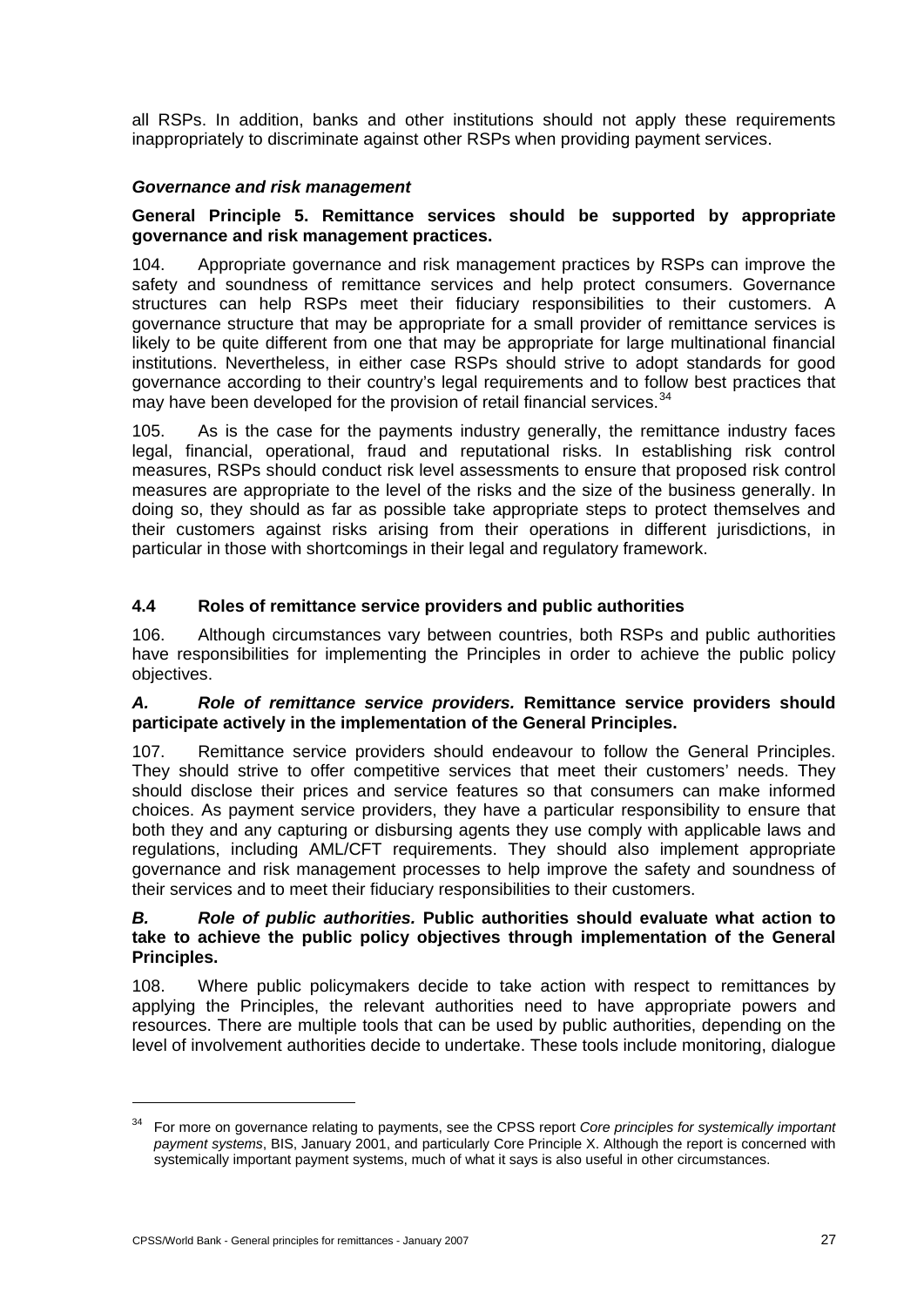<span id="page-33-0"></span>with the private sector and the provision of information to the public. Public authorities could resort to regulation to address market failures but before doing so they should weigh the perceived benefits of such regulation against the costs of compliance and possible market distortions.

109. Several different domestic authorities, with different objectives, may be involved in implementing policy towards remittances: for example, law enforcement authorities, statistical offices, development agencies, consumer protection services, financial supervisors and central banks. Where implementation of the principles involves multiple domestic authorities, public policymakers should ensure that domestic policies are coordinated and that the authorities cooperate at the policy and implementation levels. Cooperation at international level - whether bilateral corridor cooperation, regional cooperation or global cooperation - may also be useful.

# **5. Formulating an approach to implementing the General Principles**

110. Responsibility for implementing the Principles lies with both the public authorities and the private sector. (See Annex 1 for some possible actions to implement the Principles, including examples derived from country experiences.) However, if a policy decision is taken to implement the Principles, the authorities are likely to have to initiate the process and they will need to decide how to do this.

## **Tools for implementing the General Principles**

111. Public authorities can take action on remittance services in various ways, depending on the level of involvement they decide is useful.

- *Monitoring* will be helpful in carrying out public policy objectives and deciding on appropriate actions with respect to the remittance industry. The changing nature of the market increases the importance of monitoring, which could focus on the way remittance systems are evolving. Market research commissioned by the authorities may be an additional useful tool.
- *Dialogue* with the private sector is an important tool that can be used to understand market trends and influence outcomes. Dialogue should involve all interested parties, including end users, so that the views of all stakeholders are taken into account.
- *Communication and outreach* are related to dialogue but they deserve specific attention since they involve both awareness-raising among RSPs that may be able to provide efficient and effective remittance services and financial literacy programmes for end users to foster their use of financial products.
- Authorities may be able to help the private sector improve the market for remittances by acting as a *catalyst* or *facilitator* - ie where authorities use their influence to support or speed a market outcome. For example, they may be able to encourage appropriate codes of conduct or possibly self-regulation.
- Public authorities may sometimes need to use *regulation* to address market failures. Where they do so, they should attempt to ensure that regulatory solutions have net benefits and do not create unnecessary barriers to entry that limit the supply of remittance services. Authorities may wish to review regulations to ensure that they are not excessively burdensome and do not discriminate for or against the provision of remittance services by certain types of providers.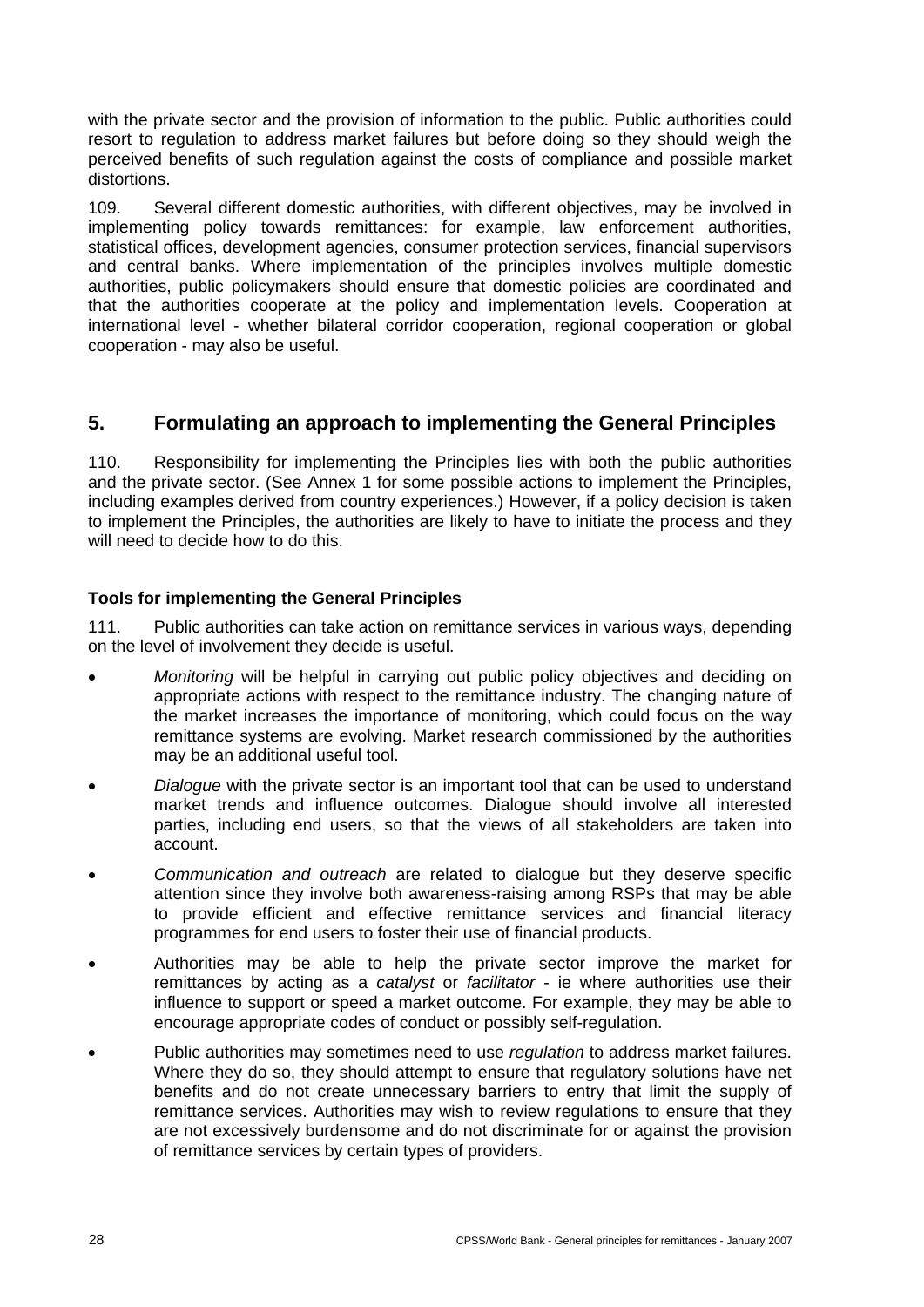• *Direct provision* by public authorities of certain services (eg settlement services) to support remittances is also a possible instrument, although often this will be desirable only if other instruments prove ineffective.

#### **Coordination of responsibilities**

112. Different aspects of the Principles are likely to fall under the responsibility of different public authorities such as central banks, antitrust authorities, consumer protection authorities, the ministry of finance, financial supervisors and anti-money laundering authorities. (See Box 5 for more on the potential role of central banks.) Moreover, as noted earlier, the a priori public policy objectives of different authorities may not always be entirely consistent. To achieve the necessary consistency of policy in this situation, it may be useful to identify an authority with lead responsibilities or with the duty to coordinate. Authorities should cooperate on both policy itself and its implementation.

#### Box 5

#### **A potential role for central banks in the application of the Principles**

Central banks have different roles in retail payments, including remittance services, depending on their responsibilities, policies and powers. It may be desirable that central banks monitor developments in the market for remittances to assess their significance for safety and efficiency. In some cases, central banks' responsibilities may also make it appropriate for them to oversee certain remittance services. To the extent that central banks provide payment services, they may be able, where appropriate, to enhance these services to support the smooth functioning of remittance services. Examples might include the development of new services that support cross-border payments or enhancing existing services to make them more useful for supporting cross-border payments. In those receiving countries where there is a need to develop the local payment infrastructure (not just to support remittances but more generally), the central bank is likely to play a key role (see, for example, Guideline 1 of the *General guidance for national payment system development* (see footnote 21 above)). Central banks may wish to enter into discussions with the private sector and other central banks to facilitate the achievement of public policy objectives regarding remittance services and to foster international cooperation.

However, as noted in the main text, the authorities of a country should work collectively to address public policy objectives towards remittances, allocate responsibility for achieving those objectives, and coordinate the resulting actions.

113. At the international level - whether there is bilateral corridor cooperation, regional cooperation or global cooperation - cooperative efforts could include authorities of the relevant countries working together to achieve compatible and consistent policies and regulations, to create a better business environment and to lower barriers to entry.

114. International financial institutions (IFIs, such as the World Bank, regional development banks and the International Monetary Fund) have a role to play to support authorities and market participants in the application of these principles. In particular, IFIs have experience of the actions that countries have taken to improve the market for remittance services that can usefully be passed to others. To be effective, IFIs should coordinate their actions among themselves and with those of domestic authorities.

115. All industry associations representing the different types of RSPs (eg those representing banks, credit unions or money transfer operators) could be engaged in the discussion of common issues and policies. These associations should help both the authorities and RSPs to find practical ways to implement the Principles. They may want to prepare voluntary or binding codes of conduct based on the Principles.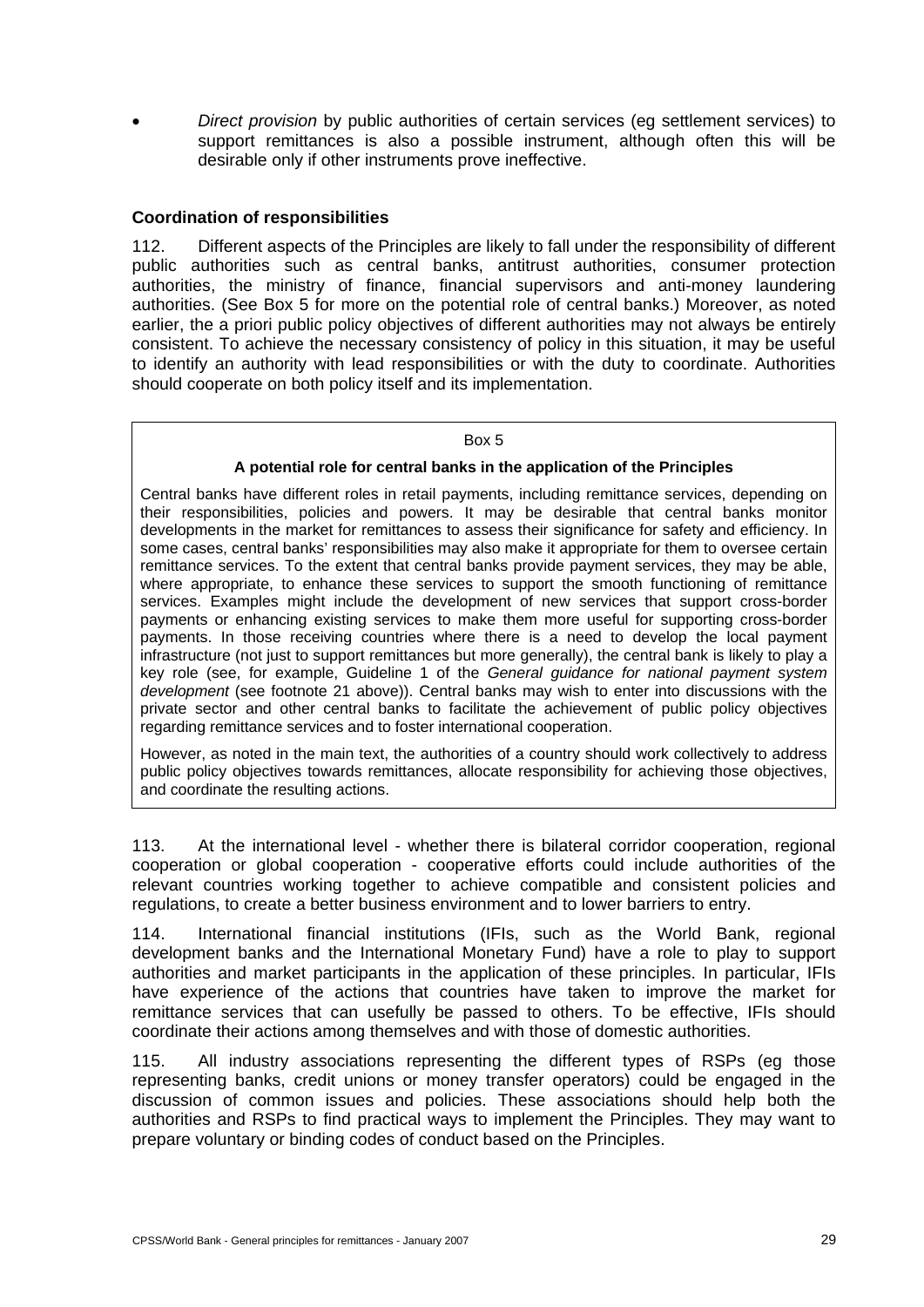# **Annex 1: Possible actions to implement the Principles**

<span id="page-35-0"></span>This section contains some possible actions for countries that choose to implement the Principles. These possible actions are based on the experiences of a number of sending and receiving countries. However, there are many differences between countries - economic, cultural and political - which mean that actions that are helpful in one country may not be equally helpful in another. The suggestions below should therefore not be taken as a checklist of what needs to be done to ensure the Principles are met.

## **Possible actions concerning General Principle 1 (transparency and consumer protection)**

## *Transparency by individual RSPs*

- 1.1 RSPs could use a combination of methods such as signs in their agencies, brochures, the internet and customer service phone numbers to allow potential end users to obtain sufficient general information about prices and services - ie to achieve transparency without having to enquire about a specific transaction. (However, as prices and speed often vary by amount and destination and, in the case of exchange rates, change frequently, it may be impractical to insist that signs in agencies alone contain all the information necessary to achieve transparency.)
- 1.2 When an end user approaches an RSP with an enquiry about a specific transaction, the information that an RSP should aim to provide if it wants to achieve full transparency is set out in Box 6.
- 1.3 Where the remittance service business model is such that the RSP cannot realistically make a commitment about how long the transfer will take or does not know what fee the receiver may be charged (as will typically be the case with open services) and is thus unable to meet all the requirements in Box 6, full transparency means that the sender should be made aware of the reasons for the lack of such information.
- 1.4 To the extent that fees are charged to the recipient, RSPs who want to be transparent should make this clear to the recipient, in writing or equivalent, at the time the remittance is collected or delivered. Such notification is not a substitute for upfront disclosure to the sender of these fees.
- 1.5 The industry could be encouraged to agree on a common reference exchange rate (eg the interbank market rate at a certain time of day) to be used as a basis for calculating the price of the remittance service. In addition to (C) in Box 6, senders could then be quoted a total price that includes both the explicit fees/costs and the effect of any difference between the reference exchange rate and the actual exchange rate applied by the RSP (eg see the "full cost" calculation in Box 7 below). This would make it easier for senders to compare services.
- 1.6 It may also be desirable that RSPs inform end users that they are registered or licensed, and that the relevant authorities make the list of registered or licensed RSPs easily available so that end users can check the information. This could be a step towards discouraging use of illegal RSPs, and thus desirable from an AML/CFT point of view. However, it would not necessarily have significant benefit from the point of view of consumer protection since, in most countries, the fact of being registered or licensed gives only a little information about the reliability of an RSP and probably no information about its solvency. Indeed, care would be needed to prevent end users from incorrectly assuming that registration or licensing provided some kind of quarantee of reliability or solvency.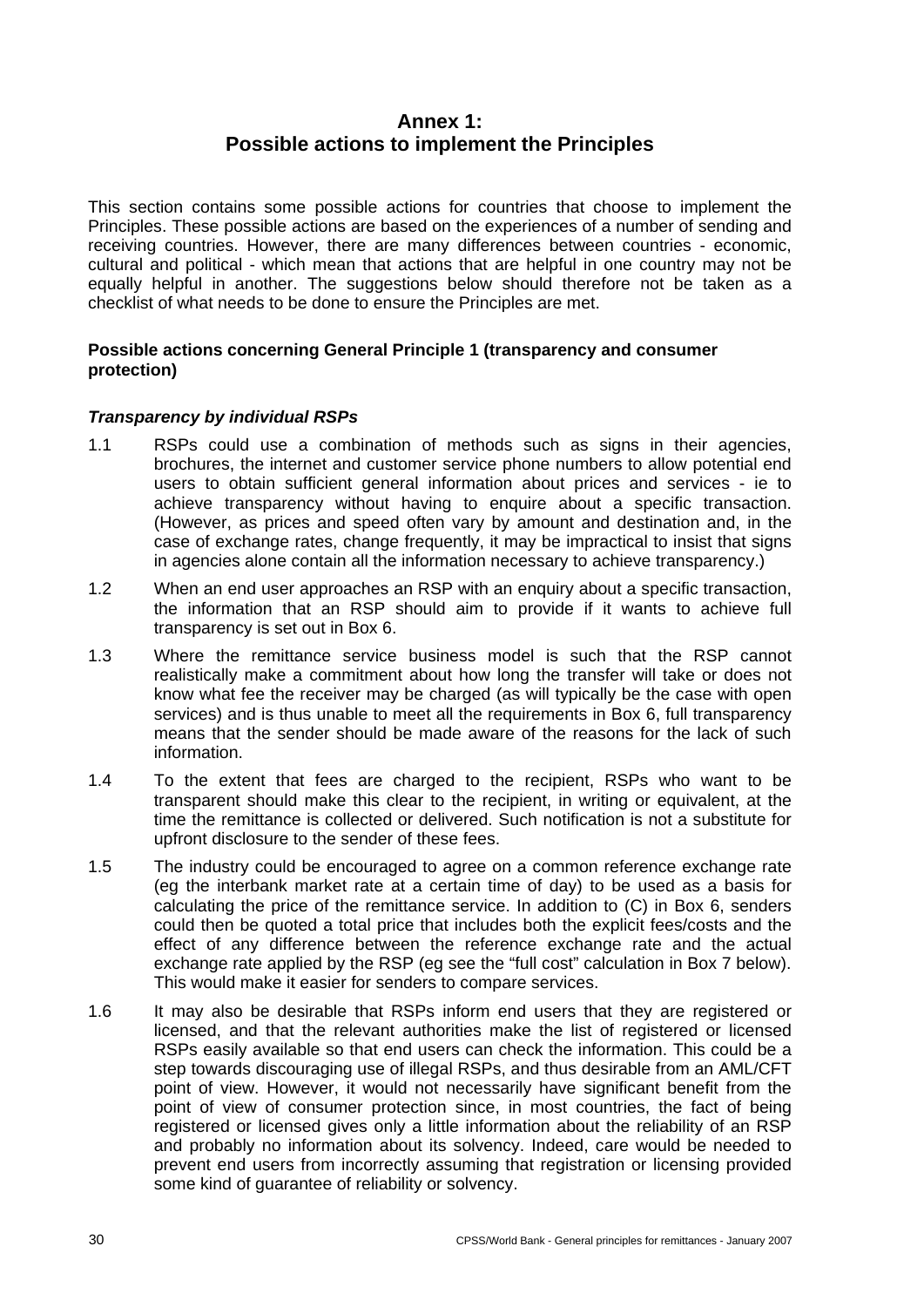#### Box 6

#### **Transparency to the sender**

When a customer enquires about a specific remittance transfer, full transparency would mean that RSPs clearly disclosed the following information without requiring any other action from the consumer such as opening an account or committing to use the remittance service:

- (A) the total amount in originating currency that will be paid by the sender;
- (B) the amount in disbursing currency that will be paid to the final recipient;
- (C) the fees paid by both sender and receiver (and any other relevant costs such as taxes) and the exchange rate;
- (D) the time when the remittance will be available for pickup by the recipient or delivered to the recipient;
- (E) the location(s) where the remittance will be available for pickup.

If the above information varies according to how the receiver is paid (eg in cash collected by the receiver, in cash delivered to the receiver or by crediting an account) or according to the information the receiver is able to provide about the sender (eg if a bank account is to be credited, whether the sender knows the relevant BIC and IBAN<sup>1</sup>), this should be clear to the sender.

For key remittance corridors, it may be appropriate to provide the information in the languages of both the sending and receiving countries.

If the customer chooses to use the remittance service, the RSP should also provide the information above (plus the information provided by the sender to identify the receiver) in written form as confirmation of the agreed service.

To achieve full transparency, RSPs should also provide information about any other relevant aspects of their service. For example, this might include: (a) the ability, if any, of the sender to revoke the transfer after it has been paid for; (b) whether the RSP will inform the receiver when the funds are available; (c) information about the rights of the consumer in the event of any problems (eg the procedures to be followed in the event of a dispute about the service) and (d) appropriate contact information about the RSP.

<sup>1</sup> Bank Identifier Codes (BICs) and International Bank Account Numbers (IBANs) are globally recognised codes. The BIC is a unique address which, in a telecommunications message, identifies the financial institution and the IBAN is a code that uniquely identifies an account held at the financial institution.

#### *Enabling end users to understand the market for remittance services*

1.7 In the absence of an agreement on a common reference exchange rate (as mentioned in 1.5 above), then even with full transparency it will still be difficult for many senders to combine exchange rate and fee information in order to calculate which is the cheapest service. However, that does not negate the benefits of transparency because, over time, information about RSPs that generally offer lower prices is likely to spread among end users (eg by word of mouth among a migrant community). However, as a more direct approach, end users could also be given comparative information on the prices of specific services, in an appropriate form, especially for the most important remittance corridors (see Box 7). The following means of dissemination could be considered: (1) use of ethnic media, especially press and radio; (2) financial media; (3) national associations and immigrant aid organisations; (4) public and private sector consumer bodies, using printed material and web pages; and (5) overseas consulates and embassies of receiving countries. Dissemination of information in the receiving country could also be considered.

\_\_\_\_\_\_\_\_\_\_\_\_\_\_\_\_\_\_\_\_\_\_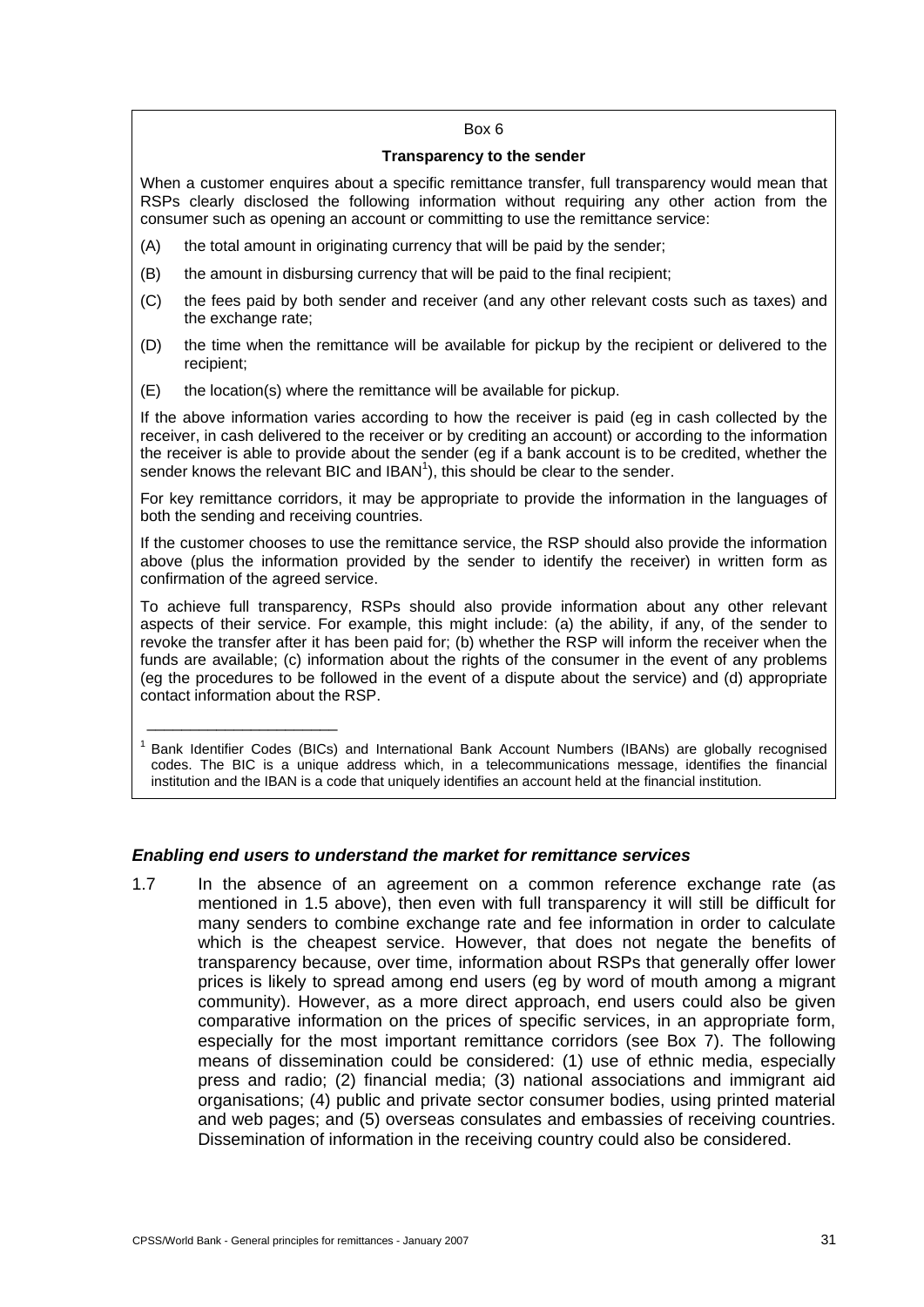#### Box 7

#### **Remittances from the United States to Mexico: a price comparison**

PROFECO (Federal Consumer Protection Commission) is part of the administrative branch of the federal government of Mexico. Profeco publishes a weekly price comparison for remitting USD 300 (plus fees) from nine US cities to Mexico. As an example, the information for Chicago to Mexico for a particular day is given below (the names of the three RSPs have been anonymised).

|                | 2                         | 3                                                    | 4                                          | 5               |  |
|----------------|---------------------------|------------------------------------------------------|--------------------------------------------|-----------------|--|
| <b>Service</b> | Fee per transfer<br>(USD) | <b>RSP's foreign</b><br>exchange rate<br>(pesos/USD) | <b>Amount received</b><br>(USD equivalent) | Full cost (USD) |  |
| RSP A          | 5.00                      | 10.53                                                | 299.43                                     | 5.57            |  |
| <b>RSP B</b>   | 8.00                      | 10.55                                                | 300.00                                     | 8.00            |  |
| RSP C          | 8.00                      | 10.50                                                | 298.58                                     | 9.42            |  |

The "amount received (USD equivalent)" in column 4 is the actual amount received in pesos (ie USD 300 converted at the actual rate used by the RSP in column 3), re-converted to US dollars using a reference exchange rate of 10.55 (the average of the bid rates on this day of a sample of bureaux de change). The "full cost" is the sum of the fee charged by the RSP (second column) and a foreign exchange cost, the latter being the difference between USD 300 and the "amount received (USD equivalent)" in column 4 - ie it reflects the difference between the reference exchange rate and the actual exchange rate used. (In the case of the services shown, no fee is charged to the receiver.)

Example for RSP A: The actual amount received in pesos is  $300 \times 10.53 = 3.159$ . The "amount received (USD equivalent)" is 3,159/10.55 = 299.43. The foreign exchange cost in US dollars is 300 – 299.43 = 0.57. The "full cost" is 5.00 + 0.57 = 5.57. Note that for RSP B the full cost is the same as the fee (USD 8.00) because on that day this RSP used the same rate as the reference exchange rate (10.55).

Further information can be accessed at<http://www.profeco.gob.mx/html/envio/envio.htm>.

1.8 If transparency is to be effective, senders and receivers also need to have sufficient background knowledge to be able to understand the information provided and make informed choices. Perhaps as part of wider financial literacy campaigns, authorities or other organisations may therefore wish to undertake educational campaigns that explain the main characteristics of remittance services, how to evaluate different services and the consumer protection mechanisms that exist (for example, see Box 8). Such education could be provided through fairs or information campaigns by government agencies, industry associations (such as those representing banks, credit unions and money transfer operators), non-governmental organisations and other agencies. In sending countries, the governments of receiving countries could offer education at their embassies and consulates or through reaching out to migrants where they work and live. In receiving countries, initiatives could include information about the use of bank accounts and other financial products.

#### Box 8

#### **Information provided by the Philippines authorities to emigrants**

Philippine workers going overseas may attend pre-departure orientation seminars conducted by several different government agencies. This seminar programme, which has been in place since 1981, covers not just remittance topics (such as pre-departure opening of a bank account to be used by the receiver of the remittances) but also other topics specific to the destination country such as travel regulations, immigration procedures, cultural differences, housing issues, employment and social security concerns, and the rights and obligations of Philippine migrants.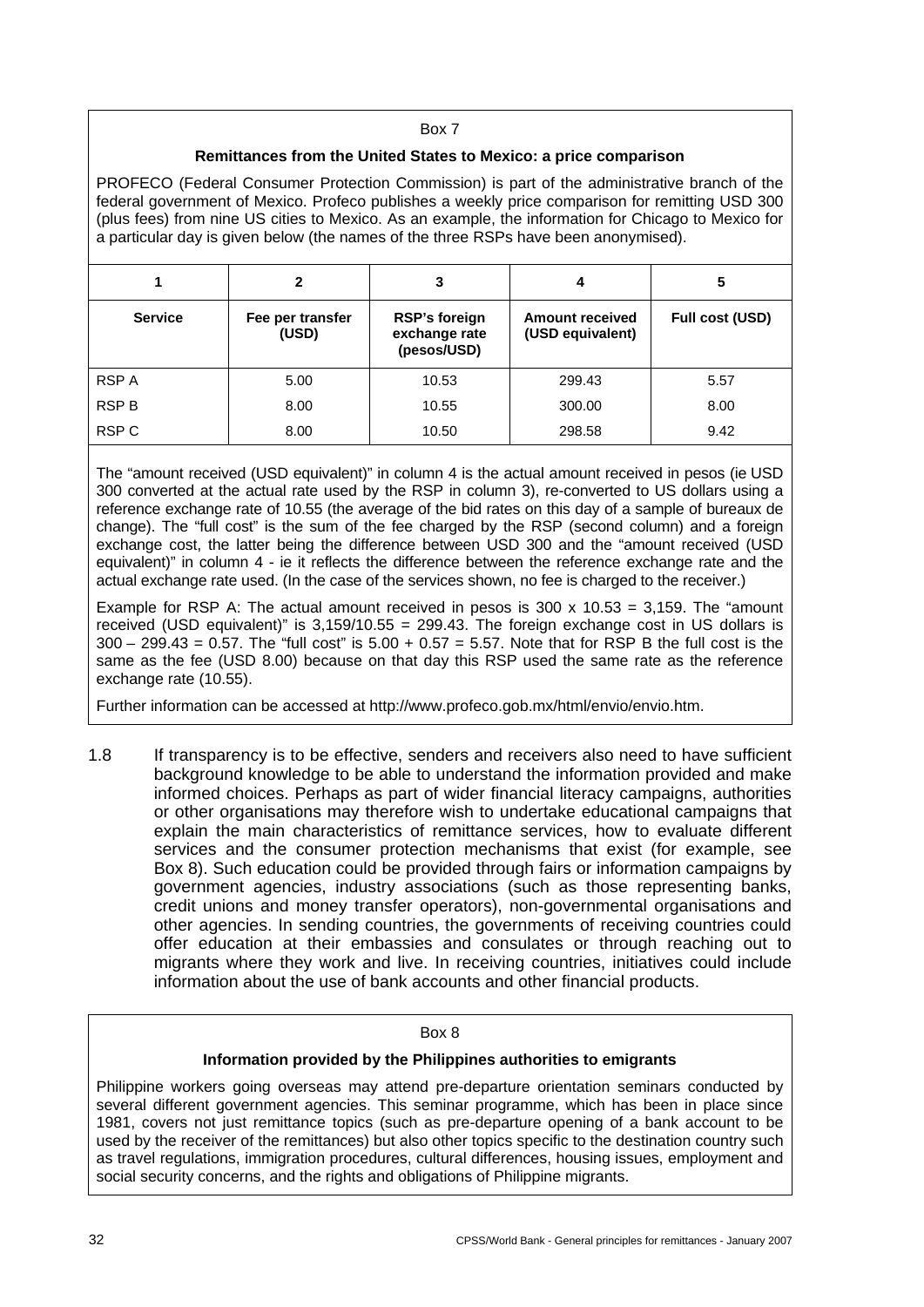- 1.9 In carrying out educational programmes, it is useful to be aware that in some cases end users of remittance services may lack trust in financial institutions, making them reluctant to use the remittance services offered by these institutions and thus reducing effective competition. It may be useful to look, in both sending and receiving countries, at the reasons for such lack of trust and consider whether it is possible to improve the situation.
- 1.10 In sending countries banks could assist migrants in obtaining the necessary documents to open accounts. Employers could play a role in the education of migrants by providing information on alternative channels or negotiating deals with particular providers.

#### *Appropriate consumer protection*

1.11 It is helpful if there is a set of clear, publicly available and easily applicable procedures in cases of fraud and disputes. At a minimum, individual RSPs could establish their own procedures that customers could follow in the event of difficulty, and provide clear information to customers about these procedures.

#### Box 9

#### **Receipt-of-funds guarantees**

A receipt-of-funds guarantee could either be introduced voluntarily by RSPs or imposed on them by the authorities.

Individual RSPs or groups of RSPs might voluntarily offer a receipt-of-funds guarantee in order to make their service more attractive, particularly if they were new RSPs trying to establish a reputation for being safe. Such a guarantee might be achieved through some form of external insurance, self-insurance by a group of RSPs creating a pool of funds, or by individual RSPs segregating their funds in some way. However, the guarantee would involve a cost, so increased safety would come at a price, which might not be desirable for many end users. Many RSPs, particularly those who already have a reputation for safety and speed, would thus not find it commercially attractive to offer such a guarantee. Moreover, in some cases there could be practical difficulties. For example, it could be argued that such a guarantee would be most useful in open services, which may involve a number of intermediaries that are not known to or under the control of the sending RSP and thus where the risk of loss in transit may be greater. But this lack of control may equally make a guarantee scheme more difficult to implement, not least because of the difficulty to the sending RSP of reliably identifying whether or not the funds have reached the intended receiver.

Because of the cost and practical difficulties, authorities are unlikely to want to impose such a guarantee scheme on the industry. In particular, the scheme would amount to a tax on safer RSPs and a subsidy to riskier ones, except in the unlikely event that it was possible to devise some reliable means of assessing the riskiness of individual RSPs and charging them accordingly for the guarantee. Indeed, without such a risk-based charge on RSPs, end users would have an incentive to use the cheapest RSP regardless of its riskiness because they would be protected by the guarantee; this in turn would give RSPs an incentive to cut costs even when that resulted in greater risk, because in the event that funds were lost the cost would be borne not by them but by the industry as a whole (including RSPs who offered an intrinsically safe service). This is an example of "moral hazard", where individuals act in their own self-interest to the detriment of others because they do not bear the full consequences of their actions.<sup>1</sup>

\_\_\_\_\_\_\_\_\_\_\_\_\_\_\_\_\_\_\_\_\_\_

 $1$  A similar example of moral hazard can occur with deposit insurance on bank accounts. There, however, the consequences of loss are more serious to the financial system (because of the risk of a run on a bank leading to the collapse of the financial system) and the negative effects of moral hazard are limited by banking supervision (which, while imposing further costs on the banking industry, limits the ability of banks to adopt excessively risky strategies).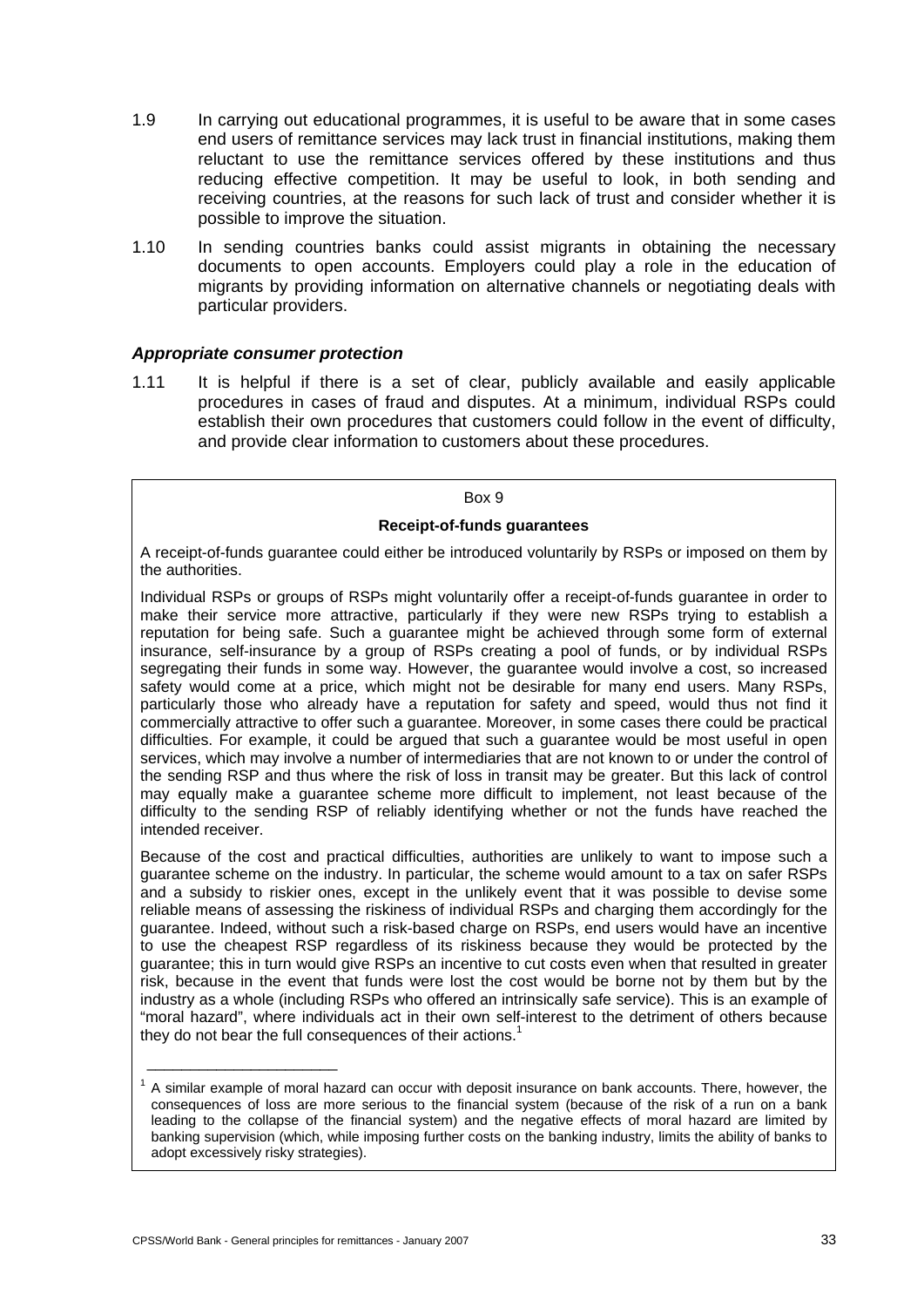- <span id="page-39-0"></span>1.12 Consideration could be given to extending the application of a country's framework for resolving consumer disputes to the remittance industry, where this is not already the case. An entity, such as an ombudsman, that could help RSPs and their customers resolve problems may be helpful.
- 1.13 Some RSPs may want to consider offering some form of receipt-of-funds guarantee, so that if a remittance failed to reach the receiver (eg because of operational loss in transit or the bankruptcy of one of the parties involved), the sender would get the money back. This is discussed in more detail in Box 9. Even if such a service is not provided, the rights of the end users in the event of a problem, and the procedure to be followed, should be made clear to the sender as part of the service transparency discussed in Box 6.

## **Possible actions concerning General Principle 2 (payment system infrastructure)**

#### *Domestic payment infrastructure*

- 2.1 In line with the CPSS reports on *Policy issues for central banks in retail payments* and *General guidance for national payment system development*, [3](#page-39-1)5 central banks could facilitate and provide leadership, where necessary, in developing the domestic retail infrastructure.
- 2.2 Business models that profitably support the expansion of the branch, agency or electronic banking networks (eg ATMs and internet banking schemes) of existing and potential RSPs into rural or smaller urban areas, especially in receiving countries, could be encouraged.
- 2.3 Increased interoperability of networks for specific types of payment instruments, notably payment card and ATM networks, can provide increased access to remittance services when such technologies are employed by RSPs.
- 2.4 Organisations that have large branch networks, such as major banks or national postal services, are widely accessible in many countries. Where relevant, particularly in receiving countries, these organisations could be encouraged to play a bigger role in providing remittance services.
- 2.5 In both sending and receiving countries, banks and other deposit-taking institutions could be encouraged to develop basic low-cost payment accounts and services for retail clients (which could then be used for remittances).
- 2.6 One model that has successfully extended domestic payment service coverage is an arrangement in which accounts are held at banks or other deposit-taking institutions but access to those accounts for payment services is decentralised. For this purpose, deposit-taking institutions contract with other types of institutions such as the post office, lottery houses, drugstores and other small retailers that are willing to act as agents to provide payment services to end users (see Box 10).

<span id="page-39-1"></span> $35$  Ibid.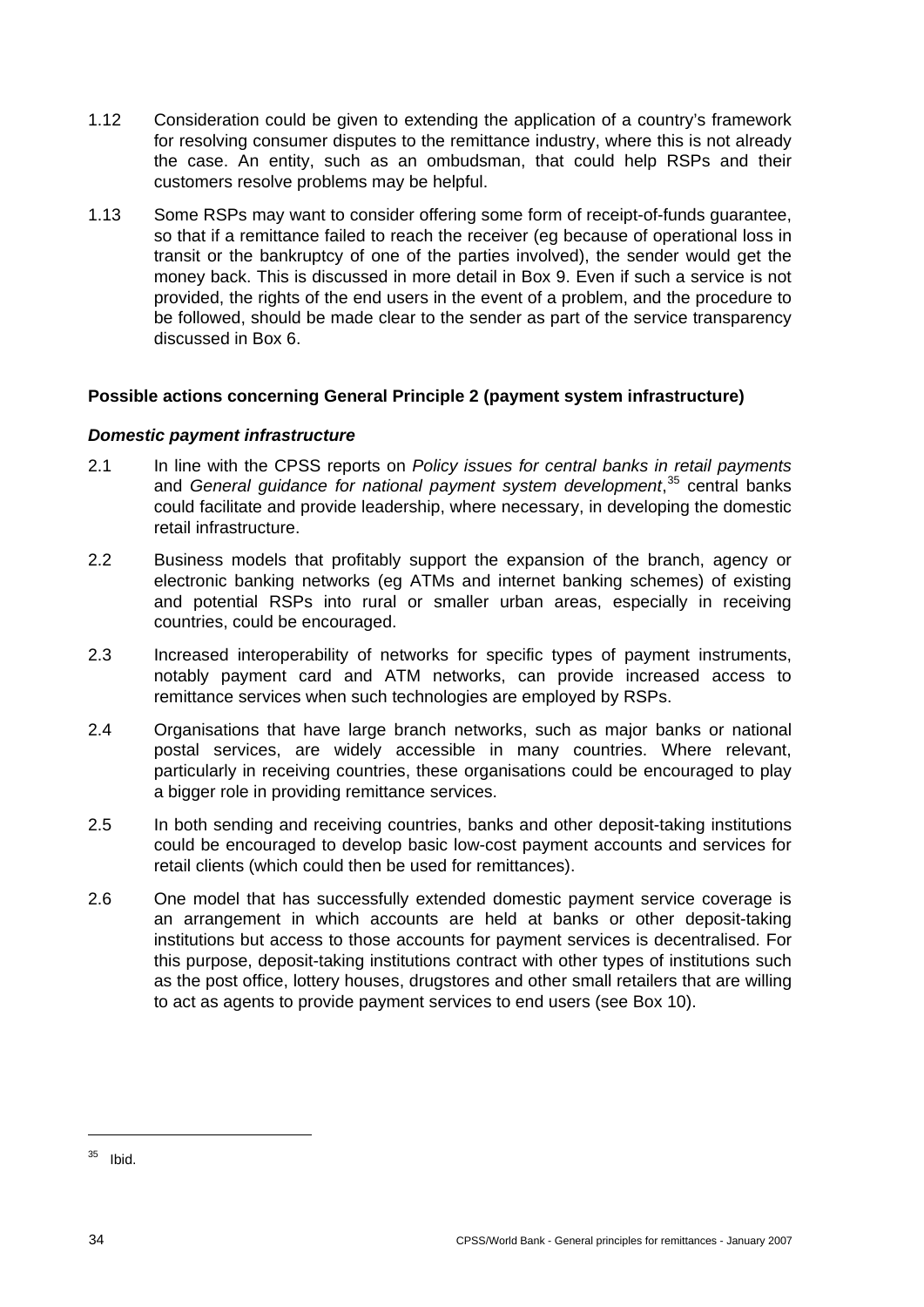#### Box 10

#### **Enlarging access to banking services in Brazil**

About a third of municipalities in Brazil have no bank branches but receive banking services instead through *correspondentes bancários*. There are about 16,000 *correspondentes bancários* - almost the same number as bank branches. They act on behalf of banks under agency agreements and are authorised, among other things, to receive deposits and payments and make payments related to the accounts concerned. The most important *correspondente bancário* is the Brazilian post office, which acts on behalf of a major Brazilian private bank and serves all but a few of the municipalities where there is no bank branch. Other *correspondentes bancários* include lottery houses, supermarkets, drugstores and other small retailers. The activities of the *correspondentes bancários* are regulated by the National Monetary Council, a government body in which the Central Bank of Brazil participates. The rules set out the kinds of financial institutions that can be *correspondentes bancários*, the types of services they can provide, and the settlement procedures between the *correspondente bancário* and the bank for which it acts.

#### *Cross-border payment arrangements*

2.7 Existing networks and platforms could be adapted to accommodate the needs of the remittance market or to connect domestic ACHs or other payment systems across borders. As an example, Box 11 presents various examples of linking ACHs, including the case of a link between two ACHs operated by central banks. Initiatives from the private sector are also under way or proposed (eg the major international card networks, SWIFT). Authorities could monitor these developments and, to the extent that they increase the efficiency of the remittance market, encourage them.

#### Box 11

#### **Connecting domestic ACHs across borders**

In recent years, the Federal Reserve Banks in the United States have undertaken a number of initiatives to offer low-cost cross-border ACH services by linking the US ACH system to that of several other countries. These services are currently limited to outbound transactions from the United States. Incoming transactions are prohibited until the US ACH system can screen for US AML/CFT requirements.

In 2001, the Federal Reserve Banks in partnership with a private sector bank in Canada began offering a cross-border ACH service to Canada. The Canadian ACH service permits depository institutions in the United States to send ACH credit and debit transactions to depository institutions in Canada.

In 2003, the Federal Reserve Banks began offering a trans-Atlantic ACH service to five countries in Western Europe (Austria, Germany, the Netherlands, Switzerland and the United Kingdom). The trans-Atlantic ACH service is limited to credit transactions only, with transactions originated in US dollars in the United States and received in the domestic currency of the European country.

In 2004, the Federal Reserve Banks and the Bank of Mexico began offering a cross-border ACH service from the United States to Mexico under the name "Directo a Mexico". It uses the exchange rate published daily by the Bank of Mexico ("the fix"). The Federal Reserve Banks charge depository institutions in the United States less than one dollar per payment. The Bank of Mexico does not charge banks in Mexico for the service but receives part of the fee charged by the Federal Reserve Banks. While the vast majority of the payments are US government payments to individuals in Mexico, the channel is available for use by depository institutions offering cross-border remittance services to Mexico. Efforts are under way to extend the reach of the service in Mexico to also include accounts at credit unions.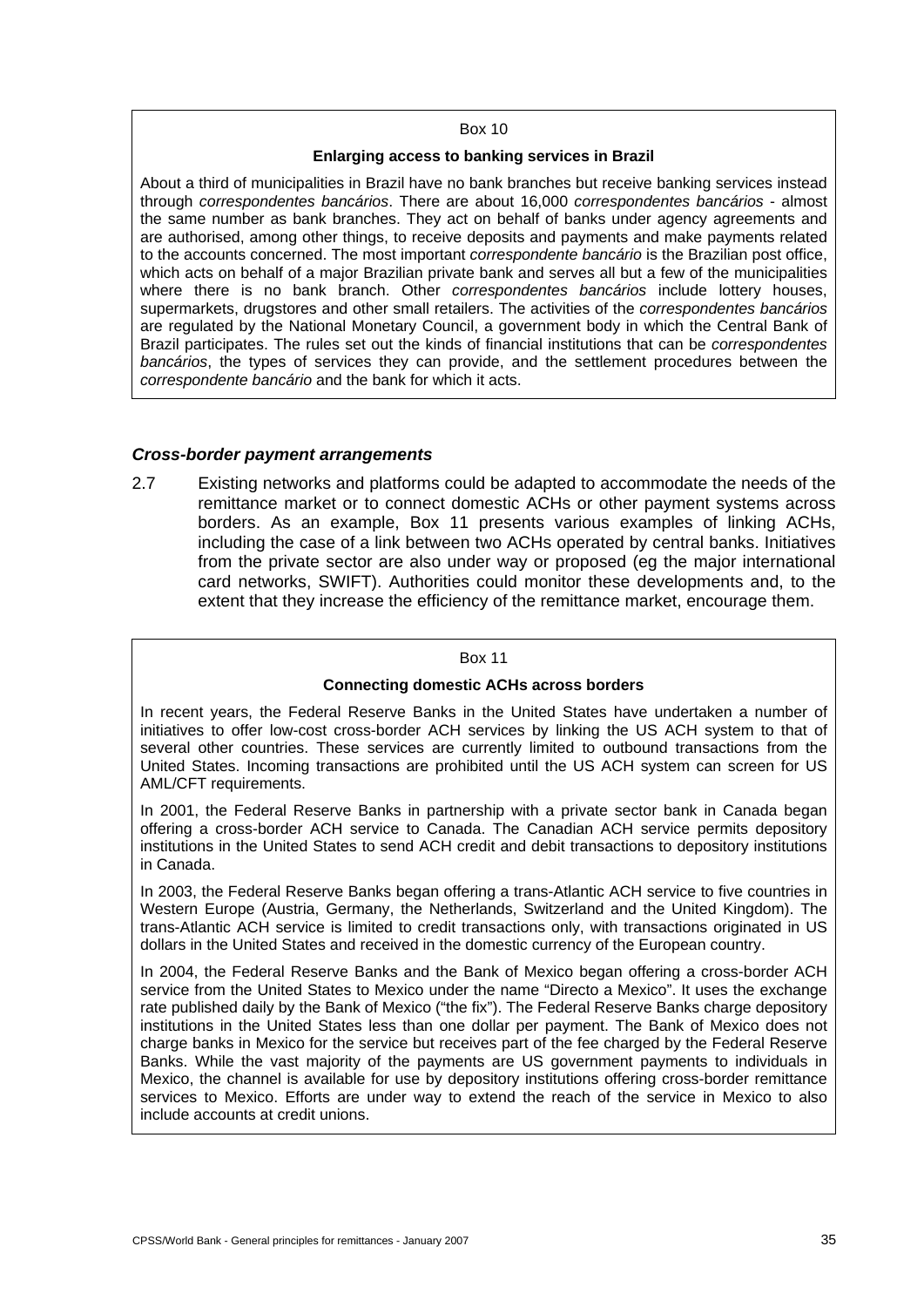- <span id="page-41-0"></span>2.8 RSPs who offer open services may find that an intermediary bank involved in transferring the funds holds the funds for a period as float. Float is an implicit charge: its effect is that the remittance service is slower and the intermediary bank earns interest income from the funds.<sup>[36](#page-41-1)</sup> If the RSP wants to increase the speed of its service and the bank concerned is one with which it does not have a direct relationship (eg because the bank was chosen by the RSP's correspondent bank), the RSP may want to talk to its correspondent bank about the possibility of using an alternative intermediary or to choose an alternative correspondent that is willing to be more selective about which other intermediaries to use. In countries where the use of float is widespread, the authorities may want to consider how to influence a change in market practice (eg by introducing a code of conduct or regulation, preferably with the cooperation of the banking industry itself).
- 2.9 Where the market finds it difficult to introduce potentially beneficial changes, the authorities may want to act as a catalyst and facilitator, helping to carry out studies into the viability of projects and, where such projects seem beneficial, assisting market participants in implementing them.

#### **Possible actions concerning General Principle 3 (legal and regulatory environment)**

#### *The legal framework should be sound, predictable and non-discriminatory*

Most of the legal basis of a country relevant to remittances (eg the ability to enforce contracts) will be of general applicability in the country and so any necessary reform is a topic that goes beyond the scope of this report. Nevertheless, there are some specific actions, in addition to regulation, which is covered below, that are particularly relevant to remittances.

- 3.1 As interbank payment systems could be involved at some point in the remittance transfer, it is important that the legal framework underpinning these systems is well founded (eg concerning the robustness of settlement finality and netting). It is also important that the domestic legal framework for payment instruments (eg cards, credit transfers) is sound.
- 3.2 Authorities may need powers to achieve any public policy objectives they have been set and, depending on the relevance of the remittances market and other factors in individual countries, in some cases it may be appropriate that such powers are included in the law.

#### *Multiple legal frameworks*

3.3 At the international level, authorities could assess whether the relevant legal frameworks are consistent or complete.

#### *The content of the regulatory framework*

Regulators might want to:

<span id="page-41-1"></span>Reducing float may therefore speed up remittances and, indeed, all other payments to which the practice applies, including larger cross-border payments. However, it may also increase their price if intermediary banks are able to compensate for the loss of interest income from float by raising the explicit charges they make for transferring funds. Depending on the charging structure they adopt (and particularly if they charge per payment regardless of its size), it is therefore possible that the resulting increase in the price of the remittance service will not be insignificant.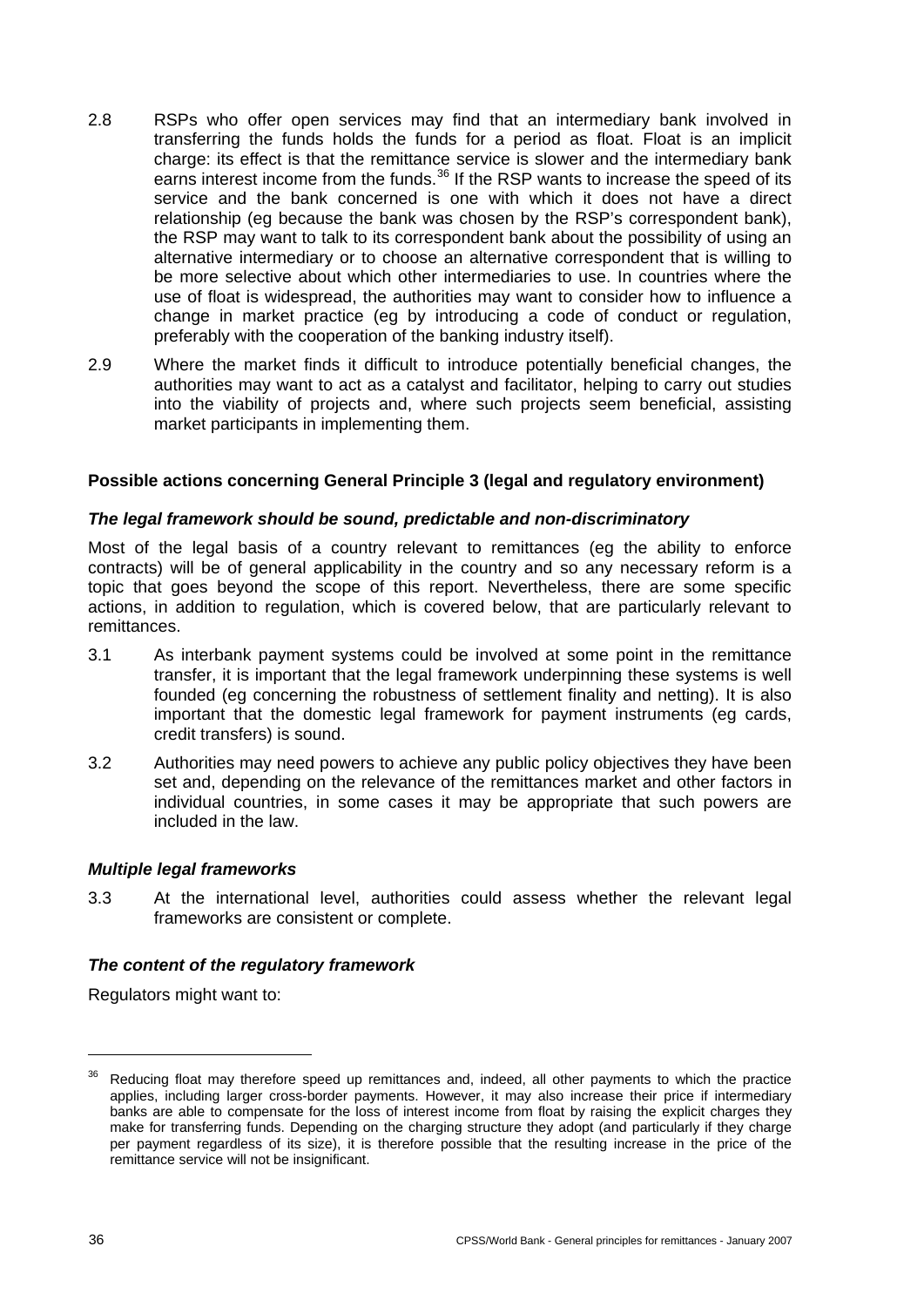- 3.4 Avoid regulations that create undesirable barriers to entry or obstacles to competition, for example by unnecessarily limiting the provision of remittance services to particular types of institutions (such as institutions with a banking licence).
- 3.5 Check that, where the regulation of RSPs varies according to the type of entity (eg banks versus non-banks), the content of the regulation is equivalent as far as the provision of remittance services is concerned.
- 3.6 Evaluate whether it is appropriate to subject RSPs to prudential financial requirements (eg capital adequacy requirements). Although the consequences to an individual of the loss of funds resulting from the failure of an RSP would be the same as the loss of equivalent value held as a deposit, remittance services per se do not involve deposit-taking and the failure of an RSP is unlikely to cause systemic risk.
- 3.7 Apply registering and licensing procedures that are proportionate to the service provided, and fees (if any) that are at a reasonable level (since fees can be a significant barrier to entry).
- 3.8 Avoid designing regulation around particular technologies since these can change rapidly. To the extent possible, new technologies should be able to be accommodated easily, with low cost and without changing regulations.
- 3.9 Where applicable, specify what information RSPs must retain and under what circumstances they must report it, as automatic retention and immediate reporting of all transaction data may be expensive and ineffective.
- 3.10 Investigate alternative means of customer identification that are as effective as passports and national IDs. Requiring use of identification documents that are difficult for migrants to obtain could restrict the choice of remittance services available to senders or encourage them to use services which may be unsafe or even illegal.
- 3.11 Consult the remittance industry and other stakeholders when preparing relevant regulation. This will help to ensure that their legitimate concerns are considered and that the regulation is as effective as possible without imposing unnecessary costs. It is also likely to help the industry to understand why regulation is needed and thus to make implementation of the regulation more effective. In some cases, the industry itself may develop codes of conduct or self-regulatory regimes; provided they are properly designed with appropriate governance arrangements and sanction powers, these may be as effective, or possibly more effective (because of lower compliance costs and greater flexibility), than formal regulation. (See Box 12 for an example of the development of a code of conduct.)

#### Box 12

#### **Development of a "quality mark"**

In the United Kingdom the Department for International Development has set up a Remittances Task Force consisting of representatives from the private sector, including money transfer organisations, international banks, domestic banks, payment system operators and consumer representatives. One of the possible outcomes from the task force is a code of conduct or "quality mark". To be awarded a quality mark, RSPs would be required to be transparent about their service by providing information about such things as the fee to be charged, the exchange rate and how long it will take for the funds to be transferred. RSPs would also sign up to meet certain other quality standards (including redress procedures) and a body to monitor compliance would be required. RSPs awarded the quality mark would be expected to display it and it is hoped that, over time, consumers would look for the quality mark when choosing which RSP to use.

3.12 Educate RSPs about the importance of regulatory compliance and provide guidance on how to comply.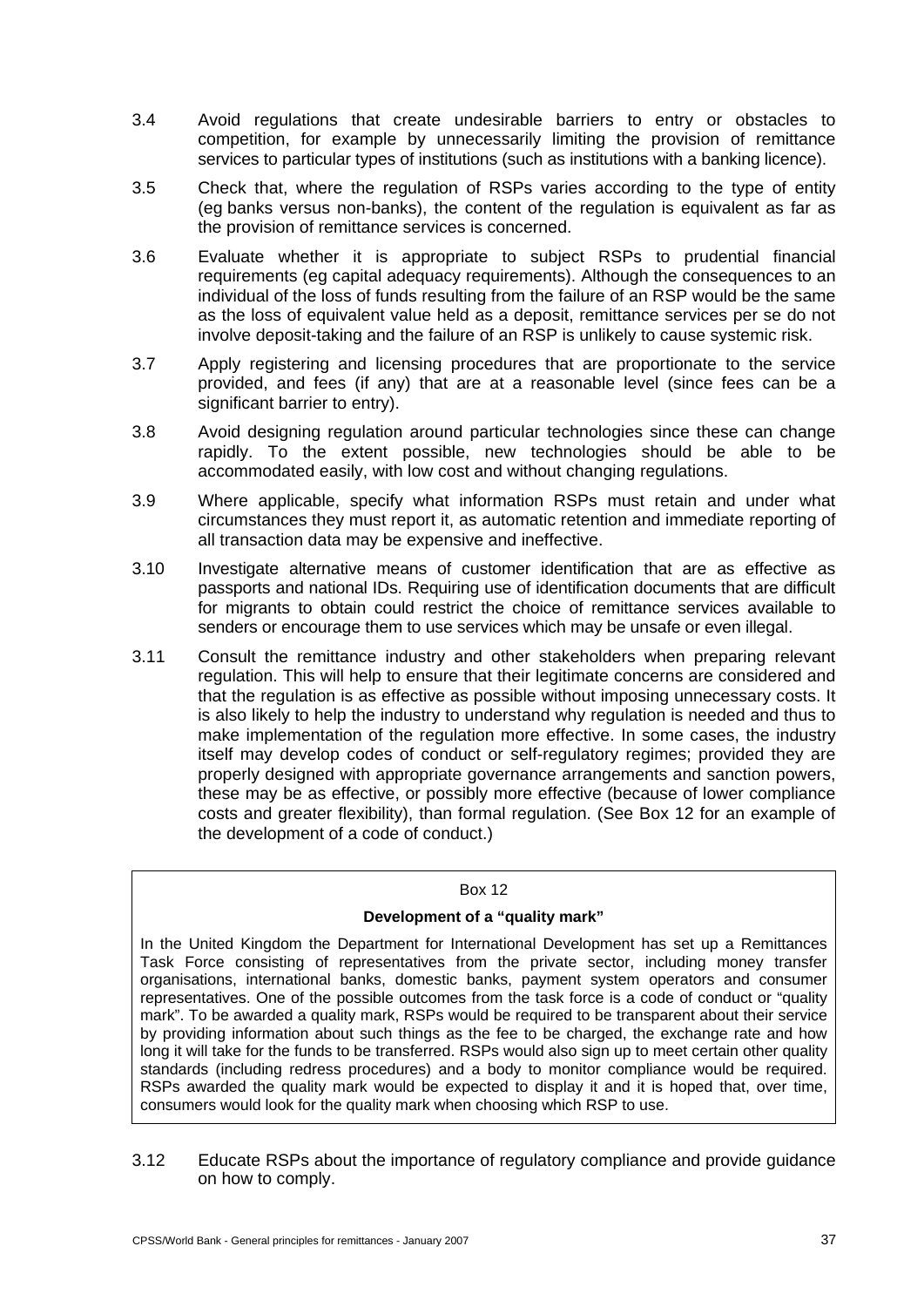<span id="page-43-0"></span>3.13 Consider the introduction of a period of transition to any new regulatory regime during which firms that have previously not been registered or licensed are not subject to penalties.

#### Box 13

#### **Mobile phone remittance services and their regulation**

In the Philippines, two telecoms companies are competing to offer remittance services that use mobile phones and e-money (stored value). Both schemes are of the negotiated network type, where to provide the service the telecoms company has recruited RSPs in sending countries with significant Philippine communities. To make a remittance transfer, the sender pays cash to one of these partner RSPs, in return for which the RSP sends a secure text message to the mobile phone of the receiver in the Philippines. The effect of this text message is to load e-money onto that phone, which the receiver can then transfer, by a further text message, either to the phone of another person or to an agent of the telecoms company. In the latter case, the agent will give the receiver cash in return. Settlement between the sending RSP and the telecoms company, and between the telecoms company and its agents in the Philippines, is via the usual banking channels. The electronic money transfer services of which these remittance services are one aspect are regulated by the central bank, Bangko Sentral ng Pilipinas, as payment system overseer. The regulation is primarily for AML/CFT purposes and includes, for example, know-your-customer requirements and a limit on the amount that can be transferred each month.

#### **Possible actions concerning General Principle 4 (market structure and competition)**

- 4.1 Where appropriate, it is useful for financial sector oversight/supervisory authorities and competition authorities to work together to help ensure consistent approaches.
- 4.2 RSPs could be discouraged from making exclusivity a *condition* of offering a remittance service. As far as a *choice* by individual capturing or disbursing agents to offer only one remittance service is concerned, in general it would be difficult and probably undesirable to restrict such choice. However, particularly in receiving countries, it may sometimes be worth encouraging institutions with extensive branch networks and/or de facto local monopolies (eg post offices, major retailers, banks) to offer multiple services where it is appropriate for them to do so.
- 4.3 It is helpful if the regulatory structure for remittances supports competitive market conditions. The appropriate authorities may wish to monitor mergers or alliances that could significantly reduce competition for a relevant part of the market.
- 4.4 It may be helpful to improve potential RSPs' awareness of the remittances market. For example, unless they understand the scale of the flows in particular remittance corridors and the possibilities for cross-selling products, financial institutions may view remittance senders and recipients as low-balance, high-risk customers, unlikely to use other services, making them less willing to offer remittance services. General publicity about the scale and importance of remittance flows (eg in trade journals or at trade conferences, or through general publicity about any of the other actions taken to implement the Principles) may therefore be useful, particularly for remittance corridors with few existing RSPs. RSPs could also be assisted in their communications with key migrant groups.
- 4.5 Payment system operators and their overseers may want to check whether their direct access requirements are consistent with international principles to ensure payment system safety and soundness. Access criteria should be clear, well defined and fair; and access should be granted to all entities, including RSPs, which comply with such requirements.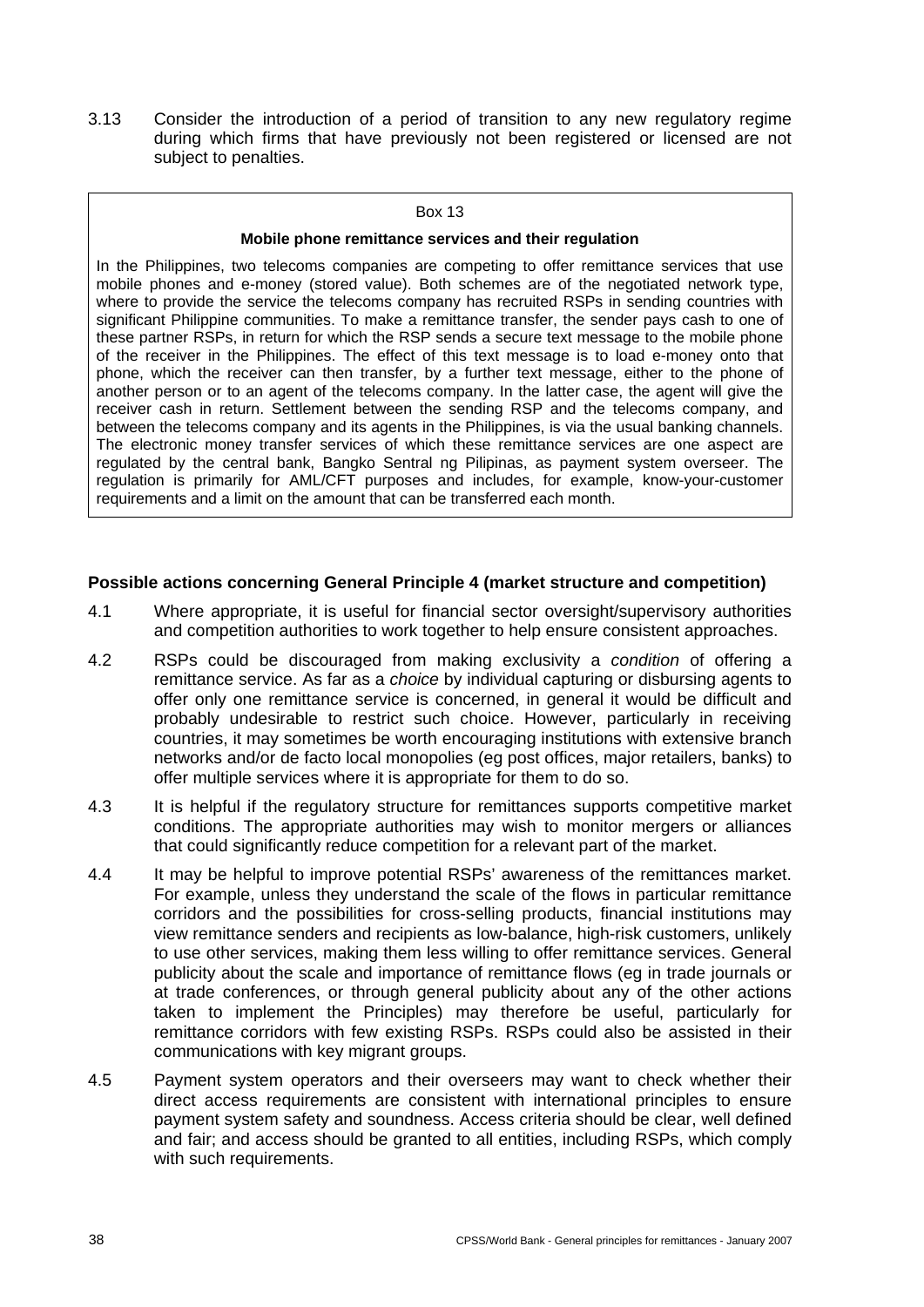- <span id="page-44-0"></span>4.6 The relevant authorities may want to check that RSPs without direct access to core payment systems can obtain fair indirect access. Institutions with direct access should be encouraged to provide relevant payment services, including foreign exchange services, on an equitable basis to RSPs.
- 4.7 While competing on services, RSPs could seek, where this can be done in a way that is not anti-competitive, to cooperate on core infrastructure to take advantage of economies of scale and network effects and thus reduce processing costs.

#### **Possible actions concerning General Principle 5 (governance and risk management)**

- 5.1 The remittance industry, perhaps in cooperation with the relevant authorities and consumer groups, may wish to establish guidelines for good governance and the management of risks to enhance confidence in remittance services and protect consumers. Such guidelines could be based on those already used in the financial sector but should recognise the diverse nature of RSPs.
- 5.2 The industry might also like to develop ways to help RSPs assess the nature and level of the risks they face, and thus to help RSPs implement any guidelines in a way that is appropriate for their business.
- 5.3 Given the particular importance of AML/CFT regulations, the authorities and the industry may want to cooperate in order to develop guidance on how to meet such regulations in a way that is effective and appropriate for different types and sizes of RSPs.
- 5.4 Where RSPs outsource functions to those who provide services in the RSP's name (eg capturing and disbursing agents), they should satisfy themselves that those carrying out the outsourced functions also meet appropriate governance and risk management standards and comply with relevant regulations.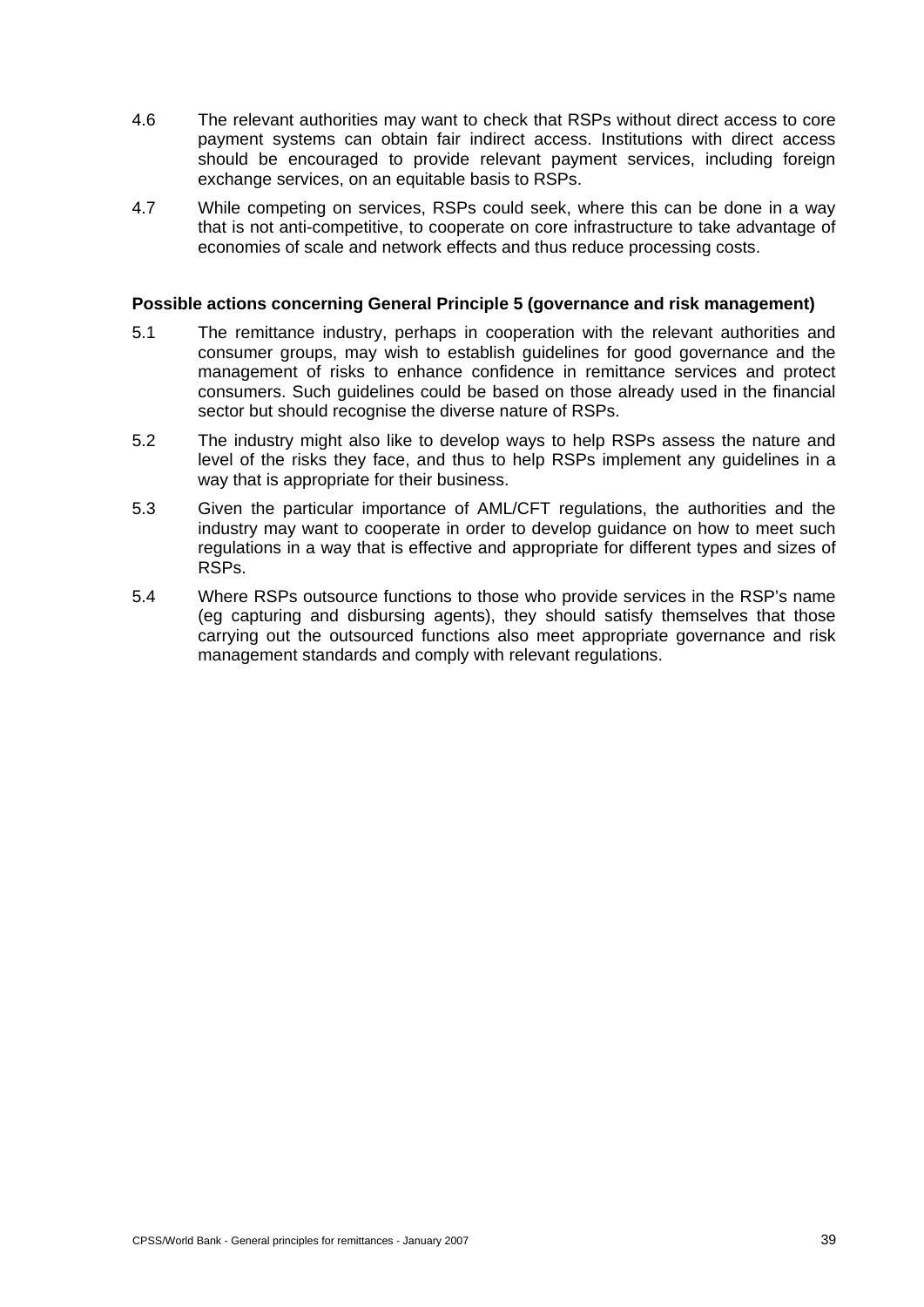# **Annex 2: Elements of a remittance transfer**

<span id="page-45-0"></span>1. This annex explains in more detail the five elements that make up a remittance transfer as set out in Section 2.3 - ie capturing, disbursement, messaging, settlement and liquidity provision.

# **Capture**

2. The sender can pay the capturing agent using any means of payment that is acceptable to both. Most common is cash or, where the RSP is a bank or other deposittaking institution, a debit from an account held by the sender at the RSP. But other methods such as a transfer from a bank account (eg using a debit card or cheque), prepaid funds (eg e-money, other prepaid cards, money orders, bankers drafts) or credit (eg provided by the RSP or by using a credit card) may sometimes be used. This transaction is simply a standard domestic payment, and there is nothing special about the fact that the service being bought is a remittance.

3. Identification of the sender is not always technically necessary for the purposes of making the remittance transfer per se but will usually be necessary in order for the RSP or its agent to comply with AML/CFT regulations. However, the sender usually does need to provide the capturing agent with sufficient information to identify the receiver. At a minimum, this will include the name of the receiver. If the funds are to be credited to some kind of account (eg a bank account) then details of this also need to be provided. For extra security, particularly if the money is to be paid out in cash, the capturing agent may provide the sender with some form of transaction code, or the sender may be asked to specify a question to which only the genuine receiver will know the answer. The capturing agent sends this information to the disbursing agent; and the sender passes it to the receiver. The receiver then has to provide the relevant code or answer to the disbursing agent in order to claim the funds.

4. An exception to the principle that the sender needs to identify the receiver exists with certain card arrangements. Under these arrangements, the sender opens an account with a bank or other deposit-taker in the sending country and obtains a payment card (eg a debit card) that can be used internationally. This card is then sent to the receiver, who can use it to withdraw funds at ATMs in the receiving country. Although from a payments point of view these arrangements can be very effective, they may raise issues from the point of view of AML/CFT regulations since there is no certain way of identifying the receiver (anybody who has been given the PIN could be using the card).

5. The "location" of the transaction between the sender and the capturing agent ("access point") is usually a physical location such as a local shop, post office, bank branch, foreign exchange bureau or an outlet specialising in remittance services, but new technology makes "virtual locations" such as the internet or mobile phones increasingly possible. The nature of the location affects the payment possibilities: for virtual locations, it is likely to be necessary to use card payments, e-money or credit since physical instruments such as cash or cheques are not possible.

## **Disbursement**

6. Typically, the disbursing agent will pay the receiver in cash or by crediting a bank account but other means may also be used, as with capturing. The range of possible access points is also likely to be similar. However, the relatively underdeveloped payment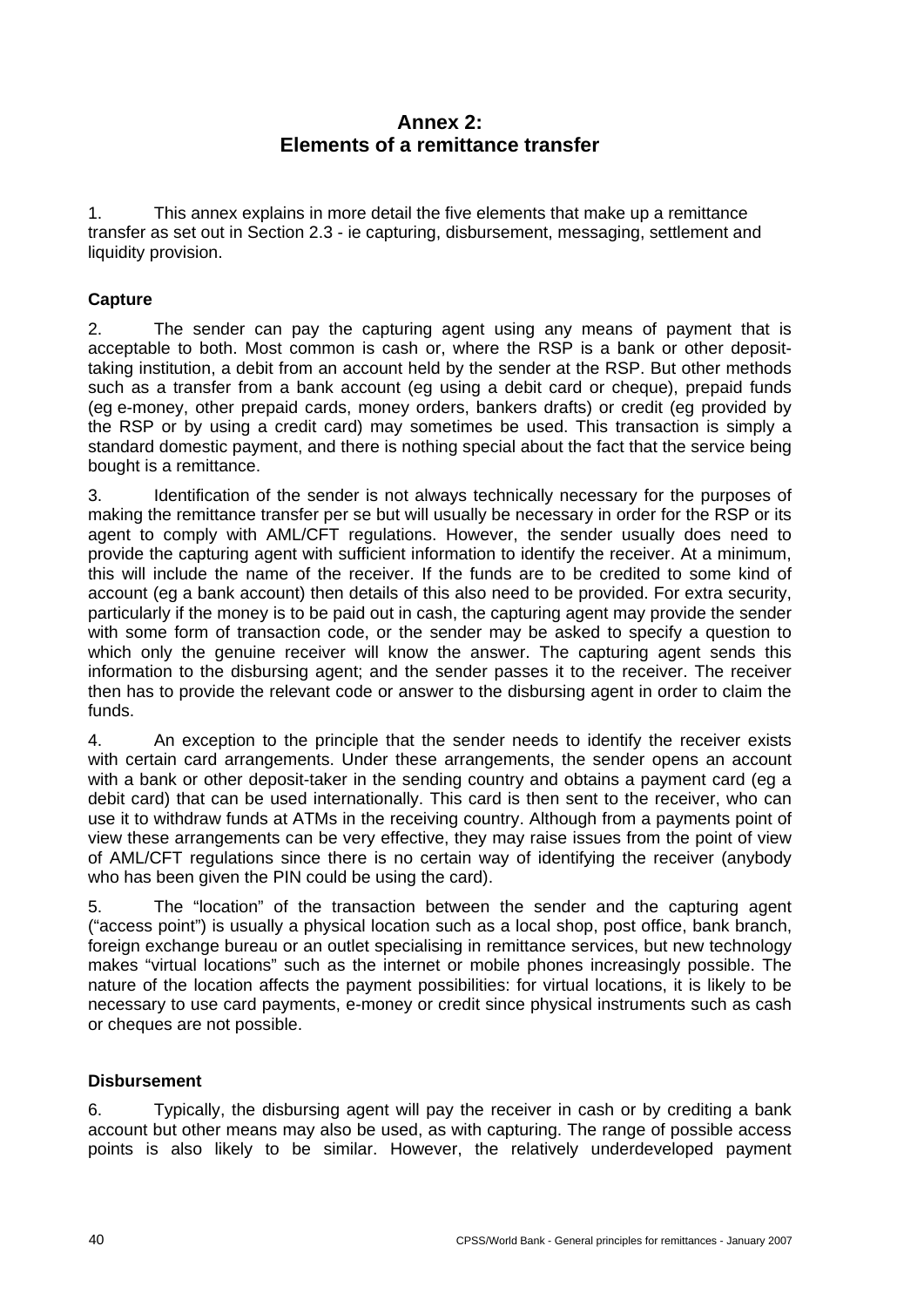<span id="page-46-0"></span>infrastructure in some receiving countries may raise particular issues about the possibilities for disbursement (see Section 3.2).

7. The disbursing agent needs to know whom to pay and how much to pay. It may also need other information - for example, the currency in which the payment is to be made or the mode of payment (eg whether it is to be credited to an account, collected by the receiver or delivered to them). Normally the sender would also be identified. Sometimes it may be possible for the sender to transfer other, optional information (such as the purpose of the payment), which the disbursing agent then also passes on to the receiver.

8. Identifying the receiver typically involves a combination of a sufficient level of authorisation from the capturing agent (eg some form of secure message identifying the receiver) and evidence from the receiver about their identity (eg suitable ID and perhaps a transaction code). However, if the receiver has an account at the disbursing agent (eg where the agent is a bank), evidence of identity is likely to be the same as for any other transaction (eg to withdraw funds from the account, the receiver might use a payment card and PIN). In the case of the specific card arrangements mentioned in paragraph 4 above, in effect only the sender is identified and the receiver is anonymous.

## **Messaging**

9. The information from the capturing agent to the disbursing agent will sometimes travel together with the funds - ie passed through the various intermediaries in the settlement process (see below). This would typically be the case in an open service,  $37$  where there is no direct relationship between the capturing RSP and its agent, on the one hand, and the disbursing RSP and its agent on the other hand, and so there is no easy way for the two to communicate directly. Transferring information with funds can be difficult and timeconsuming if the different payment instructions in the settlement chain use different message formats, requiring translation from one format to another, which may involve expensive manual intervention.

10. In other remittance services, the information will typically be transferred independently of the funds (eg directly from the capturing agent to the disbursing agent, with a copy to the RSP) by any one of a wide variety of means (eg public channels such as the internet, e-mail, fax, phone, mail or courier or proprietary communication channels such as intranets or interbank links).

## **Settlement**

1

11. Settlement can be complex. Readers who are not familiar with payment systems and correspondent banking may want to read Annex 3, which describes various possibilities. A remittance transfer is likely to involve a "settlement chain" - a series of separate payments, each of which may be made differently. Payments to and from end users have already been described. For each of the payments in-between (from capturing agent through to disbursing agent), settlement will normally take place by means of a credit transfer from the payer to the payee's bank, with one of the payments being cross-border (typically by correspondent banking).

12. Unlike payments between end users and agents, where each remittance transfer usually requires a separate payment, the payments between agents and the RSP may be batched and possibly netted (eg all the transfer instructions from the agent to the RSP that day are netted against all the transfer instructions from the RSP to the agent in order to

<span id="page-46-1"></span> $37$  The different types of service, including open services, are explained in Section 2.4.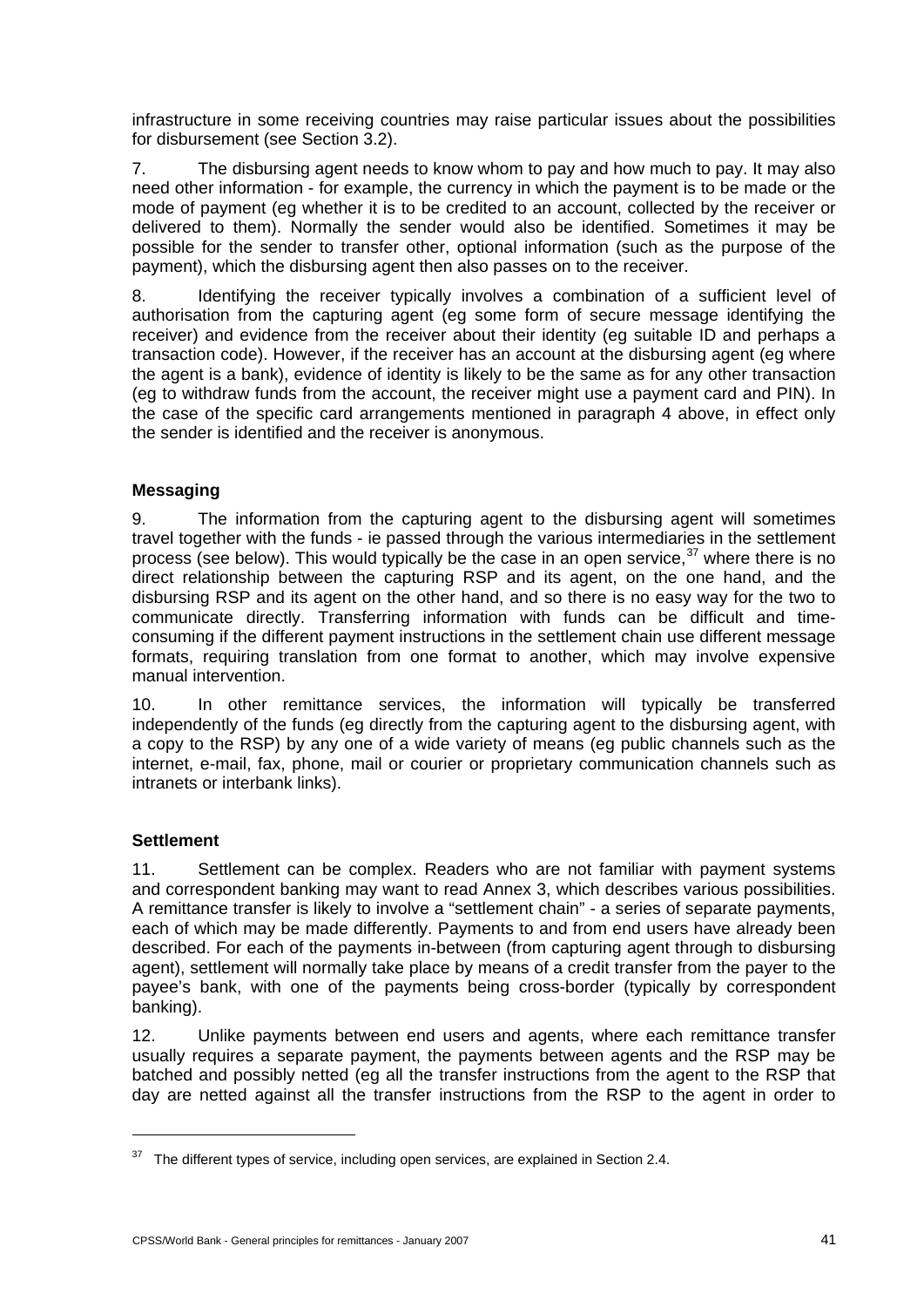<span id="page-47-0"></span>create a single payment). Often, the scope for netting may be limited given the largely one-way nature of remittance flows; however, in some cases the flow may be sufficiently even in each direction that, after netting, the amount to be settled is small or fluctuates around zero, requiring no settlement.

13. Some RSPs may have bank accounts in both sending and receiving countries, in which case the cross-border element can be partially "internalised". In this case, the funds from the capturing agent are credited to the RSP's account in the sending country, the funds to the disbursing agent are paid from its account in the receiving country, and the RSP records this fact internally.<sup>[38](#page-47-1)</sup> However, again because of the largely one-way nature of remittance flows, the RSP may sometimes have to transfer funds from the sending country to top up its account in the receiving country.

## **Liquidity**

14. Although settlement is a "chain", the transactions within it do not have to take place in sequence. For example, the disbursing agent may pay the receiver before it has received funds from the disbursing RSP. This is particularly likely with services (particularly franchised services) where the receiver has a choice of where to collect the funds, and thus where the RSP will not know which disbursing agent to pay until after the funds have been collected. In turn, the disbursing RSP may pay the disbursing agent before it has received funds from the capturing RSP.

15. To the extent that the transactions in the chain do not take place in sequence, some credit risk is created (paying before being paid). There is also a need for liquidity. For example, if the disbursing agent pays the receiver before being paid by the RSP, the agent needs to have either sufficient funds or credit available. Providing liquidity has a cost namely, the cost of borrowing funds, or the opportunity cost of being unable to invest funds already held. The greater speed achieved by providing liquidity is therefore likely to increase the overall price of the service.

<span id="page-47-1"></span><sup>&</sup>lt;sup>38</sup> If the RSP acts as its own capturing and disbursing agent, then the process is even more internalised.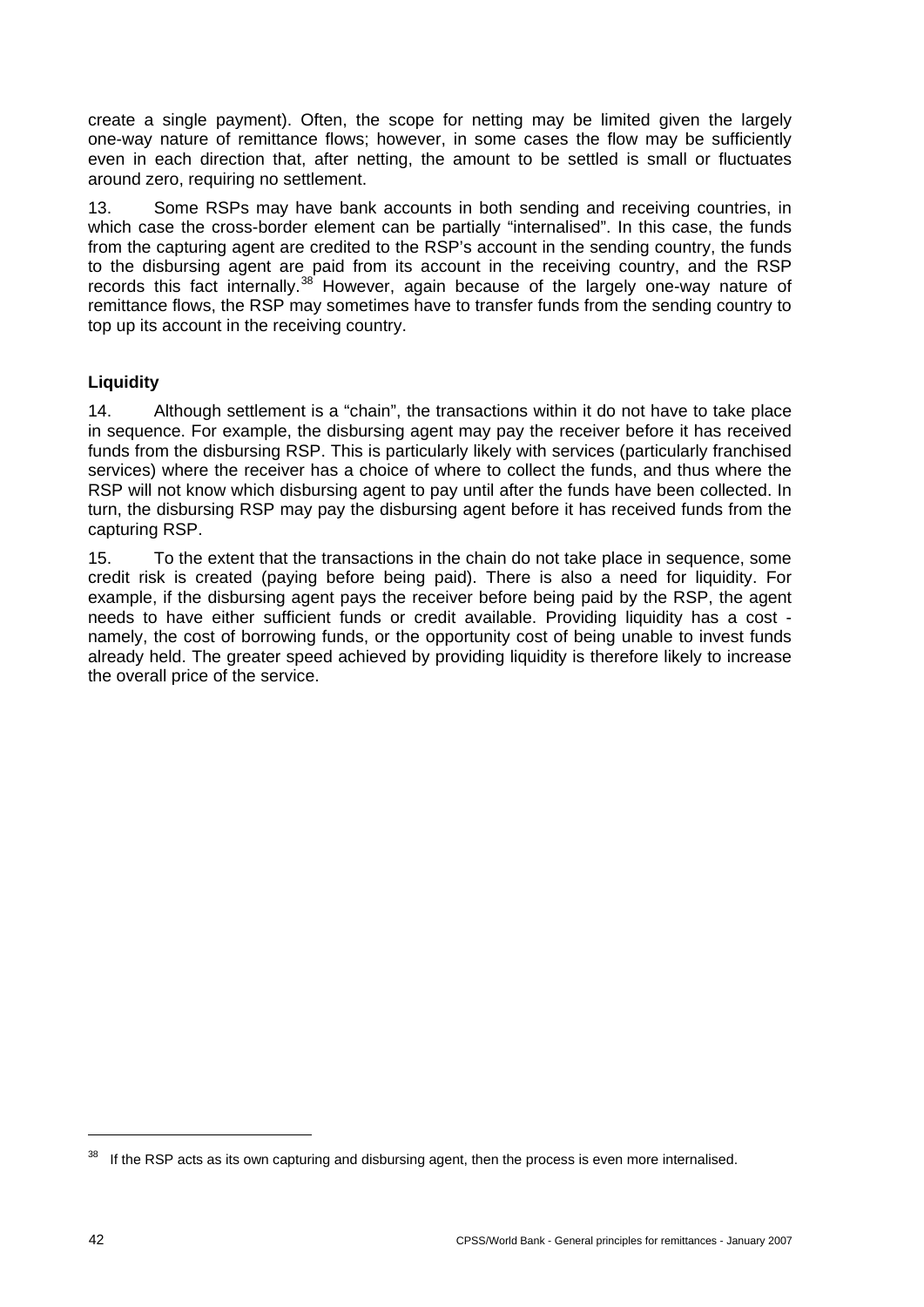# **Annex 3: Examples of settlement in remittance services**

<span id="page-48-0"></span>1. This annex uses stylised examples of remittance transfers from Italy to the Philippines to illustrate how remittance services settle. The initial example is designed to show that even a remittance service that appears to be simple to end users may involve complex settlement arrangements. Three variations on the example with less complex settlement arrangements are then considered.

## **Description of initial example**

2. Figure 1 illustrates a sender (S) in Italy transferring euros (say,  $\epsilon$ 200) to a receiver (R) in the Philippines, who will be paid in pesos. It is assumed that the capturing agent and capturing RSP in Italy are different entities, and that they, and the sender, have euro accounts at different banks. Similarly, the disbursing RSP and the disbursing agent in the Philippines are different entities, and they, and the receiver, have peso accounts at different banks.<sup>[39](#page-48-1)</sup> Both countries have two domestic payment systems which settle at the central bank.

3. The capturing and disbursing RSPs are assumed to be part of a negotiated network in which the information about the remittance is sent separately from the funds (eg by encrypted e-mail), as shown by the dotted line, and passes more or less immediately from one end of the chain to the other.<sup>[40](#page-48-2)</sup>



<span id="page-48-1"></span>Throughout this example, the term "bank" is used as shorthand for any deposit-taking institution offering payment services.

<span id="page-48-2"></span> $40$  The different types of network, including negotiated networks, are described in Section 2.4.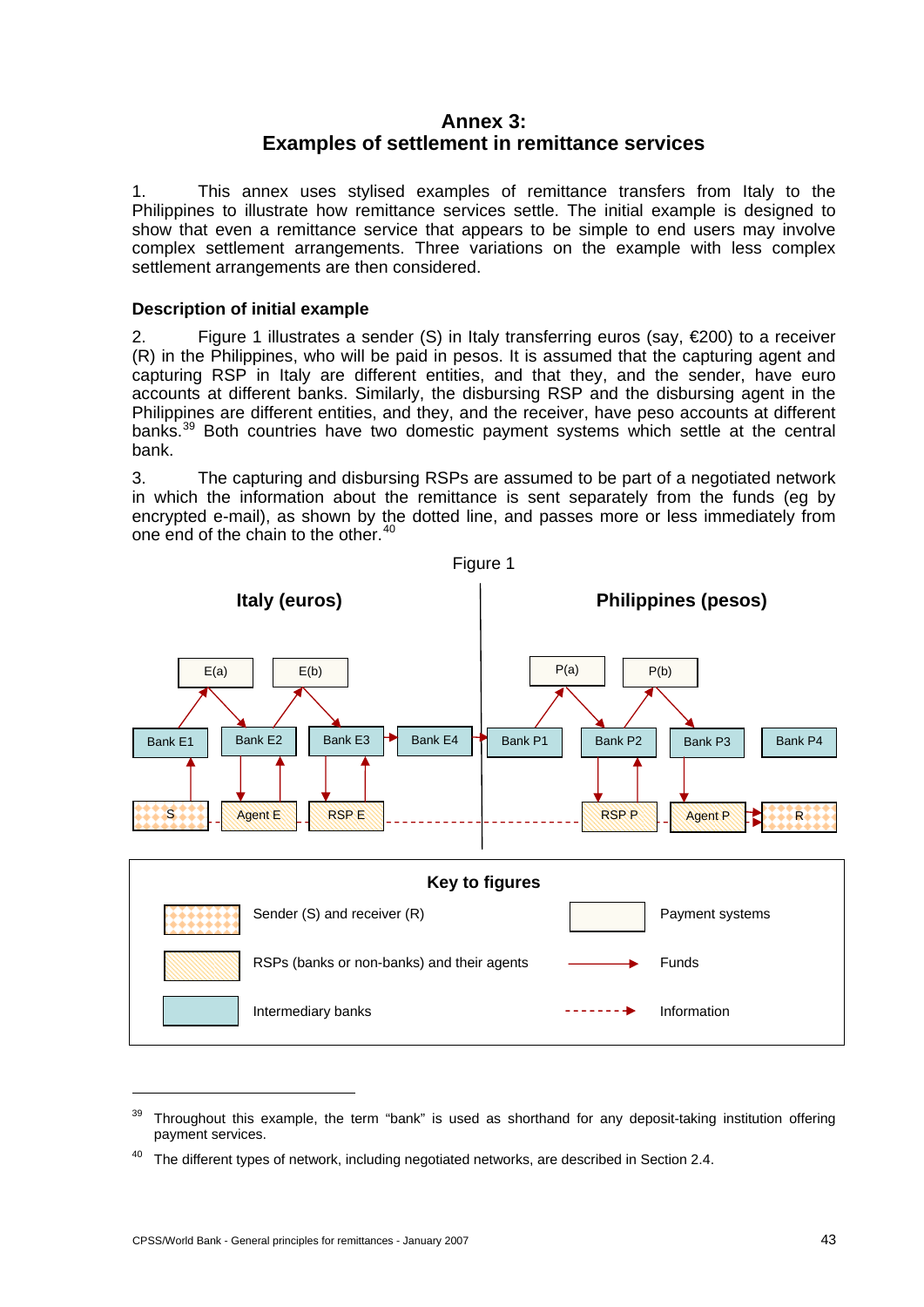## *Step 1: sender to capturing agent*

4. In the first step, S uses a debit card to pay euros to the capturing agent (Agent E). How many pesos this translates to depends on the exchange rate used by the agent.<sup>[41](#page-49-0)</sup> The debit card transaction results in S's euro account at Bank E1 being debited and Agent E's euro account at Bank E2 being credited, and at some point, depending on how payment system E(a) works, Bank E1 settles with Bank E2 across the accounts they hold at the central bank. This step is a normal domestic payment.

## *Step 2: capturing agent to capturing RSP*

5. The second step is for Agent E to pay the capturing RSP (RSP E). The agent is assumed to do this only once a day, when it transfers all the euro amounts it has collected on behalf of RSP E that day (not just the euros from S). The agent makes a credit transfer (eg a bank giro credit) through payment system E(b), which results in its account at Bank E2 being debited and RSP E's account at Bank E3 being credited. Again, at some point that depends on how system E(b) works, Banks E2 and E3 settle across their accounts at the central bank. This is also a normal domestic payment.

# *Step 3: capturing RSP to disbursing RSP*

6. The third step is for RSP E to transfer the funds to the disbursing RSP in the Philippines (RSP P). Again, it is assumed that it does this once each day for all Italy-Philippines transfers it handles that day, which may include funds from other capturing agents in addition to Agent E. (It is also possible that the RSP has a relationship with more than one disbursing RSP in the Philippines, but here it is assumed that there is only one.) This step, which involves a number of sub-steps, uses international correspondent banking.

## *Sub-step 3a: between banks in Italy*

7. To transfer the funds to RSP P, RSP E asks its bank, Bank E3, to make an international transfer of pesos to RSP P's account at Bank P2. It is assumed that, perhaps because it does not have much international business, Bank E3 does not provide an international payments service directly but instead uses global Bank E4, where Bank E3 holds a euro account for this purpose. Bank E3 gives the information about the transfer to Bank E4, which in return tells Bank E3 the euro value of the transfer, which depends on the exchange rate Bank E4 uses (this need not be the same rate used by RSP E and its agent Agent E to charge S).

8. To pay for the transfer, Bank E4 debits Bank E3's account. This assumes that Bank E3 has a sufficient balance on the account or that Bank E4 will give Bank E3 credit. If not, Bank E3 will have to first transfer euros to its account. Bank E3 may have a range of business going across the account, both outflows and inflows. Bank E3 will therefore monitor the account and transfer euros to or from it as the amount on the account becomes too small or large. Any amount transferred on that day may thus bear no relation to the business of RSP E, let alone the specific transfer of S.

## *Sub-step 3b: cross-border transfer between banks*

9. It is assumed that, to make and receive payments to and from the Philippines, Bank E4 holds a peso account with Bank P1 (a so-called international correspondent bank relationship). Bank E4 therefore gives an instruction to Bank P1 to credit pesos to RSP P's account at Bank P2. Again, Bank E4 must have sufficient pesos on its account at Bank P1 or

<span id="page-49-0"></span><sup>&</sup>lt;sup>41</sup> For simplicity in discussing the amounts, the fees charged by the various parties to the process are ignored.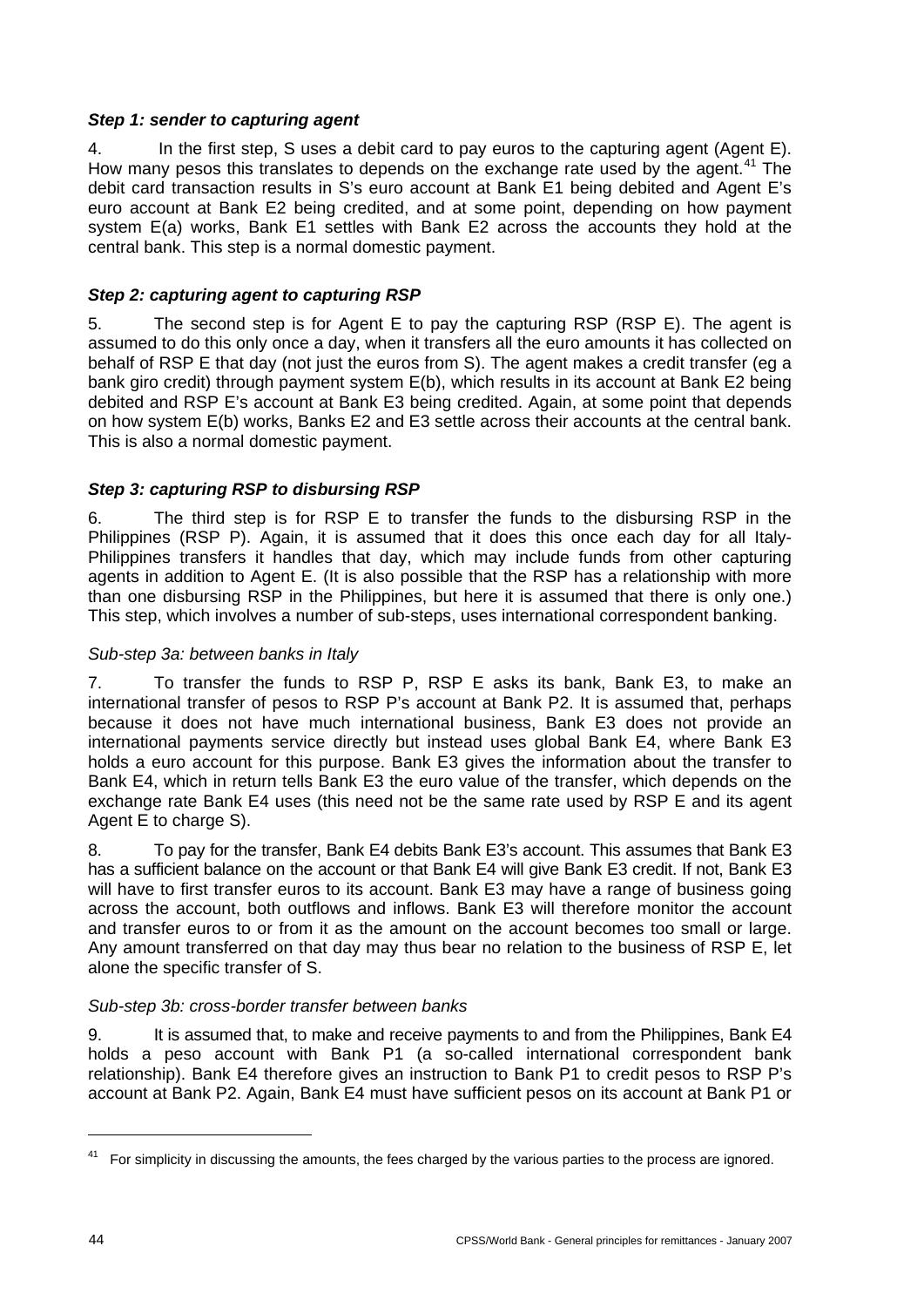<span id="page-50-0"></span>sufficient credit to do this. From time to time, Bank E4 may need to go to the foreign exchange market to buy or sell pesos to keep the balance at a reasonable level.

## *Sub-step 3c: between banks in the Philippines*

10. Bank P1 then transfers the money, by credit transfer, through the Philippines payment system P(a) to Bank P2, and Bank P2 credits the funds to the account that RSP P holds there. Depending on how payment system P(a) works, Bank P1 settles with Bank P2 across their accounts at the central bank. This is a normal domestic payment.

## *Step 4: disbursing RSP to disbursing agent*

11. The fourth step is for RSP P to pay the disbursing agent in the Philippines (Agent P). RSP P may deal with several agents, so of the pesos received from RSP E that day, only some will be destined for Agent P. (Likewise, RSP P may have received funds not just from RSP E but also from other capturing RSPs around the world that are for Agent P.) RSP P thus tells its bank, Bank P2, to transfer the relevant amount of pesos to the account that Agent P has at Bank P3. This is a normal domestic payment, using payment system P(b).

## *Step 5: disbursing agent to receiver*

12. Finally, the fifth step is for Agent P to give the money to the receiver, R, in cash.<sup>[42](#page-50-1)</sup> Agent P knows from the information provided by the capturing agent how many pesos to give R.

## **Analysis of the example**

13. The example illustrates a number of points about how remittance transfers are made.

- *Multiple payments.* The transfer consisted of a set of individual payments in this case five payments (S to Agent E, Agent E to RSP E, RSP E to RSP P, RSP P to Agent P and Agent P to R), each of which was made in a different way (eg using a different payment system). Moreover, one of the payments (from RSP E to RSP P) itself involved three transactions (from Bank E3 to Bank E4, from Bank E4 to Bank P1, and from Bank P1 to Bank P2).
- *Speed.* The whole process may take a significant time. That depends in part on certain fixed schedules (eg the speed of the different payment systems involved) and on the speed of each of the parties to the transactions (eg when it receives the payment instruction from Bank E3, how quickly Bank E4 passes it on to Bank P1).
- *Liquidity.* The process has been described as if the steps occurred in sequence but this does not have to be the case. The steps could be out of order, provided the payer concerned (a) has the necessary information to do so, (b) has the necessary funds (liquidity) to do so and (c) is willing to do so (given that if it pays before being paid it may face the risk of losing the money). For example, some RSPs offer an almost immediate service - within a few moments of the sender initiating the remittance, the receiver can collect the funds. That could be possible in this example (where, as part of the negotiated network, information flows immediately from Agent E to Agent P), provided that Agent P is willing to pay out the funds to R before it receives them from RSP P. In practice, if it wants to provide a fast service, RSP P

<span id="page-50-1"></span> $42$  Alternatively, if it knows that R has an account at Bank P4, Agent P could transfer the money to that account.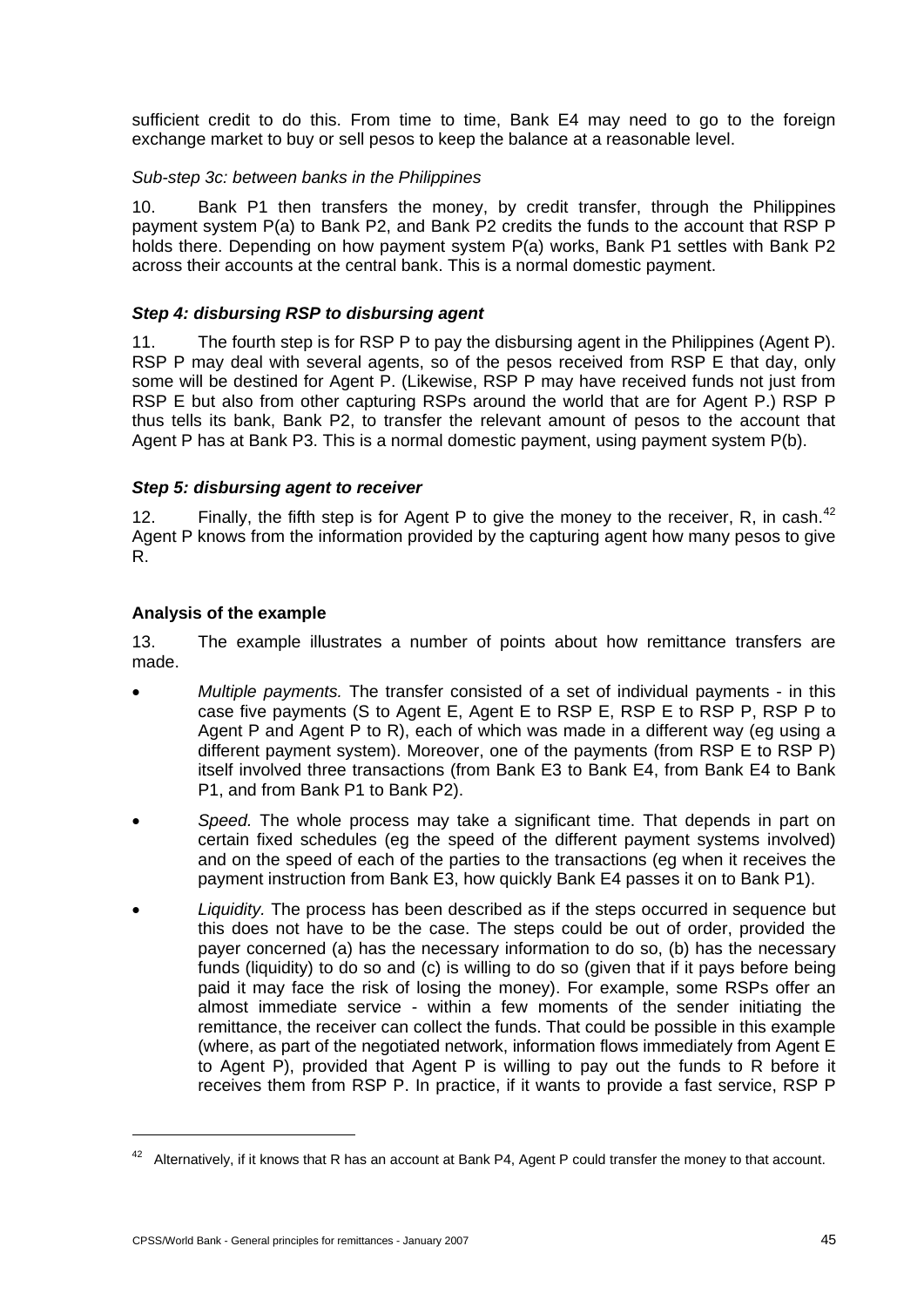<span id="page-51-0"></span>may provide liquidity to Agent P - it might provide Agent P with a float. Or Agent P may have to claim ex post for the money it has paid out that day, but be compensated for this by receiving a higher fee from RSP P. RSP P may then use its own liquidity to cover the time until the funds actually arrive from RSP E (the cost of this being built into the fees charged to R and/or S), or RSP E may be required to maintain a balance in an account on which RSP P can draw.

- *Batching and netting.* Because they are only small amounts, the funds associated with individual remittances are unlikely to be transferred individually or in real time throughout the process. Rather, the funds from multiple remittances are likely to be batched and transferred as a single payment - in this example, it has been assumed that this happens once each day. Batching is possible because (as noted above) it is assumed that the information about the individual transfers is transferred separately and so does not need to accompany the funds. Sometimes, the payments may also be netted (eg if there is also a flow from the Philippines to Italy) so that only the smaller net amount needs to be transferred.
- *Exchange rates.* Because S pays in euros but R receives pesos, RSP E (through its agent, Agent E) needs to use an exchange rate to decide how many pesos R will receive. To do this, it would be useful for RSP E to know what exchange rate its bank, Bank E3, will use, while, in turn, it would be useful for Bank E3 to know what rate Bank E4 will use. As mentioned, Bank E4 does not necessarily have to buy pesos in this example (it may already have enough on its account at Bank P1). Nevertheless, it will typically charge Bank E3 a rate close to the current open market rate, and the rates charged by Bank E3 and RSP E will be related to that rate. But because there may be a significant time gap between S initiating the remittance with Agent E and Bank E4 converting the euros to pesos, not all exchange rates may be known in advance and thus a margin is likely to be built into the rates actually charged in case rates move adversely in the meantime. $43$  $43$

## **Variations on the example**

14. The example above illustrates the steps which may be involved in making a remittance. The steps will differ to some extent depending on whether the service uses a negotiated, unilateral, franchised or open network of access points. Often the process may also be simpler, or at least appear to be simpler, than that just described. However, in considering the variations below it should be noted that "simplification" often means that, instead of involving different entities, steps are simply "internalised"; such internal steps may be faster and/or less costly than external steps but this will not necessarily be the case.

#### *Using a negotiated network*

15. One possible simplification with the negotiated network described earlier is that the RSPs and their agents choose to use the same bank. Thus Agent E and RSP E might both use Bank E3 so that the transfer between them takes place across the books of Bank E3. Similarly, RSP P and Agent P might both use Bank P2. Furthermore, the choice of banks may be determined by the cross-border service they can offer. Thus Banks E3 and P2 may have been chosen because Bank E3 has a direct correspondent banking relationship with P2, cutting out the involvement of Banks E4 and P1. This is shown in Figure 2.

<span id="page-51-1"></span><sup>&</sup>lt;sup>43</sup> The exchange rates used by the different parties to the transactions may also build in an additional margin to cover other costs of the transaction (ie non-exchange rate costs) as an alternative, or in addition, to charging an explicit fee.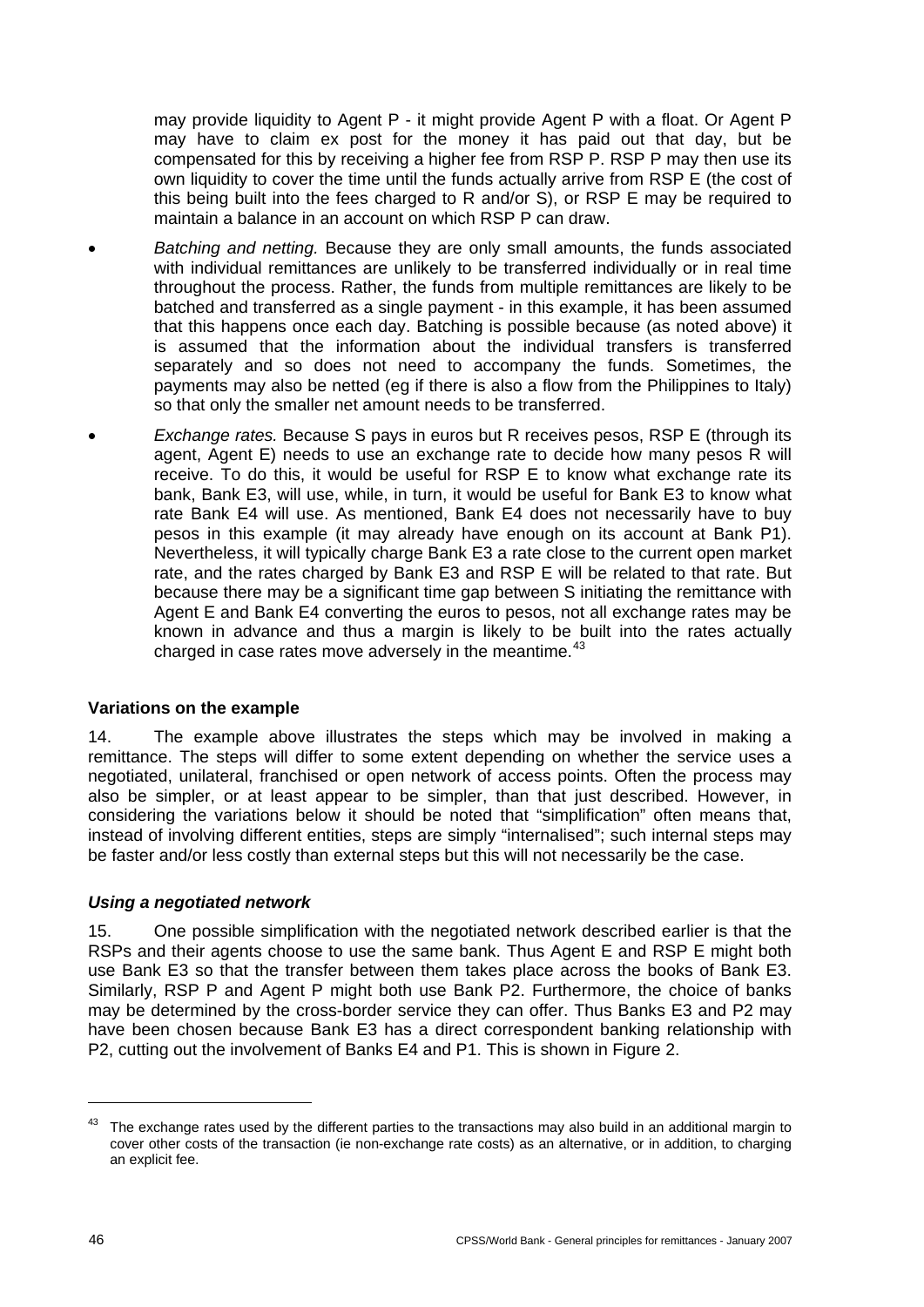



16. A further simplification would occur if the banks were themselves the RSPs. In this case, Bank E3 would be the RSP in Italy, and Bank P2 the RSP in the Philippines. This is shown in Figure 3. This also assumes that S now has an account with Bank E3; if S is to be able to use the service, this will normally be the case since banks typically make payment services available only to their own account holders. Correspondingly, R is assumed to hold an account with Bank P2.





#### *Using a franchised or unilateral network*

17. Another variation is that the network is franchised (so RSP E and RSP P are the same entity) or unilateral (so Agent E, RSP E, RSP P and Agent P are all the same entity). Figure 4 shows a unilateral network where the RSP is a non-bank.<sup>[44](#page-52-0)</sup> In this case, the RSP has its own branches in both Italy and the Philippines (and so does not need to use separate agents). In addition, for further simplification, it is assumed that S pays the RSP in cash. However, as the RSP is a non-bank, it needs to hold a euro account with Bank E3 in Italy and a peso account with Bank P2 in the Philippines. As in Figure 2, it is assumed that Bank E3 has a direct corresponding banking relationship with Bank P2.

 $\overline{a}$ 

<span id="page-52-0"></span><sup>&</sup>lt;sup>44</sup> If the RSP were a bank, the situation would be further simplified in that, in Figure 4, Banks E3 and P2 would not be needed.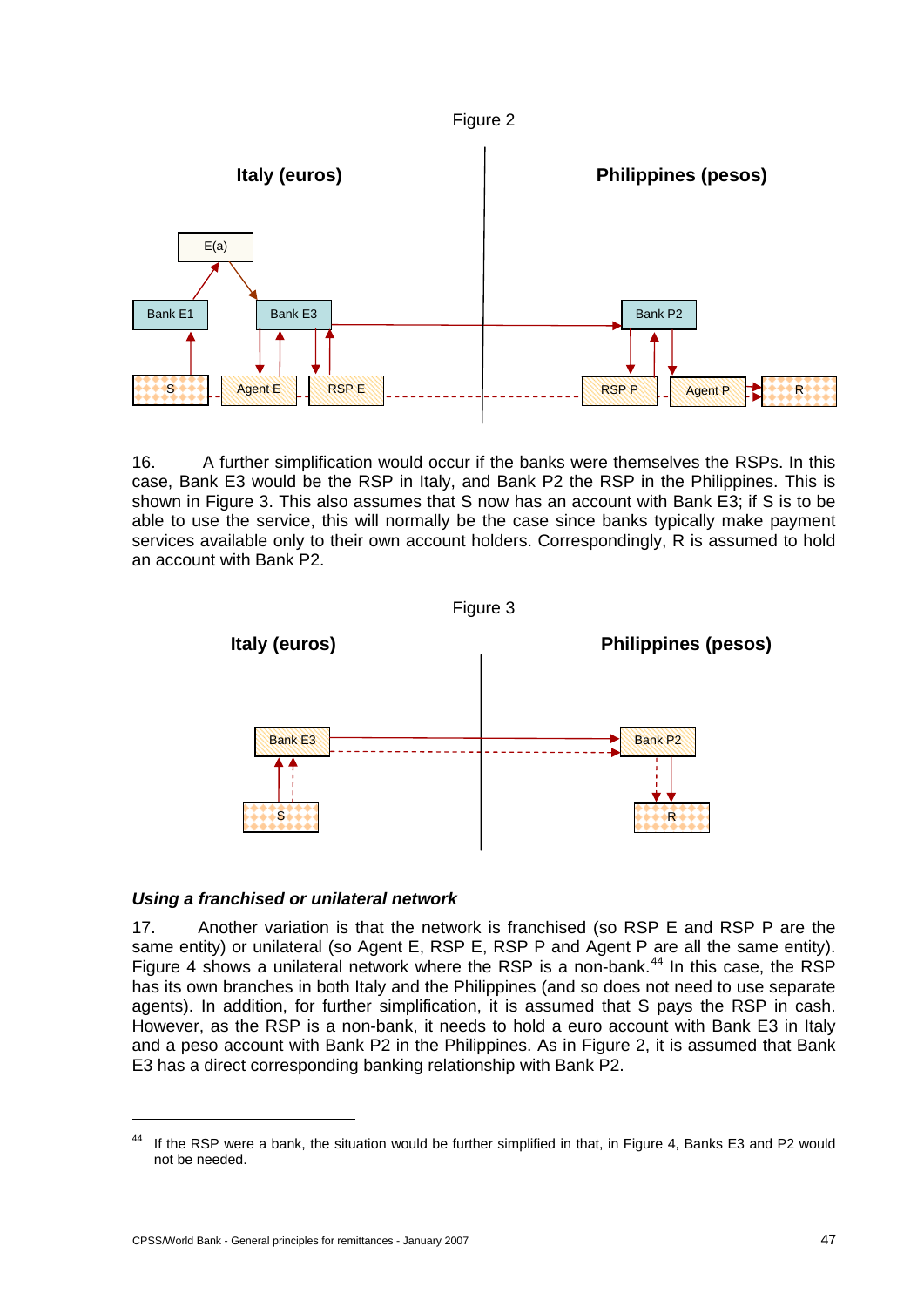

18. Under these assumptions, S pays the RSP in cash, which the RSP then deposits (with the other euros received that day) in its account at Bank E3. Immediately, the RSP can pay R in cash, using pesos already held in its account at Bank P2. If the business handled by the RSP is predominantly one-way (ie from Italy to the Philippines), then over time the RSP will accumulate euros at Bank E3 and eventually run out of pesos (or credit) at Bank P2 and so at some stage it will have to ask Bank E3 to transfer some pesos to its account at Bank P2 (which Bank E3 will do by debiting the RSP's euro account and giving the credit instruction to Bank P2). As in the basic example, if rates have moved, the exchange rate charged by Bank E3 to the RSP may be significantly different to that charged by the RSP to S some time earlier.

## *Using an open network*

19. A third variation on the example involves an open network. This is shown in Figure 5. This is similar to the situation shown in Figure 1, except that the remittance service is now assumed to be offered by a bank (as is typically the case when an open network is used). Thus the RSP in Italy is now assumed to be Bank E1. Bank E1 is assumed to use Bank E4 to make cross-border payments on its behalf. Moreover, there is no RSP per se in the Philippines. Instead, S asks for the money to be transferred to the bank account that R has with Bank P4 (in effect, Bank P4 is acting as an RSP in the Philippines). Information about the transfer travels only with the funds.

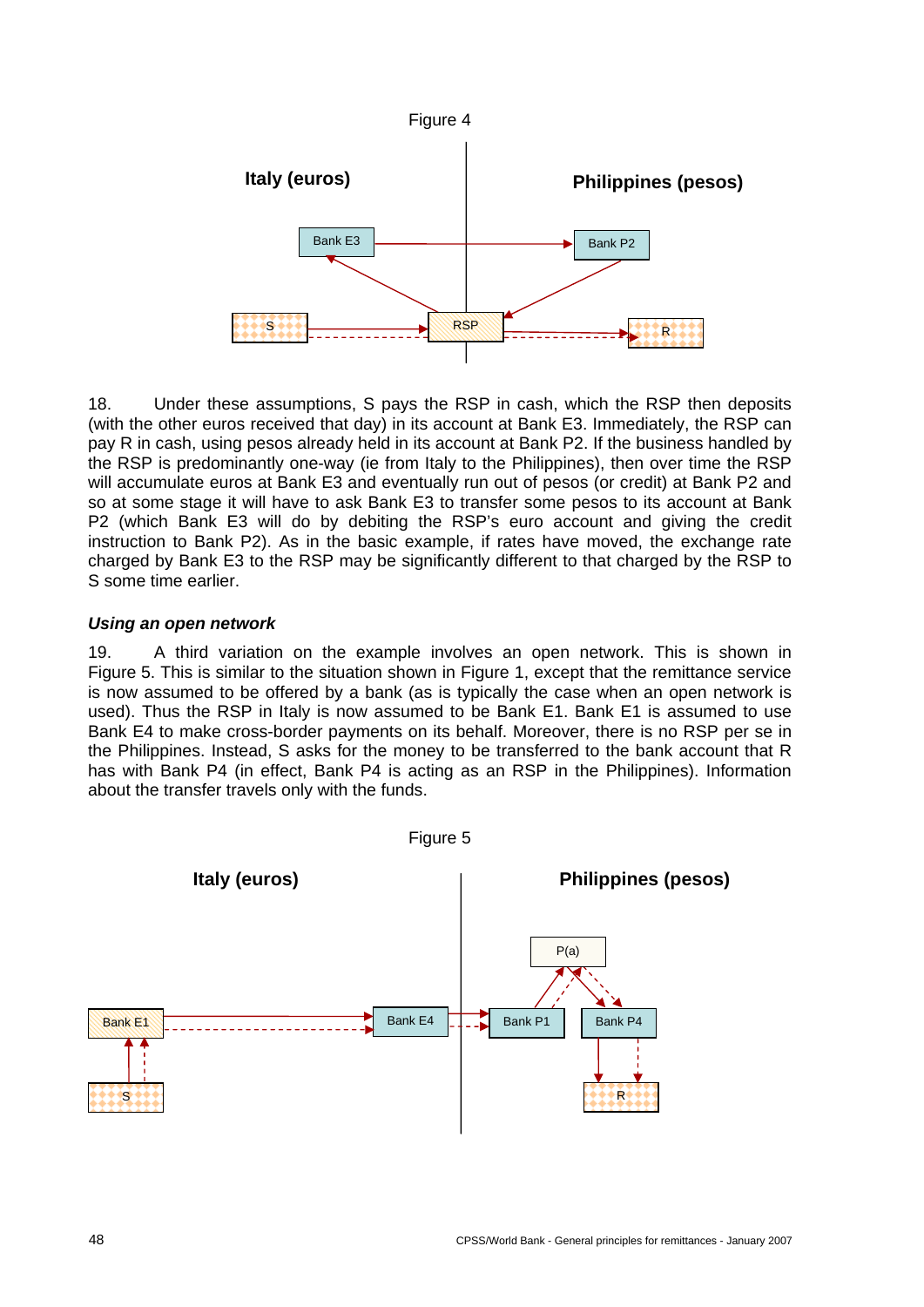20. Apart from cutting out the involvement of many entities, the significant difference here is that the RSP in Italy (Bank E1) has no direct relationship or agreement with the de facto RSP in the Philippines (Bank P4). The receiver R may have an account with any bank in the Philippines (or indeed in another country) and the arrangement will still work. All Bank E1 needs to know is an internationally recognised form of identifying that bank and the account that R holds there (such as the BIC and IBAN). It then relies on an indirect relationship with Bank P4 - via Bank E4 and Bank P1 and the ability of Bank P1 to send funds to other banks in the Philippines (including Bank P4) through a Philippine payment system.

21. In particular, Bank E1 has no arrangement to send information directly to Bank P4, which thus has no information about the remittance until it receives the funds from Bank P1. R will therefore not receive payment until some time (usually several days) after S originally sends the funds.<sup>[45](#page-54-0)</sup> An "immediate" service, as in the previous variations of the example, is therefore not practical.

22. Against the disadvantage of slower speed, the significant advantage of an open network arrangement is its global coverage: it is possible to make a payment between banks almost anywhere in the world. This is particularly important in providing competition in remittance corridors where the volume of transactions may be too low to make negotiated networks viable.

<span id="page-54-0"></span><sup>45</sup> Even without a standing arrangement, RSP E could in theory send an ad hoc message to Bank P4 by, for example, phone or e-mail (assuming it knew the number or address). But apart from the likely processing cost of an ad hoc message, there would still be a problem for Bank P4 in establishing the authenticity of the message.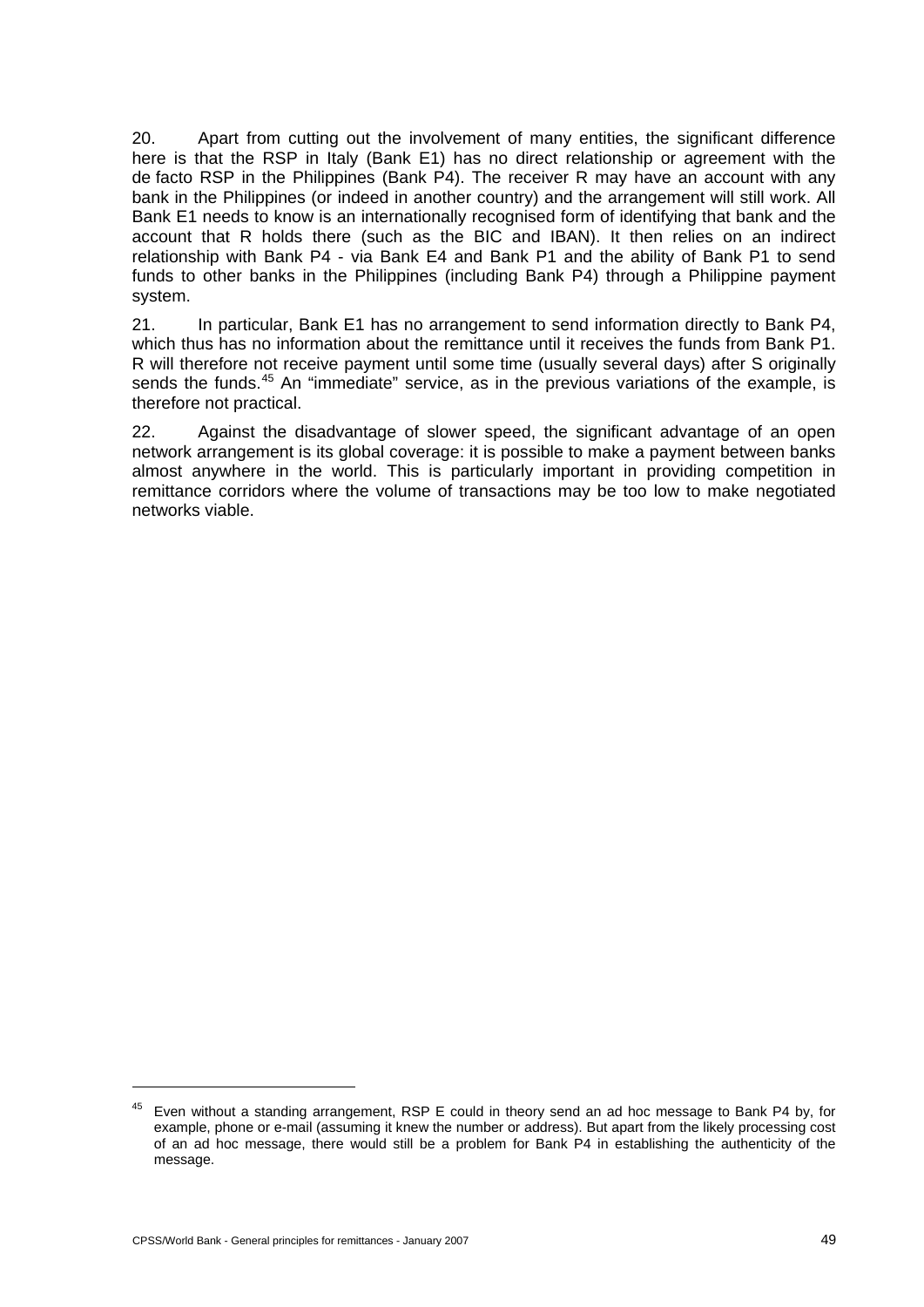# **Annex 4: Direct links between payment systems**

<span id="page-55-0"></span>1. The normal method of making a cross-border payment, using correspondent banking, is shown in Figure 6. This is based on parts of Figures 1 and 5 in the previous annex. Only the settlement (not the information) flows are shown.









3. An alternative is for the link to be not between the payment systems (as shown in Figure 7) but between the central banks instead. This is perhaps particularly likely where the systems are operated by the central banks as in the case, for example, of the United States-Mexico ACH link (described in Box 11 in Annex 1).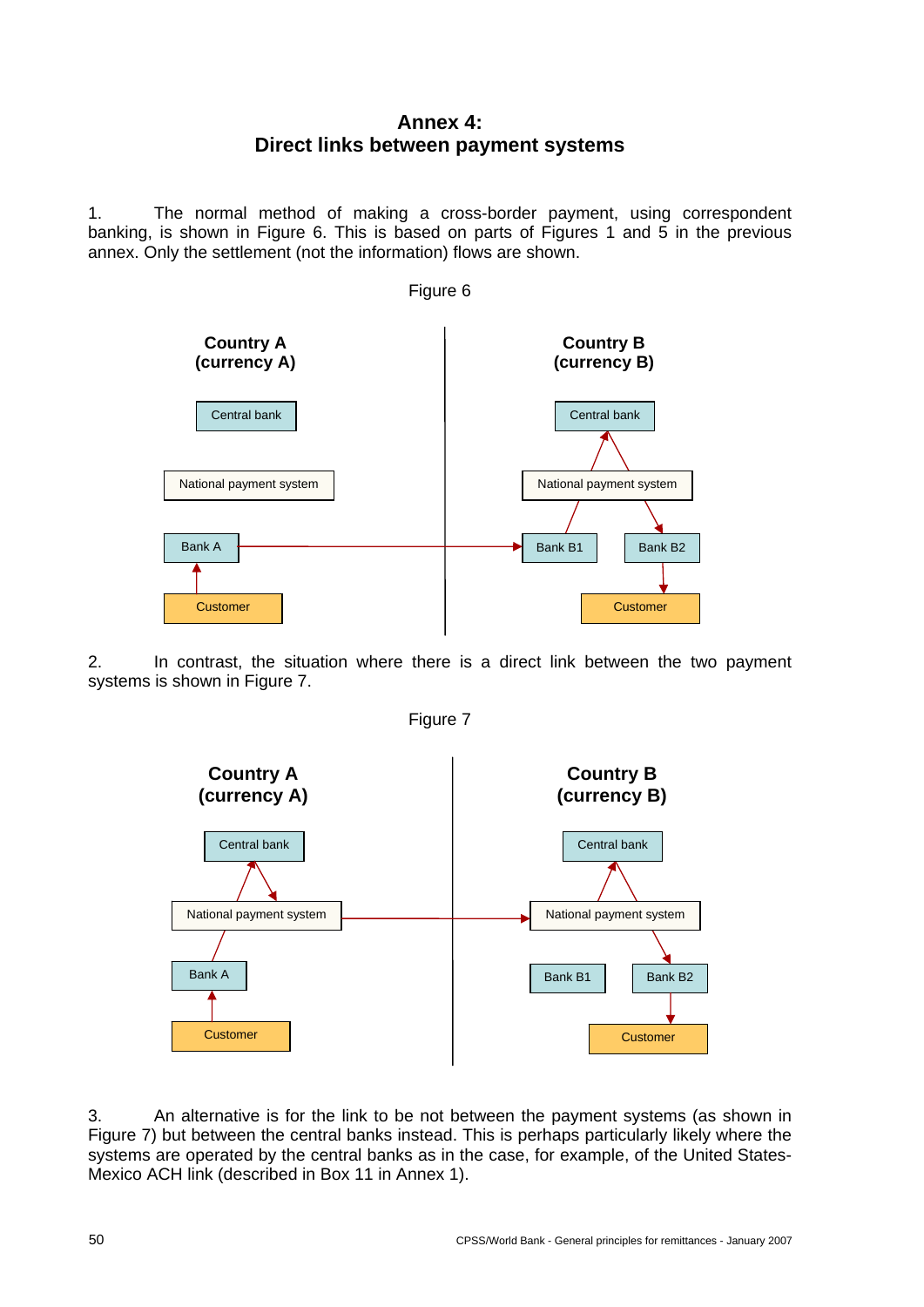# **Annex 5: Extract from G8 summit document**

#### <span id="page-56-0"></span>**G8 action plan: applying the power of entrepreneurship to the eradication of poverty** (Sea Island, 9 June 2004)

 $\frac{a}{\cdot}$ .

G8 countries have agreed on the following set of actions to encourage and support national policies and programs that promote effective private sector-led development to help alleviate poverty, thereby helping to achieve the international development goals of the Millennium Declaration. G8 countries will work to ensure that bilateral and multilateral assistance help to mobilize capital and expertise to accelerate growth and free up resources for productive use by people in developing countries. These innovative programs are intended to support the efforts that developing countries are undertaking themselves. This approach complements official development assistance, which remains crucial for poverty alleviation.

…

## *Facilitating remittances to help families and small businesses*

The flow of remittances across international borders, mostly a few hundred dollars at a time, is growing rapidly and now totals nearly \$100 billion per year. This money is the fruit of the work of immigrants and plays an increasing role in the financing of development in the workers' home countries. Remittances can therefore play a key role in private-sector development efforts, enabling families to receive needed capital for, for example, education, housing and small business start-ups and expansion. But transaction costs can be high - as much as 10 to 15 percent even for flows to large, urban markets.

Attracting remittance flows into formal channels can strengthen financial systems in developing countries and reduce the risk that remittances will be diverted for illicit purposes. G8 countries will work with the World Bank, IMF, and other bodies to improve data on remittance flows and to develop standards for data collection in both sending and receiving countries. G8 countries will also lead an international effort to help reduce the cost of sending remittances. The developmental impact of these flows may be fostered by increasing financial options for the recipients of these flows.

To accomplish this, we will take actions, including through pilot partnerships and programs, with developing countries on remittances. The G8 programs … will:

1. Make it easier for people in sending and receiving countries to engage in financial transactions through formal financial systems, including by providing access to financial literacy programs, where appropriate, and by working with the private sector to extend the range and reach of these services.

2. Reduce the cost of remittance services through the promotion of competition, the use of innovative payment instruments, and by enhancing access to formal financial systems in sending and receiving countries. In some cases, remittance costs between sending and receiving countries have been reduced by up to 50 percent or more. G8 countries believe that similar reductions of high costs could be realized in the case of other countries.

3. Promote better coherence and coordination of international organizations that are working to enhance remittance services and heighten the developmental impact of remittance receipts in developing countries.

4. Encourage cooperation between remittance service providers and local financial institutions, including microfinance entities and credit unions, in ways that strengthen local financial markets and improve access by recipients to financial services.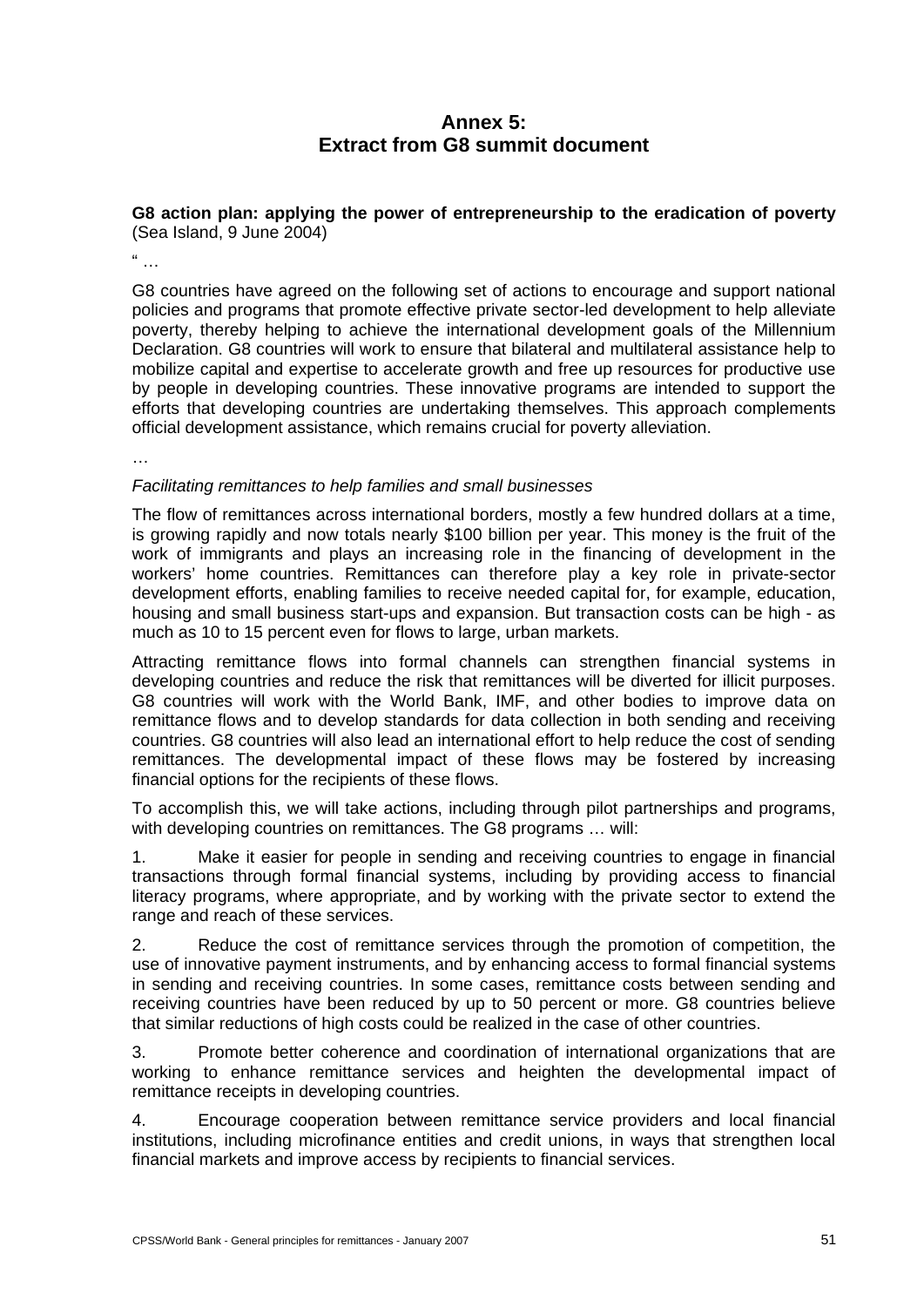5. Encourage the creation, where appropriate, of market-oriented local development funds and credit unions that give remittance-receiving families more options and incentives for productively investing remittance flows.

6. Support dialogue with governments, civil society, and the private sector to address specific infrastructure and regulatory impediments. For example, governments should ensure non-discriminatory access to payment systems for the private sector, consistent with strong supervisory standards, and work together to modernize overall financial infrastructure."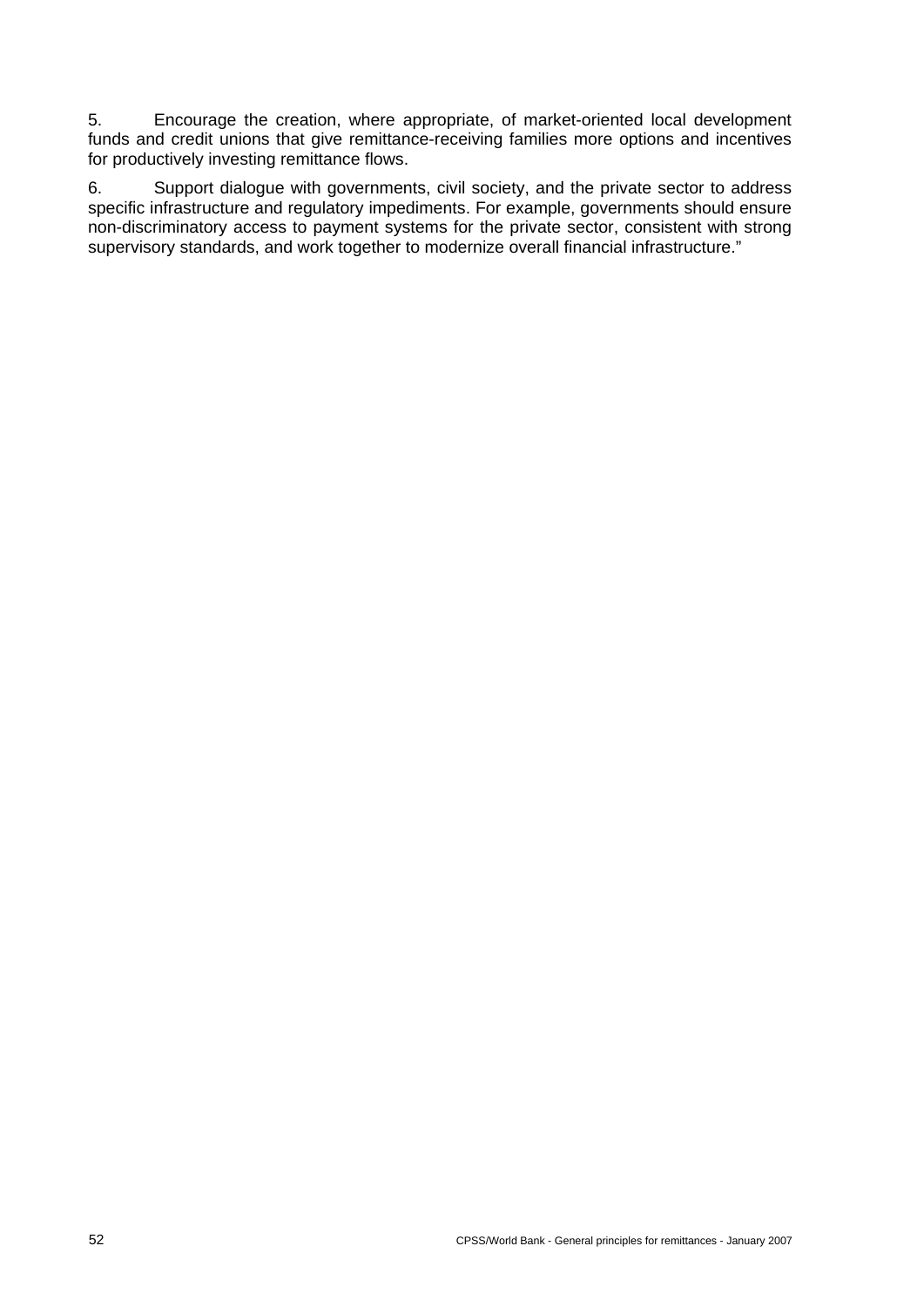# **Annex 6: Select bibliography**

<span id="page-58-0"></span>This bibliography lists, by organisation, some publications that are particularly relevant to the payments aspects of remittances.

**Committee on Payment and Settlement Systems.** (1) *Core principles for systemically important payment systems*, BIS, January 2001. (2) *A glossary of terms used in payments and settlement systems*, BIS, March 2003. (3) *Policy issues for central banks in retail payments*, BIS, March 2003. (4) *The role of central bank money in payment systems*, BIS, August 2003. (5) *General guidance for national payment system development*, BIS, January 2006.

**Credit Union National Association.** Voluntary principles for credit unions making wire transfers using the International Remittance Network (IRnet) system; issued in 2003 by the board of the Credit Union National Association, a trade association for credit unions in the United States.

**Financial Action Task Force on Money Laundering.** *The forty recommendations*, revised 22 October 2004. *Special recommendations on terrorist financing*, revised 22 October 2004.

**Inter-American Development Bank - Multilateral Investment Fund.** (1) Recommendations issued by a group of representatives from the remittance industry, banks and NGOs convened by the IDB's Multilateral Investment Fund in Lima in 2004. (2) *Beyond small change: making migrant remittances count*, 2005.

**United Nations Technical Group on Innovative Financial Mechanisms.** A working document on remittances sent to the United Nations Secretary General in March 2005 from the ambassadors to the United Nations from Brazil, Chile, France, Germany and Spain following a meeting of the Technical Group on Innovative Financial Mechanisms.

**World Bank.** (1) *Global economic prospects 2006: economic implications of remittances and migration*, 2005. (2) *Remittances: development impact and future prospects*, 2005. (3) *Workers' remittances to developing countries: a survey with central banks on selected policy issues*, Jose De Luna Martinez, Policy Research Working Paper 3638, June 2005. (4) *Remittance service providers in the United States: how remittance firms operate and how they perceive their business environment*, Ole Andreassen, Financial Sector Discussion Series, June 2006.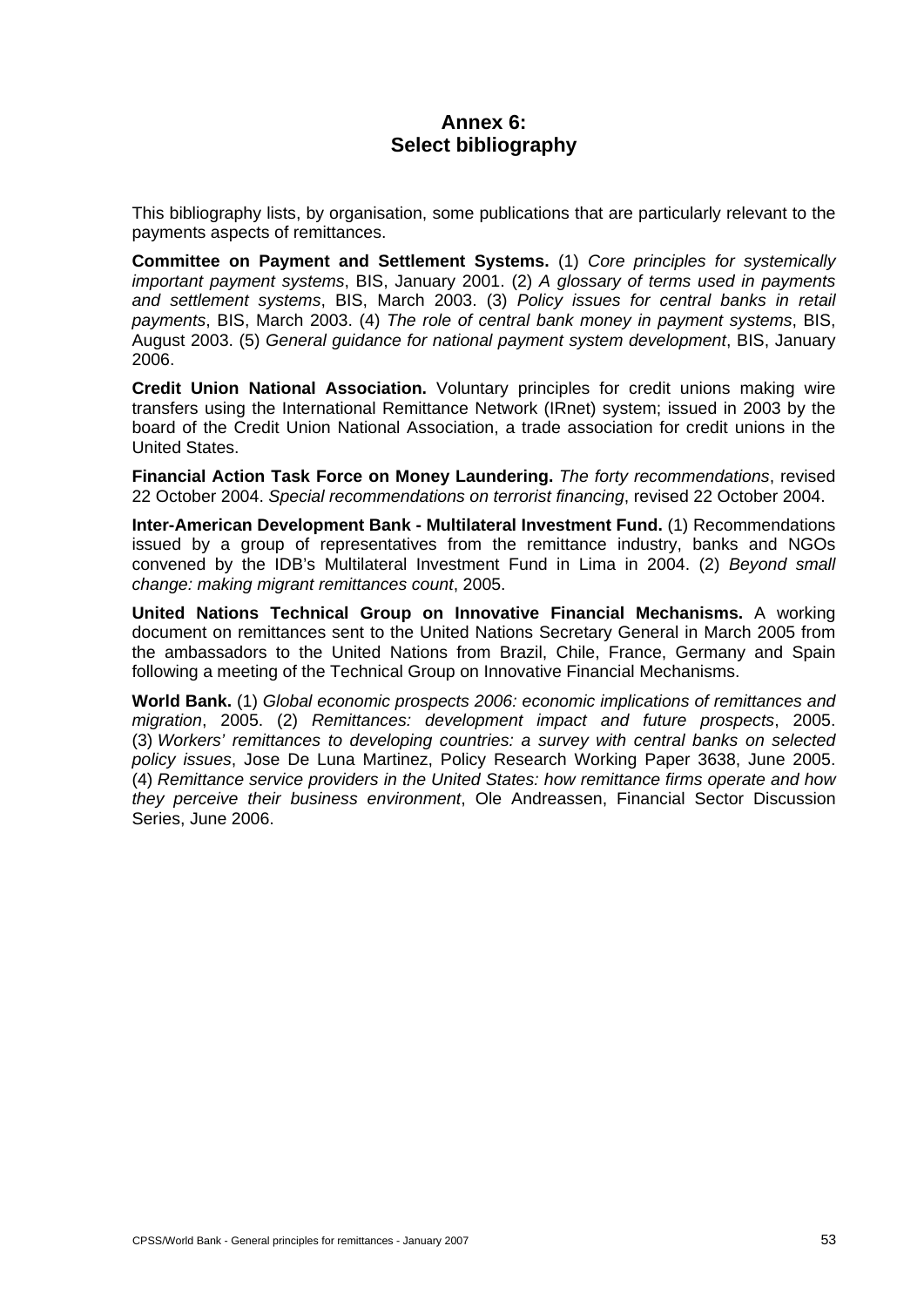# **Annex 7: Glossary**

<span id="page-59-0"></span>Below is a short glossary of some key terms relating to remittances as they are used in this report. For more general terms relating to payments and payment systems, see *A glossary of terms used in payments and settlement systems* (BIS, March 2003) at http://www.bis.org/publ/cpss00b.htm.

**Access point.** Locations where end users can send/receive remittance transfers. "Locations" can be physical (eg bank branches, post offices, shops) or virtual (eg websites, telephones).

**Agent** (capturing or disbursing agent). An entity that captures or distributes remittance transfers on behalf of a remittance service provider. "Capturing" means receiving the money and instructions from the sender. "Disbursing" means giving the money to the receiver.

**End user.** The sender or the receiver of a remittance transfer.

**Exclusivity condition.** An exclusivity condition is where an RSP allows its agents or other RSPs to offer its remittance service only on condition that they do not offer any other remittance service.

**International remittance transfer.** A cross-border person-to-person payment of relatively low value. In practice, the transfers are typically recurrent payments by migrant workers (eg who send money to their families in their home country every month). In the report, the term "remittance transfer" is used for simplicity (ie it is assumed the transfer is international).

**Money transfer operator.** A non-deposit taking payment service provider where the service involves payment per transfer (or possibly payment for a set or series of transfers) by the sender to the payment service provider (for example, by cash or bank transfer) - ie as opposed to a situation where the payment service provider debits an account held by the sender at the payment service provider.

**Payment service provider.** An entity that provides payment services (remittances and/or other payments). This includes both entities that take deposits and allow transfers of funds to be made from those deposits (ie most banks and many non-bank deposit-takers) and nondeposit takers that transfer funds (eg money transfer operators).

**Price.** The total cost to the end users of sending a remittance transfer (including the fees charged to the sender and recipient and the margin by which the exchange rate charged to the end users is above the current interbank exchange rate).

**Remittance service.** A service that enables end users to send and/or receive remittance transfers.

**Remittance service provider (RSP).** An entity, operating as a business, that provides a remittance service for a price to end users, either directly or through agents.